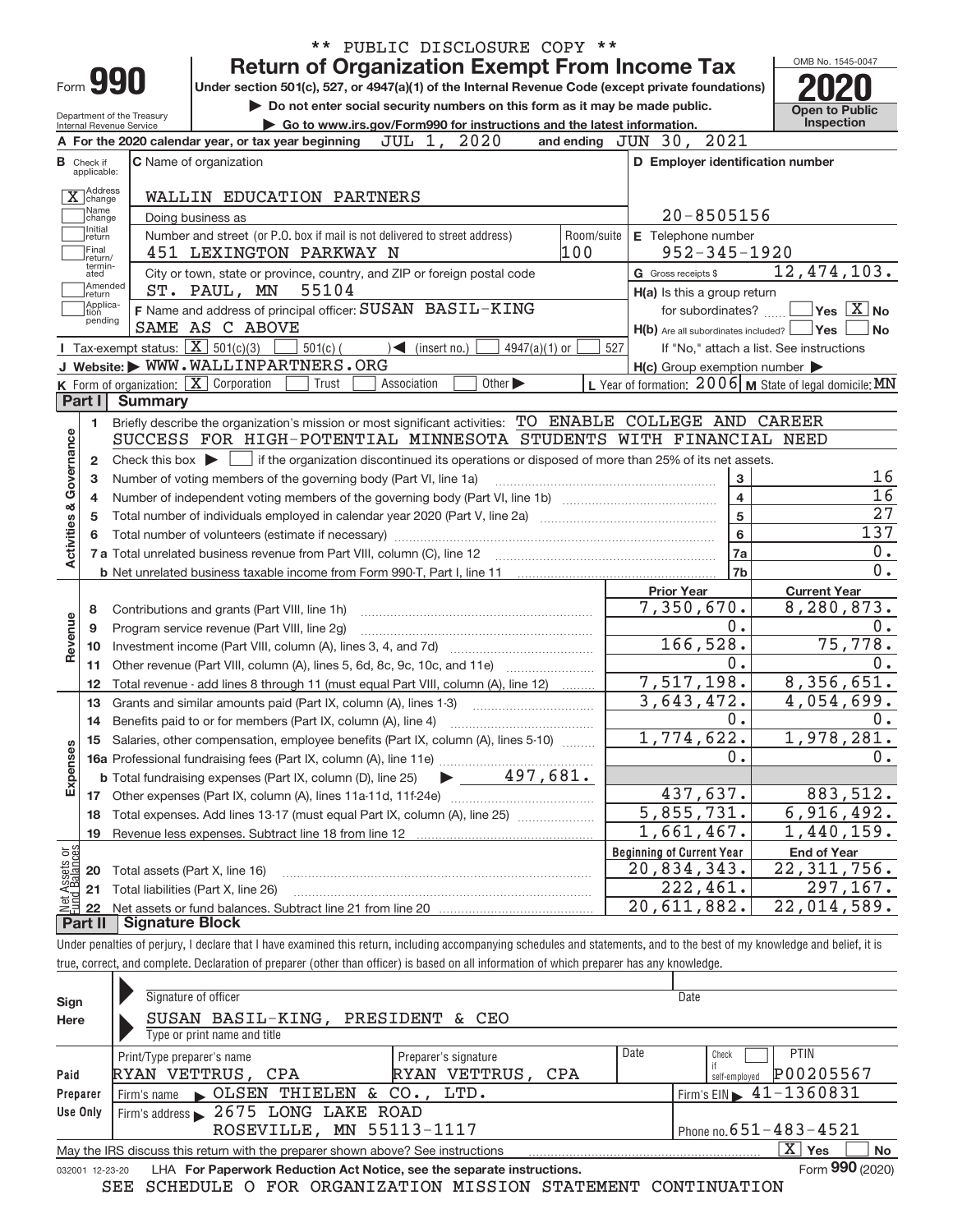|              | PUBLIC DISCLOSURE COP'                                                                                                                                                                  |                |                                          |  |  |  |  |  |
|--------------|-----------------------------------------------------------------------------------------------------------------------------------------------------------------------------------------|----------------|------------------------------------------|--|--|--|--|--|
|              | WALLIN EDUCATION PARTNERS<br>Form 990 (2020)                                                                                                                                            | $20 - 8505156$ | Page 2                                   |  |  |  |  |  |
|              | Part III   Statement of Program Service Accomplishments                                                                                                                                 |                |                                          |  |  |  |  |  |
|              |                                                                                                                                                                                         |                | $\overline{\mathbf{X}}$                  |  |  |  |  |  |
| 1            | Briefly describe the organization's mission:                                                                                                                                            |                |                                          |  |  |  |  |  |
|              | OUR MISSION IS TO ENABLE COLLEGE AND CAREER SUCCESS FOR HIGH-POTENTIAL<br>MINNESOTA STUDENTS WITH FINANCIAL NEED THROUGH SCHOLARSHIPS,                                                  |                |                                          |  |  |  |  |  |
|              | COMPREHENSIVE ADVISING SUPPORT, AND THROUGH DATA-INFORMED                                                                                                                               |                |                                          |  |  |  |  |  |
|              | COLLABORATION WITH OUR EDUCATIONAL, BUSINESS, AND PHILANTHROPIC                                                                                                                         |                |                                          |  |  |  |  |  |
| $\mathbf{2}$ | Did the organization undertake any significant program services during the year which were not listed on the                                                                            |                |                                          |  |  |  |  |  |
|              | prior Form 990 or 990-EZ?                                                                                                                                                               |                | $\sqrt{}$ Yes $\sqrt{}$ X $\sqrt{}$ No   |  |  |  |  |  |
|              | If "Yes," describe these new services on Schedule O.                                                                                                                                    |                |                                          |  |  |  |  |  |
| 3            | Did the organization cease conducting, or make significant changes in how it conducts, any program services?                                                                            |                | $\sqrt{}$ Yes $\sqrt{}\,\overline{X}$ No |  |  |  |  |  |
| 4            | If "Yes," describe these changes on Schedule O.<br>Describe the organization's program service accomplishments for each of its three largest program services, as measured by expenses. |                |                                          |  |  |  |  |  |
|              | Section 501(c)(3) and 501(c)(4) organizations are required to report the amount of grants and allocations to others, the total expenses, and                                            |                |                                          |  |  |  |  |  |
|              | revenue, if any, for each program service reported.                                                                                                                                     |                |                                          |  |  |  |  |  |
| 4a           | $4,054,699.$ (Revenue \$<br>$6,066,966.$ including grants of \$<br>$(Ex)$ (Expenses \$<br>(Code:                                                                                        |                |                                          |  |  |  |  |  |
|              | WALLIN EDUCATION PARTNERS' ACTIVITIES FOCUS ON BREAKING DOWN THE                                                                                                                        |                |                                          |  |  |  |  |  |
|              | BARRIERS TO ECONOMIC OPPORTUNITY AND ACADEMIC SUCCESS FACED BY                                                                                                                          |                |                                          |  |  |  |  |  |
|              | LOW-INCOME STUDENTS. WALLIN EDUCATION PARTNERS (WALLIN) IS THE ONLY                                                                                                                     |                |                                          |  |  |  |  |  |
|              | PROGRAM IN MINNESOTA THAT PROVIDES A HOLISTIC COMBINATION OF STUDENT<br>SUPPORTS--SPANNING FINANCIAL AID, COMPREHENSIVE ADVISING, WRAP-AROUND                                           |                |                                          |  |  |  |  |  |
|              | AND CAREER PLACEMENT--TO ENSURE SUCCESS THROUGHOUT COLLEGE.<br>SERVICES,                                                                                                                |                |                                          |  |  |  |  |  |
|              |                                                                                                                                                                                         |                |                                          |  |  |  |  |  |
|              | IN 2020 WE WELCOMED 378 NEW STUDENTS INTO OUR PROGRAMS: 89% ARE                                                                                                                         |                |                                          |  |  |  |  |  |
|              | STUDENTS OF COLOR AND 73% ARE FIRST IN THEIR FAMILY TO ATTEND COLLEGE.                                                                                                                  |                |                                          |  |  |  |  |  |
|              | THE MAJORITY OF WALLIN SCHOLARS ARE ENROLLED IN A FOUR-YEAR PROGRAM,                                                                                                                    |                |                                          |  |  |  |  |  |
|              | CURRENTLY TOTALING 1,158 PARTICIPANTS. NINETY PERCENT OF THESE SCHOLARS                                                                                                                 |                |                                          |  |  |  |  |  |
|              | COMPLETE THEIR DEGREE, COMPARED TO A 63% GRADUATION RATE FOR ALL                                                                                                                        |                |                                          |  |  |  |  |  |
| 4b           | including grants of \$<br>(Expenses \$<br>(Code:                                                                                                                                        | ) (Revenue \$  |                                          |  |  |  |  |  |
|              |                                                                                                                                                                                         |                |                                          |  |  |  |  |  |
|              |                                                                                                                                                                                         |                |                                          |  |  |  |  |  |
|              |                                                                                                                                                                                         |                |                                          |  |  |  |  |  |
|              |                                                                                                                                                                                         |                |                                          |  |  |  |  |  |
|              |                                                                                                                                                                                         |                |                                          |  |  |  |  |  |
|              |                                                                                                                                                                                         |                |                                          |  |  |  |  |  |
|              |                                                                                                                                                                                         |                |                                          |  |  |  |  |  |
|              |                                                                                                                                                                                         |                |                                          |  |  |  |  |  |
|              |                                                                                                                                                                                         |                |                                          |  |  |  |  |  |
|              |                                                                                                                                                                                         |                |                                          |  |  |  |  |  |
| 4c           | $\left(\text{Code:}\right)$ $\left(\text{Expenses $}\right)$<br>$\blacksquare$ including grants of \$ $\blacksquare$ (Revenue \$ $\blacksquare$ )                                       |                |                                          |  |  |  |  |  |
|              |                                                                                                                                                                                         |                |                                          |  |  |  |  |  |
|              |                                                                                                                                                                                         |                |                                          |  |  |  |  |  |
|              |                                                                                                                                                                                         |                |                                          |  |  |  |  |  |
|              |                                                                                                                                                                                         |                |                                          |  |  |  |  |  |
|              |                                                                                                                                                                                         |                |                                          |  |  |  |  |  |
|              |                                                                                                                                                                                         |                |                                          |  |  |  |  |  |
|              |                                                                                                                                                                                         |                |                                          |  |  |  |  |  |
|              |                                                                                                                                                                                         |                |                                          |  |  |  |  |  |
|              |                                                                                                                                                                                         |                |                                          |  |  |  |  |  |
|              |                                                                                                                                                                                         |                |                                          |  |  |  |  |  |
|              |                                                                                                                                                                                         |                |                                          |  |  |  |  |  |
| 4d           | Other program services (Describe on Schedule O.)                                                                                                                                        |                |                                          |  |  |  |  |  |
|              | (Expenses \$<br>) (Revenue \$<br>including grants of \$<br>6,066,966.                                                                                                                   |                |                                          |  |  |  |  |  |
| 4e           | Total program service expenses                                                                                                                                                          |                | Form 990 (2020)                          |  |  |  |  |  |
|              |                                                                                                                                                                                         |                |                                          |  |  |  |  |  |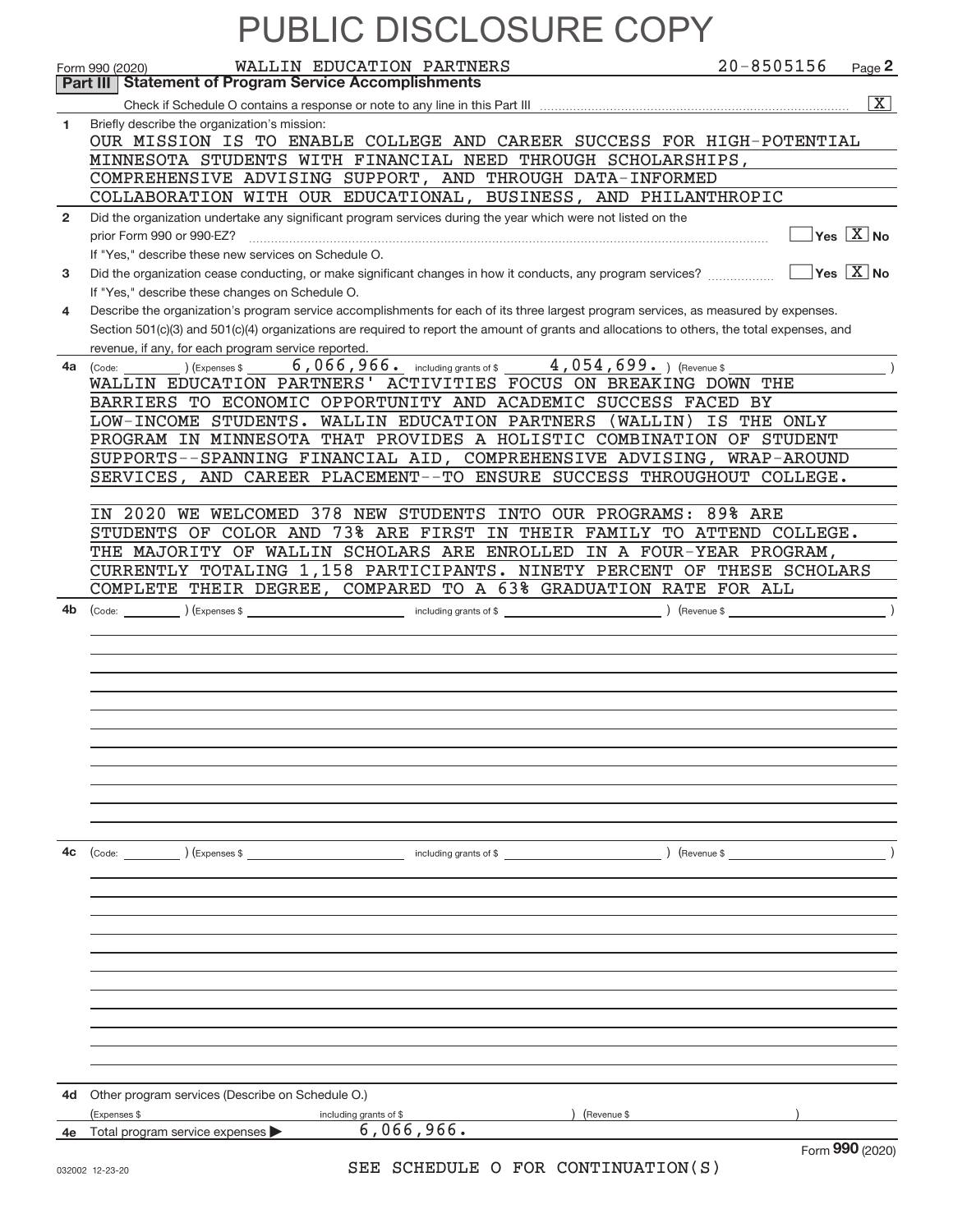**Part IV Checklist of Required Schedules**

| Form 990 (2020) |  | WALLIN EDUCATION PARTNERS | $20 - 8505156$ | Page 3 |
|-----------------|--|---------------------------|----------------|--------|
|-----------------|--|---------------------------|----------------|--------|

|     |                                                                                                                                                                                                                                                   |                 |                         | Yes   No                |
|-----|---------------------------------------------------------------------------------------------------------------------------------------------------------------------------------------------------------------------------------------------------|-----------------|-------------------------|-------------------------|
| 1   | Is the organization described in section $501(c)(3)$ or $4947(a)(1)$ (other than a private foundation)?                                                                                                                                           |                 |                         |                         |
|     |                                                                                                                                                                                                                                                   | 1               | Х                       |                         |
| 2   |                                                                                                                                                                                                                                                   | $\overline{2}$  | $\overline{\mathbf{x}}$ |                         |
| 3   | Did the organization engage in direct or indirect political campaign activities on behalf of or in opposition to candidates for                                                                                                                   |                 |                         |                         |
|     |                                                                                                                                                                                                                                                   | 3               |                         | X                       |
| 4   | Section 501(c)(3) organizations. Did the organization engage in lobbying activities, or have a section 501(h) election in effect                                                                                                                  |                 |                         |                         |
|     |                                                                                                                                                                                                                                                   | 4               |                         | X                       |
| 5   | Is the organization a section 501(c)(4), 501(c)(5), or 501(c)(6) organization that receives membership dues, assessments, or                                                                                                                      |                 |                         |                         |
|     |                                                                                                                                                                                                                                                   | 5               |                         | X                       |
| 6   | Did the organization maintain any donor advised funds or any similar funds or accounts for which donors have the right to                                                                                                                         |                 |                         |                         |
|     | provide advice on the distribution or investment of amounts in such funds or accounts? If "Yes," complete Schedule D, Part I                                                                                                                      | 6               |                         | X                       |
| 7   | Did the organization receive or hold a conservation easement, including easements to preserve open space,                                                                                                                                         |                 |                         |                         |
|     |                                                                                                                                                                                                                                                   | $\overline{7}$  |                         | X                       |
| 8   | Did the organization maintain collections of works of art, historical treasures, or other similar assets? If "Yes," complete                                                                                                                      |                 |                         |                         |
|     |                                                                                                                                                                                                                                                   | 8               |                         | X                       |
| 9   | Did the organization report an amount in Part X, line 21, for escrow or custodial account liability, serve as a custodian for                                                                                                                     |                 |                         |                         |
|     | amounts not listed in Part X; or provide credit counseling, debt management, credit repair, or debt negotiation services?                                                                                                                         |                 |                         |                         |
|     |                                                                                                                                                                                                                                                   | 9               |                         | X.                      |
| 10  | Did the organization, directly or through a related organization, hold assets in donor-restricted endowments                                                                                                                                      |                 |                         |                         |
|     |                                                                                                                                                                                                                                                   | 10              |                         | X.                      |
| 11  | If the organization's answer to any of the following questions is "Yes," then complete Schedule D, Parts VI, VII, VIII, IX, or X                                                                                                                  |                 |                         |                         |
|     | as applicable.                                                                                                                                                                                                                                    |                 |                         |                         |
|     | Did the organization report an amount for land, buildings, and equipment in Part X, line 10? If "Yes," complete Schedule D.                                                                                                                       |                 |                         |                         |
|     |                                                                                                                                                                                                                                                   | 11a             |                         | X                       |
| b   | Did the organization report an amount for investments - other securities in Part X, line 12, that is 5% or more of its total                                                                                                                      |                 |                         |                         |
|     |                                                                                                                                                                                                                                                   | 11b             |                         | X                       |
|     | c Did the organization report an amount for investments - program related in Part X, line 13, that is 5% or more of its total                                                                                                                     |                 |                         | X.                      |
|     |                                                                                                                                                                                                                                                   | 11c             |                         |                         |
|     | d Did the organization report an amount for other assets in Part X, line 15, that is 5% or more of its total assets reported in                                                                                                                   |                 |                         | X                       |
|     |                                                                                                                                                                                                                                                   | 11d             |                         | $\overline{\mathtt{x}}$ |
|     |                                                                                                                                                                                                                                                   | 11e             |                         |                         |
| f   | Did the organization's separate or consolidated financial statements for the tax year include a footnote that addresses                                                                                                                           | 11f             | х                       |                         |
|     | the organization's liability for uncertain tax positions under FIN 48 (ASC 740)? If "Yes," complete Schedule D, Part X<br>12a Did the organization obtain separate, independent audited financial statements for the tax year? If "Yes," complete |                 |                         |                         |
|     |                                                                                                                                                                                                                                                   | 12a             | х                       |                         |
|     | <b>b</b> Was the organization included in consolidated, independent audited financial statements for the tax year?                                                                                                                                |                 |                         |                         |
|     |                                                                                                                                                                                                                                                   | 12 <sub>b</sub> |                         |                         |
| 13  | If "Yes," and if the organization answered "No" to line 12a, then completing Schedule D, Parts XI and XII is optional                                                                                                                             | 13              |                         | ∡⊾<br>X                 |
| 14a | Did the organization maintain an office, employees, or agents outside of the United States?                                                                                                                                                       | 14a             |                         | X                       |
| b   | Did the organization have aggregate revenues or expenses of more than \$10,000 from grantmaking, fundraising, business,                                                                                                                           |                 |                         |                         |
|     | investment, and program service activities outside the United States, or aggregate foreign investments valued at \$100,000                                                                                                                        |                 |                         |                         |
|     |                                                                                                                                                                                                                                                   | 14b             |                         | X                       |
| 15  | Did the organization report on Part IX, column (A), line 3, more than \$5,000 of grants or other assistance to or for any                                                                                                                         |                 |                         |                         |
|     |                                                                                                                                                                                                                                                   | 15              |                         | X                       |
| 16  | Did the organization report on Part IX, column (A), line 3, more than \$5,000 of aggregate grants or other assistance to                                                                                                                          |                 |                         |                         |
|     |                                                                                                                                                                                                                                                   | 16              |                         | X                       |
| 17  | Did the organization report a total of more than \$15,000 of expenses for professional fundraising services on Part IX,                                                                                                                           |                 |                         |                         |
|     |                                                                                                                                                                                                                                                   | 17              |                         | X                       |
| 18  | Did the organization report more than \$15,000 total of fundraising event gross income and contributions on Part VIII, lines                                                                                                                      |                 |                         |                         |
|     |                                                                                                                                                                                                                                                   | 18              |                         | X                       |
| 19  | Did the organization report more than \$15,000 of gross income from gaming activities on Part VIII, line 9a? If "Yes."                                                                                                                            |                 |                         |                         |
|     |                                                                                                                                                                                                                                                   | 19              |                         | X                       |
| 20a |                                                                                                                                                                                                                                                   | 20a             |                         | X                       |
| b   | If "Yes" to line 20a, did the organization attach a copy of its audited financial statements to this return?                                                                                                                                      | 20 <sub>b</sub> |                         |                         |
| 21  | Did the organization report more than \$5,000 of grants or other assistance to any domestic organization or                                                                                                                                       |                 |                         |                         |
|     |                                                                                                                                                                                                                                                   | 21              |                         | x.                      |
|     |                                                                                                                                                                                                                                                   |                 |                         |                         |

Form 990 (2020)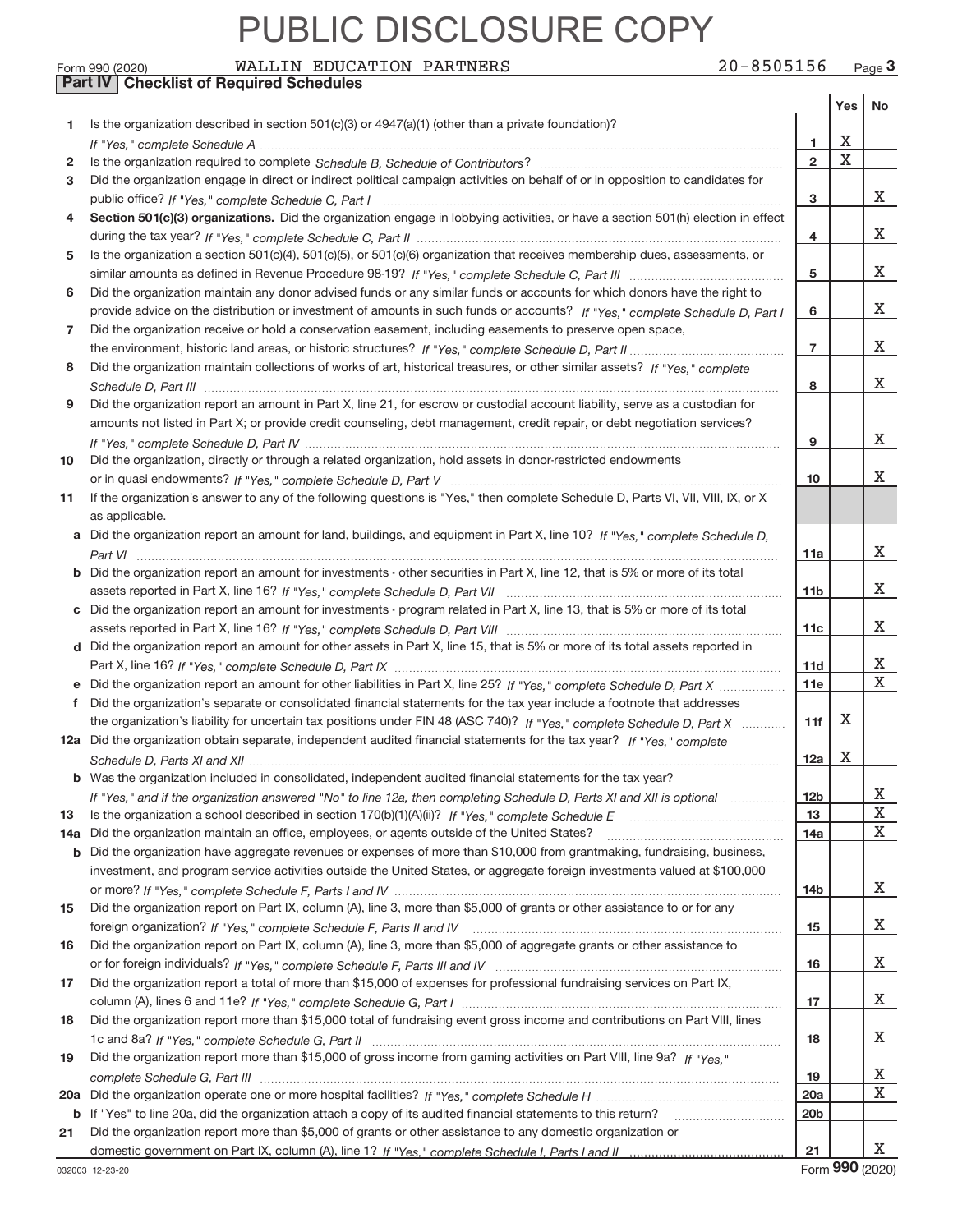|               | Part IV   Checklist of Required Schedules (continued)                                                                        |                 |     |             |
|---------------|------------------------------------------------------------------------------------------------------------------------------|-----------------|-----|-------------|
|               |                                                                                                                              |                 | Yes | No          |
| 22            | Did the organization report more than \$5,000 of grants or other assistance to or for domestic individuals on                |                 |     |             |
|               |                                                                                                                              | 22              | X   |             |
|               | Did the organization answer "Yes" to Part VII, Section A, line 3, 4, or 5 about compensation of the organization's current   |                 |     |             |
| 23            |                                                                                                                              |                 |     |             |
|               | and former officers, directors, trustees, key employees, and highest compensated employees? If "Yes," complete               |                 | X   |             |
|               |                                                                                                                              | 23              |     |             |
|               | 24a Did the organization have a tax-exempt bond issue with an outstanding principal amount of more than \$100,000 as of the  |                 |     |             |
|               | last day of the year, that was issued after December 31, 2002? If "Yes," answer lines 24b through 24d and complete           |                 |     |             |
|               |                                                                                                                              | 24a             |     | X.          |
|               |                                                                                                                              | 24b             |     |             |
|               | c Did the organization maintain an escrow account other than a refunding escrow at any time during the year to defease       |                 |     |             |
|               |                                                                                                                              | 24 <sub>c</sub> |     |             |
|               |                                                                                                                              | 24d             |     |             |
|               | 25a Section 501(c)(3), 501(c)(4), and 501(c)(29) organizations. Did the organization engage in an excess benefit             |                 |     |             |
|               |                                                                                                                              | 25a             |     | X           |
|               | b Is the organization aware that it engaged in an excess benefit transaction with a disqualified person in a prior year, and |                 |     |             |
|               | that the transaction has not been reported on any of the organization's prior Forms 990 or 990-EZ? If "Yes," complete        |                 |     |             |
|               | Schedule L, Part I                                                                                                           | 25 <sub>b</sub> |     | X           |
| 26            | Did the organization report any amount on Part X, line 5 or 22, for receivables from or payables to any current              |                 |     |             |
|               | or former officer, director, trustee, key employee, creator or founder, substantial contributor, or 35%                      |                 |     |             |
|               |                                                                                                                              | 26              |     | X           |
|               |                                                                                                                              |                 |     |             |
| 27            | Did the organization provide a grant or other assistance to any current or former officer, director, trustee, key employee,  |                 |     |             |
|               | creator or founder, substantial contributor or employee thereof, a grant selection committee member, or to a 35% controlled  |                 |     | x           |
|               | entity (including an employee thereof) or family member of any of these persons? If "Yes," complete Schedule L, Part III     | 27              |     |             |
| 28            | Was the organization a party to a business transaction with one of the following parties (see Schedule L, Part IV            |                 |     |             |
|               | instructions, for applicable filing thresholds, conditions, and exceptions):                                                 |                 |     |             |
|               | a A current or former officer, director, trustee, key employee, creator or founder, or substantial contributor? If           |                 |     |             |
|               |                                                                                                                              | 28a             |     | x           |
|               |                                                                                                                              | 28b             |     | $\mathbf X$ |
|               | c A 35% controlled entity of one or more individuals and/or organizations described in lines 28a or 28b? If                  |                 |     |             |
|               |                                                                                                                              | 28c             |     | x           |
| 29            |                                                                                                                              | 29              |     | $\mathbf X$ |
| 30            | Did the organization receive contributions of art, historical treasures, or other similar assets, or qualified conservation  |                 |     |             |
|               |                                                                                                                              | 30              |     | X           |
| 31            | Did the organization liquidate, terminate, or dissolve and cease operations? If "Yes," complete Schedule N, Part I           | 31              |     | $\mathbf X$ |
| 32            | Did the organization sell, exchange, dispose of, or transfer more than 25% of its net assets? If "Yes," complete             |                 |     |             |
|               |                                                                                                                              | 32              |     | х           |
| 33            | Did the organization own 100% of an entity disregarded as separate from the organization under Regulations                   |                 |     |             |
|               |                                                                                                                              | 33              |     | X.          |
| 34            | Was the organization related to any tax-exempt or taxable entity? If "Yes," complete Schedule R, Part II, III, or IV, and    |                 |     |             |
|               |                                                                                                                              | 34              |     | х           |
|               |                                                                                                                              | 35a             |     | X           |
|               | b If "Yes" to line 35a, did the organization receive any payment from or engage in any transaction with a controlled entity  |                 |     |             |
|               |                                                                                                                              | 35 <sub>b</sub> |     |             |
| 36            | Section 501(c)(3) organizations. Did the organization make any transfers to an exempt non-charitable related organization?   |                 |     |             |
|               |                                                                                                                              |                 |     | X.          |
|               |                                                                                                                              | 36              |     |             |
| 37            | Did the organization conduct more than 5% of its activities through an entity that is not a related organization             |                 |     |             |
|               |                                                                                                                              | 37              |     | X.          |
| 38            | Did the organization complete Schedule O and provide explanations in Schedule O for Part VI, lines 11b and 19?               |                 |     |             |
| <b>Part V</b> |                                                                                                                              | 38              | X   |             |
|               |                                                                                                                              |                 |     |             |
|               | Check if Schedule O contains a response or note to any line in this Part V                                                   |                 |     |             |
|               |                                                                                                                              |                 | Yes | No          |
|               | 12<br>1a                                                                                                                     |                 |     |             |
|               | 0<br>1 <sub>b</sub>                                                                                                          |                 |     |             |
|               | c Did the organization comply with backup withholding rules for reportable payments to vendors and reportable gaming         |                 |     |             |
|               |                                                                                                                              | 1c              | Х   |             |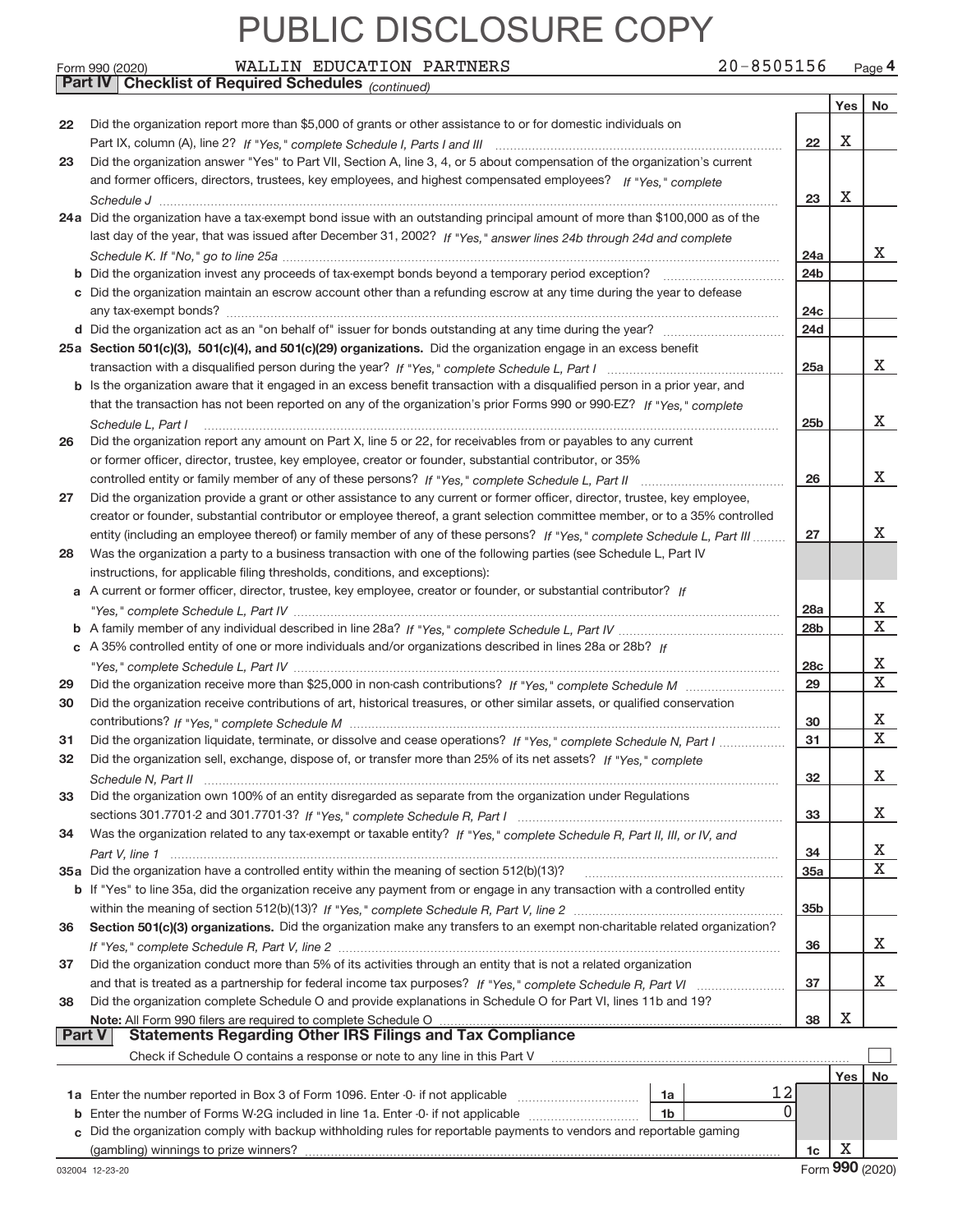|        | $20 - 8505156$<br>WALLIN EDUCATION PARTNERS<br>Form 990 (2020)                                                                                                                            |                 |     | $Page$ <sup>5</sup> |
|--------|-------------------------------------------------------------------------------------------------------------------------------------------------------------------------------------------|-----------------|-----|---------------------|
| Part V | Statements Regarding Other IRS Filings and Tax Compliance (continued)                                                                                                                     |                 |     |                     |
|        |                                                                                                                                                                                           |                 | Yes | No                  |
|        | 2a Enter the number of employees reported on Form W-3, Transmittal of Wage and Tax Statements,                                                                                            |                 |     |                     |
|        | 27<br>filed for the calendar year ending with or within the year covered by this return [11] [11] filed for the calendar year ending with or within the year covered by this return<br>2a |                 |     |                     |
|        |                                                                                                                                                                                           | 2 <sub>b</sub>  | X   |                     |
|        |                                                                                                                                                                                           |                 |     |                     |
|        | 3a Did the organization have unrelated business gross income of \$1,000 or more during the year?                                                                                          | 3a              |     | X                   |
|        |                                                                                                                                                                                           | 3 <sub>b</sub>  |     |                     |
|        | 4a At any time during the calendar year, did the organization have an interest in, or a signature or other authority over, a                                                              |                 |     |                     |
|        |                                                                                                                                                                                           | 4a              |     | х                   |
|        | <b>b</b> If "Yes," enter the name of the foreign country $\blacktriangleright$                                                                                                            |                 |     |                     |
|        | See instructions for filing requirements for FinCEN Form 114, Report of Foreign Bank and Financial Accounts (FBAR).                                                                       |                 |     |                     |
|        | 5a Was the organization a party to a prohibited tax shelter transaction at any time during the tax year?                                                                                  | 5a              |     | х                   |
|        |                                                                                                                                                                                           | 5 <sub>b</sub>  |     | х                   |
|        |                                                                                                                                                                                           | 5 <sub>c</sub>  |     |                     |
|        | 6a Does the organization have annual gross receipts that are normally greater than \$100,000, and did the organization solicit                                                            |                 |     |                     |
|        | any contributions that were not tax deductible as charitable contributions?                                                                                                               | 6a              |     | х                   |
|        | b If "Yes," did the organization include with every solicitation an express statement that such contributions or gifts                                                                    |                 |     |                     |
|        | were not tax deductible?                                                                                                                                                                  | 6b              |     |                     |
| 7      | Organizations that may receive deductible contributions under section 170(c).                                                                                                             |                 |     |                     |
|        | a Did the organization receive a payment in excess of \$75 made partly as a contribution and partly for goods and services provided to the payor?                                         | 7a              |     | х                   |
|        | <b>b</b> If "Yes," did the organization notify the donor of the value of the goods or services provided?                                                                                  | 7b              |     |                     |
|        | c Did the organization sell, exchange, or otherwise dispose of tangible personal property for which it was required                                                                       |                 |     |                     |
|        |                                                                                                                                                                                           | 7c              |     | х                   |
|        | 7d                                                                                                                                                                                        |                 |     |                     |
|        | e Did the organization receive any funds, directly or indirectly, to pay premiums on a personal benefit contract?                                                                         | 7e              |     | х                   |
| f.     | Did the organization, during the year, pay premiums, directly or indirectly, on a personal benefit contract?                                                                              | 7f              |     | Χ                   |
| g      | If the organization received a contribution of qualified intellectual property, did the organization file Form 8899 as required?                                                          | 7g              |     |                     |
|        | h If the organization received a contribution of cars, boats, airplanes, or other vehicles, did the organization file a Form 1098-C?                                                      | 7h              |     |                     |
| 8      | Sponsoring organizations maintaining donor advised funds. Did a donor advised fund maintained by the                                                                                      |                 |     |                     |
|        | sponsoring organization have excess business holdings at any time during the year?                                                                                                        | 8               |     |                     |
| 9      | Sponsoring organizations maintaining donor advised funds.                                                                                                                                 |                 |     |                     |
| а      | Did the sponsoring organization make any taxable distributions under section 4966?                                                                                                        | 9а              |     |                     |
|        |                                                                                                                                                                                           | 9b              |     |                     |
| 10     | Section 501(c)(7) organizations. Enter:                                                                                                                                                   |                 |     |                     |
|        | 10a                                                                                                                                                                                       |                 |     |                     |
| b      | Gross receipts, included on Form 990, Part VIII, line 12, for public use of club facilities<br>10b                                                                                        |                 |     |                     |
| 11     | Section 501(c)(12) organizations. Enter:                                                                                                                                                  |                 |     |                     |
|        | 11a                                                                                                                                                                                       |                 |     |                     |
|        | b Gross income from other sources (Do not net amounts due or paid to other sources against                                                                                                |                 |     |                     |
|        | amounts due or received from them.)<br>11 <sub>b</sub>                                                                                                                                    |                 |     |                     |
|        | 12a Section 4947(a)(1) non-exempt charitable trusts. Is the organization filing Form 990 in lieu of Form 1041?                                                                            | 12a             |     |                     |
|        | <b>b</b> If "Yes," enter the amount of tax-exempt interest received or accrued during the year<br>12 <sub>b</sub>                                                                         |                 |     |                     |
| 13     | Section 501(c)(29) qualified nonprofit health insurance issuers.                                                                                                                          | 13а             |     |                     |
|        | Note: See the instructions for additional information the organization must report on Schedule O.                                                                                         |                 |     |                     |
|        | <b>b</b> Enter the amount of reserves the organization is required to maintain by the states in which the                                                                                 |                 |     |                     |
|        | 13 <sub>b</sub>                                                                                                                                                                           |                 |     |                     |
| С      | 13с                                                                                                                                                                                       |                 |     |                     |
| 14a    | Did the organization receive any payments for indoor tanning services during the tax year?                                                                                                | 14a             |     | х                   |
|        |                                                                                                                                                                                           | 14 <sub>b</sub> |     |                     |
| 15     | Is the organization subject to the section 4960 tax on payment(s) of more than \$1,000,000 in remuneration or                                                                             |                 |     |                     |
|        |                                                                                                                                                                                           | 15              |     | х                   |
|        | If "Yes," see instructions and file Form 4720, Schedule N.                                                                                                                                |                 |     |                     |
| 16     | Is the organization an educational institution subject to the section 4968 excise tax on net investment income?<br>.                                                                      | 16              |     | х                   |
|        | If "Yes," complete Form 4720, Schedule O.                                                                                                                                                 |                 |     |                     |

Form (2020) **990**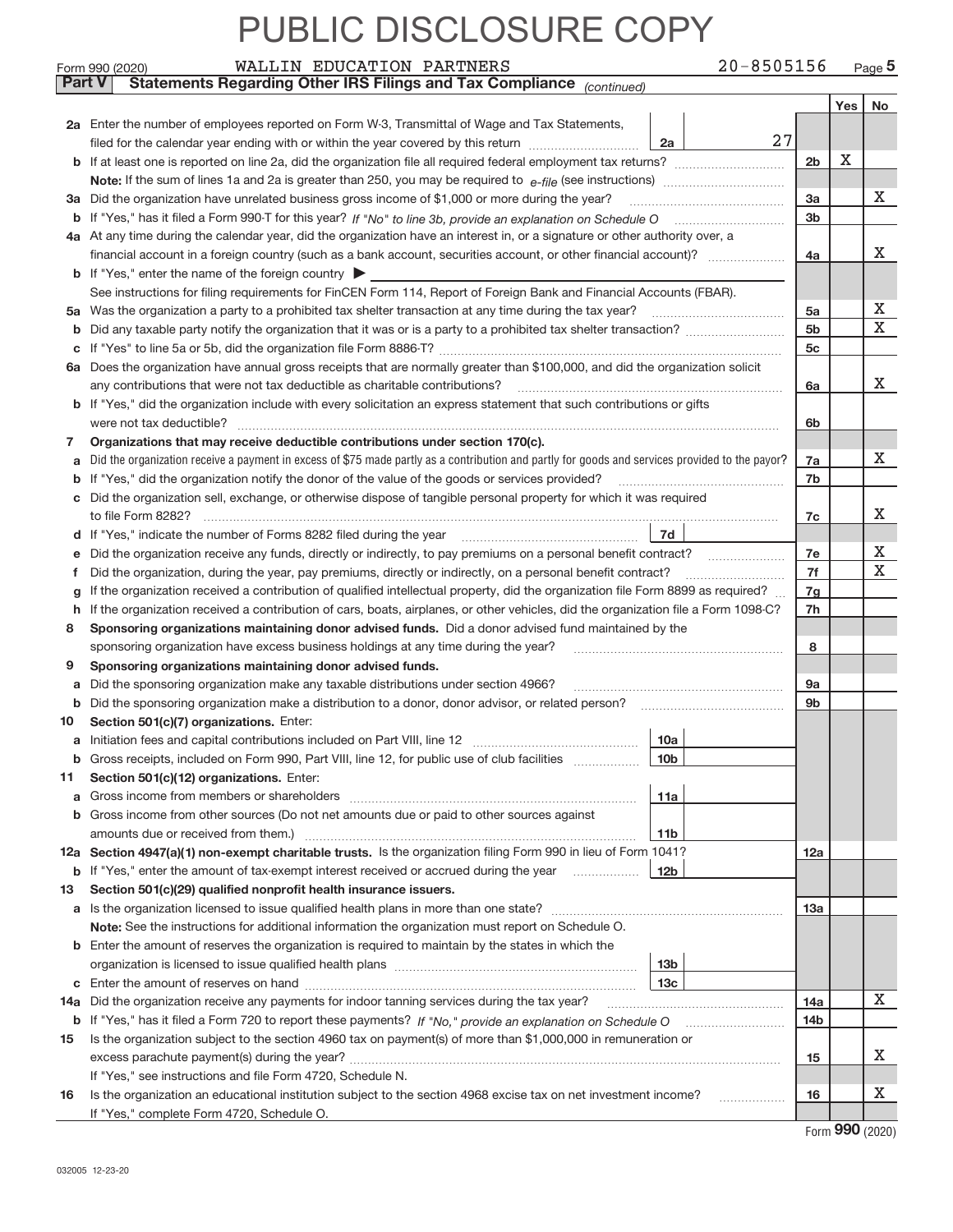Form 990 (2020) WALLIN EDUCATION PARTNERS 2 U-8 5 U5 I 5 6 Page **6** WALLIN EDUCATION PARTNERS 20‐8505156

*For each "Yes" response to lines 2 through 7b below, and for a "No" response to line 8a, 8b, or 10b below, describe the circumstances, processes, or changes on Schedule O. See instructions.* **Part VI Governance, Management, and Disclosure** 

|     | Check if Schedule O contains a response or note to any line in this Part VI                                                                                                                                                    |                 |             | $\overline{\mathbf{X}}$ |
|-----|--------------------------------------------------------------------------------------------------------------------------------------------------------------------------------------------------------------------------------|-----------------|-------------|-------------------------|
|     | <b>Section A. Governing Body and Management</b>                                                                                                                                                                                |                 |             |                         |
|     |                                                                                                                                                                                                                                |                 | Yes         | No                      |
|     | 16<br>1a<br><b>1a</b> Enter the number of voting members of the governing body at the end of the tax year                                                                                                                      |                 |             |                         |
|     | If there are material differences in voting rights among members of the governing body, or if the governing                                                                                                                    |                 |             |                         |
|     | body delegated broad authority to an executive committee or similar committee, explain on Schedule O.                                                                                                                          |                 |             |                         |
| b   | 16<br>Enter the number of voting members included on line 1a, above, who are independent<br>1b                                                                                                                                 |                 |             |                         |
| 2   | Did any officer, director, trustee, or key employee have a family relationship or a business relationship with any other                                                                                                       |                 |             |                         |
|     | officer, director, trustee, or key employee?                                                                                                                                                                                   | $\overline{2}$  |             | х                       |
| 3   | Did the organization delegate control over management duties customarily performed by or under the direct supervision                                                                                                          |                 |             |                         |
|     | of officers, directors, trustees, or key employees to a management company or other person?                                                                                                                                    | з               |             | х                       |
| 4   | Did the organization make any significant changes to its governing documents since the prior Form 990 was filed?                                                                                                               | 4               |             | $\mathbf X$             |
| 5   |                                                                                                                                                                                                                                | 5               |             | $\mathbf X$             |
| 6   | Did the organization have members or stockholders?                                                                                                                                                                             | 6               |             | X                       |
| 7a  | Did the organization have members, stockholders, or other persons who had the power to elect or appoint one or                                                                                                                 |                 |             |                         |
|     | more members of the governing body?                                                                                                                                                                                            | 7a              |             | х                       |
| b   | Are any governance decisions of the organization reserved to (or subject to approval by) members, stockholders, or                                                                                                             |                 |             |                         |
|     | persons other than the governing body?                                                                                                                                                                                         | 7b              |             | х                       |
| 8   | Did the organization contemporaneously document the meetings held or written actions undertaken during the year by the following:                                                                                              |                 |             |                         |
| a   |                                                                                                                                                                                                                                | 8a              | х           |                         |
|     |                                                                                                                                                                                                                                | 8b              | X           |                         |
| 9   | Is there any officer, director, trustee, or key employee listed in Part VII, Section A, who cannot be reached at the                                                                                                           |                 |             |                         |
|     |                                                                                                                                                                                                                                | 9               |             | x                       |
|     | <b>Section B. Policies</b> (This Section B requests information about policies not required by the Internal Revenue Code.)                                                                                                     |                 |             |                         |
|     |                                                                                                                                                                                                                                |                 | Yes         | No                      |
|     |                                                                                                                                                                                                                                | 10a             |             | х                       |
|     | If "Yes," did the organization have written policies and procedures governing the activities of such chapters, affiliates,                                                                                                     |                 |             |                         |
|     | and branches to ensure their operations are consistent with the organization's exempt purposes?                                                                                                                                | 10 <sub>b</sub> |             |                         |
| 11a | Has the organization provided a complete copy of this Form 990 to all members of its governing body before filing the form?                                                                                                    | 11a             | X           |                         |
| b   | Describe in Schedule O the process, if any, used by the organization to review this Form 990.                                                                                                                                  |                 |             |                         |
| 12a |                                                                                                                                                                                                                                | 12a             | Х           |                         |
| b   | Were officers, directors, or trustees, and key employees required to disclose annually interests that could give rise to conflicts?                                                                                            | 12 <sub>b</sub> | X           |                         |
| с   | Did the organization regularly and consistently monitor and enforce compliance with the policy? If "Yes," describe                                                                                                             |                 |             |                         |
|     | in Schedule O how this was done encourance and an interventional control of the state of the state of the state of the state of the state of the state of the state of the state of the state of the state of the state of the | 12 <sub>c</sub> | X           |                         |
| 13  | Did the organization have a written whistleblower policy?                                                                                                                                                                      | 13              | $\mathbf X$ |                         |
| 14  | Did the organization have a written document retention and destruction policy?                                                                                                                                                 | 14              | $\mathbf X$ |                         |
| 15  | Did the process for determining compensation of the following persons include a review and approval by independent                                                                                                             |                 |             |                         |
|     | persons, comparability data, and contemporaneous substantiation of the deliberation and decision?                                                                                                                              |                 |             |                         |
| а   | The organization's CEO, Executive Director, or top management official manufactured content of the organization's CEO, Executive Director, or top management official manufactured content of the state of the state of the st | 15a             | х           |                         |
|     | Other officers or key employees of the organization                                                                                                                                                                            | 15 <sub>b</sub> | X           |                         |
|     | If "Yes" to line 15a or 15b, describe the process in Schedule O (see instructions).                                                                                                                                            |                 |             |                         |
|     | 16a Did the organization invest in, contribute assets to, or participate in a joint venture or similar arrangement with a                                                                                                      |                 |             |                         |
|     | taxable entity during the year?                                                                                                                                                                                                | 16a             |             | х                       |
|     | b If "Yes," did the organization follow a written policy or procedure requiring the organization to evaluate its participation                                                                                                 |                 |             |                         |
|     | in joint venture arrangements under applicable federal tax law, and take steps to safeguard the organization's                                                                                                                 |                 |             |                         |
|     | exempt status with respect to such arrangements?                                                                                                                                                                               | 16 <sub>b</sub> |             |                         |
|     | <b>Section C. Disclosure</b>                                                                                                                                                                                                   |                 |             |                         |
| 17  | List the states with which a copy of this Form 990 is required to be filed $\blacktriangleright MN$                                                                                                                            |                 |             |                         |
| 18  | Section 6104 requires an organization to make its Forms 1023 (1024 or 1024-A, if applicable), 990, and 990-T (Section 501(c)(3)s only) available                                                                               |                 |             |                         |
|     | for public inspection. Indicate how you made these available. Check all that apply.<br>$X$ Own website<br>$X$ Upon request<br>Another's website                                                                                |                 |             |                         |
|     | Other (explain on Schedule O)<br>Describe on Schedule O whether (and if so, how) the organization made its governing documents, conflict of interest policy, and financial                                                     |                 |             |                         |
| 19  | statements available to the public during the tax year.                                                                                                                                                                        |                 |             |                         |
| 20  | State the name, address, and telephone number of the person who possesses the organization's books and records                                                                                                                 |                 |             |                         |
|     | SUSAN BASIL-KING - 952-345-1920                                                                                                                                                                                                |                 |             |                         |
|     | 55104<br>451 LEXINGTON PARKWAY N, NO. 100, ST PAUL,<br>ΜN                                                                                                                                                                      |                 |             |                         |
|     |                                                                                                                                                                                                                                |                 |             |                         |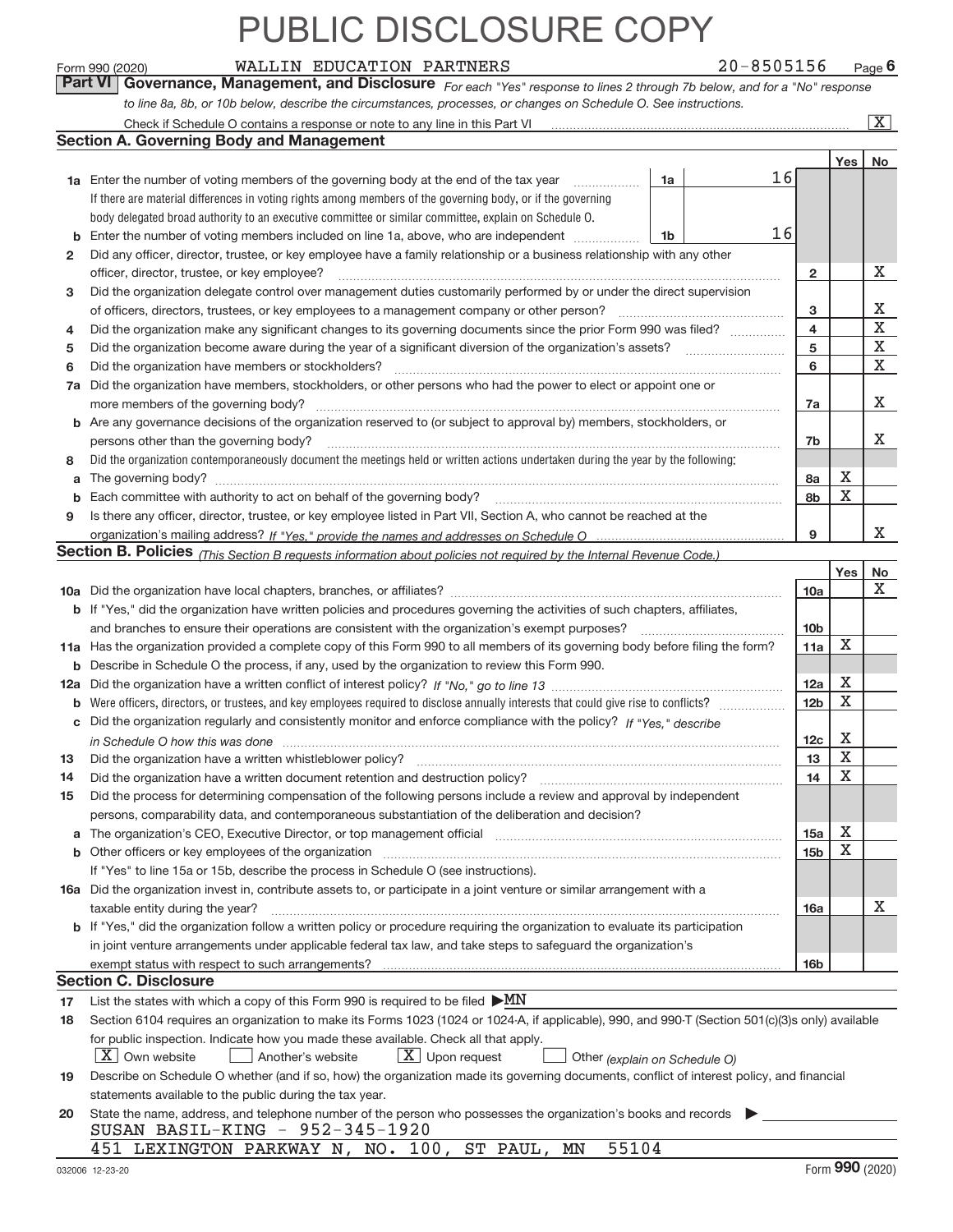**7**

 $\begin{array}{c} \boxed{1} \\ \boxed{1} \\ \end{array}$ 

Form 990 (2020) WALLIN EDUCATION PARTNERS 2 0−8505156 <sub>Page</sub> **Part VII Compensation of Officers, Directors, Trustees, Key Employees, Highest Compensated Employees, and Independent Contractors**

Check if Schedule O contains a response or note to any line in this Part VII

**Section A. Officers, Directors, Trustees, Key Employees, and Highest Compensated Employees**

**1a**  Complete this table for all persons required to be listed. Report compensation for the calendar year ending with or within the organization's tax year. **•** List all of the organization's current officers, directors, trustees (whether individuals or organizations), regardless of amount of compensation.

Enter ‐0‐ in columns (D), (E), and (F) if no compensation was paid.

**•** List all of the organization's current key employees, if any. See instructions for definition of "key employee."

● List the organization's five current highest compensated employees (other than an officer, director, trustee, or key employee) who received report‐ able compensation (Box 5 of Form W‐2 and/or Box 7 of Form 1099‐MISC) of more than \$100,000 from the organization and any related organizations.

 $\bullet$  List all of the organization's former officers, key employees, and highest compensated employees who received more than \$100,000 of reportable compensation from the organization and any related organizations.

**•** List all of the organization's former directors or trustees that received, in the capacity as a former director or trustee of the organization, more than \$10,000 of reportable compensation from the organization and any related organizations.

See instructions for the order in which to list the persons above.

Check this box if neither the organization nor any related organization compensated any current officer, director, or trustee.  $\Box$ 

| (A)                                | (B)                    |                                |                       | (C)                   |              |                                                                  |        | (D)             | (E)                              | (F)                      |
|------------------------------------|------------------------|--------------------------------|-----------------------|-----------------------|--------------|------------------------------------------------------------------|--------|-----------------|----------------------------------|--------------------------|
| Name and title                     | Average                |                                |                       | Position              |              | (do not check more than one                                      |        | Reportable      | Reportable                       | Estimated                |
|                                    | hours per              |                                |                       |                       |              | box, unless person is both an<br>officer and a director/trustee) |        | compensation    | compensation                     | amount of                |
|                                    | week                   |                                |                       |                       |              |                                                                  |        | from<br>the     | from related                     | other                    |
|                                    | (list any<br>hours for |                                |                       |                       |              |                                                                  |        | organization    | organizations<br>(W-2/1099-MISC) | compensation<br>from the |
|                                    | related                |                                |                       |                       |              |                                                                  |        | (W-2/1099-MISC) |                                  | organization             |
|                                    | organizations          |                                |                       |                       |              |                                                                  |        |                 |                                  | and related              |
|                                    | below                  | Individual trustee or director | Institutional trustee |                       | Key employee |                                                                  |        |                 |                                  | organizations            |
|                                    | line)                  |                                |                       | Officer               |              | Highest compensated<br>  employee                                | Former |                 |                                  |                          |
| (1)<br>SUSAN BASIL-KING            | 40.00                  |                                |                       |                       |              |                                                                  |        |                 |                                  |                          |
| PRESIDENT & CEO                    |                        |                                |                       | $\rm X$               |              |                                                                  |        | 196,528.        | 0.                               | 7,304.                   |
| ELLEN WOLANER - DIRECTOR OF<br>(2) | 40.00                  |                                |                       |                       |              |                                                                  |        |                 |                                  |                          |
| FINANCE AND OPERATIONS (THRU NOV)  |                        |                                |                       | X                     |              |                                                                  |        | 117,442.        | 0.                               | 7,697.                   |
| STELA CENTER<br>(3)                | 40.00                  |                                |                       |                       |              |                                                                  |        |                 |                                  |                          |
| DEPUTY DIRECTOR                    |                        |                                |                       |                       |              | $\overline{\text{X}}$                                            |        | 110,963.        | 0.                               | 10,853.                  |
| MELISSA PFEIFFER<br>(4)            | 40.00                  |                                |                       |                       |              |                                                                  |        |                 |                                  |                          |
| DIRECTOR OF FINANCE (STARTING NOV) |                        |                                |                       | $\overline{\text{X}}$ |              |                                                                  |        | 11,371.         | 0.                               | 963.                     |
| (5)<br>STEPHEN R. LEWIS, JR.       | 1.00                   |                                |                       |                       |              |                                                                  |        |                 |                                  |                          |
| <b>CHAIR</b>                       |                        | $\mathbf X$                    |                       | $\rm X$               |              |                                                                  |        | $0$ .           | 0.                               | $0_{.}$                  |
| (6)<br>BRADFORD W. WALLIN          | 1.00                   |                                |                       |                       |              |                                                                  |        |                 |                                  |                          |
| VICE CHAIR                         |                        | $\mathbf X$                    |                       | $\overline{\text{X}}$ |              |                                                                  |        | 0.              | 0.                               | $0$ .                    |
| (7) KELLY HENRY                    | 1.00                   |                                |                       |                       |              |                                                                  |        |                 |                                  |                          |
| <b>SECRETARY</b>                   |                        | $\mathbf X$                    |                       | $\rm X$               |              |                                                                  |        | 0.              | 0.                               | $0$ .                    |
| (8) MARK CHRISTENSEN               | 1.00                   |                                |                       |                       |              |                                                                  |        |                 |                                  |                          |
| <b>TREASURER</b>                   |                        | $\mathbf X$                    |                       | X                     |              |                                                                  |        | 0.              | 0.                               | 0.                       |
| (9) DENNIS CARLSON                 | 0.50                   |                                |                       |                       |              |                                                                  |        |                 |                                  |                          |
| TRUSTEE                            |                        | $\mathbf X$                    |                       |                       |              |                                                                  |        | 0.              | 0.                               | $\mathbf 0$ .            |
| (10) ELIZABETH HAWN                | 0.50                   |                                |                       |                       |              |                                                                  |        |                 |                                  |                          |
| TRUSTEE                            |                        | $\mathbf X$                    |                       |                       |              |                                                                  |        | 0.              | 0.                               | $\mathbf 0$ .            |
| (11) SUSAN HEEGAARD                | 0.50                   |                                |                       |                       |              |                                                                  |        |                 |                                  |                          |
| <b>TRUSTEE</b>                     |                        | $\mathbf X$                    |                       |                       |              |                                                                  |        | 0.              | 0.                               | $0$ .                    |
| (12) TOM HOLMAN                    | 0.50                   |                                |                       |                       |              |                                                                  |        |                 |                                  |                          |
| <b>TRUSTEE</b>                     |                        | $\mathbf X$                    |                       |                       |              |                                                                  |        | 0.              | 0.                               | $0$ .                    |
| (13) DARREN JACKSON                | 0.50                   |                                |                       |                       |              |                                                                  |        |                 |                                  |                          |
| <b>TRUSTEE</b>                     |                        | $\mathbf X$                    |                       |                       |              |                                                                  |        | 0.              | 0.                               | $0$ .                    |
| (14) KATIE LAWLER                  | 0.50                   |                                |                       |                       |              |                                                                  |        |                 |                                  |                          |
| <b>TRUSTEE</b>                     |                        | $\mathbf X$                    |                       |                       |              |                                                                  |        | 0.              | 0.                               | $\pmb{0}$ .              |
| (15) ELIZABETH MALKERSON           | 0.50                   |                                |                       |                       |              |                                                                  |        |                 |                                  |                          |
| <b>TRUSTEE</b>                     |                        | $\mathbf X$                    |                       |                       |              |                                                                  |        | 0.              | 0.                               | $0$ .                    |
| (16) HELEN MEYER                   | 0.50                   |                                |                       |                       |              |                                                                  |        |                 |                                  |                          |
| <b>TRUSTEE</b>                     |                        | $\overline{\mathbf{X}}$        |                       |                       |              |                                                                  |        | 0.              | 0.                               | $0$ .                    |
| (17) ASTEIN OSEI                   | 0.50                   |                                |                       |                       |              |                                                                  |        |                 |                                  |                          |
| <b>TRUSTEE</b>                     |                        | $\mathbf X$                    |                       |                       |              |                                                                  |        | 0.              | 0.                               | $0$ .                    |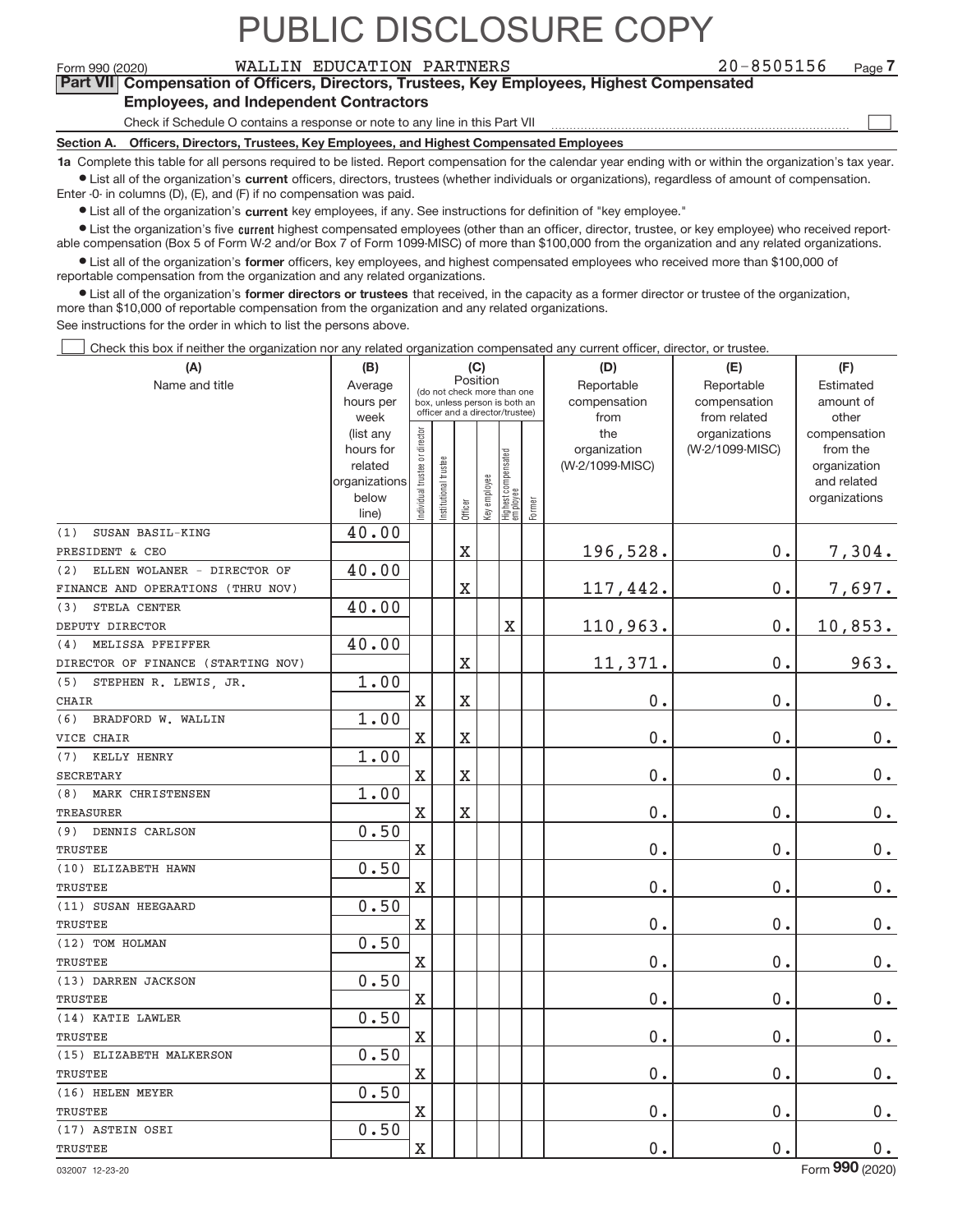| <b>Part VII</b><br>Section A. Officers, Directors, Trustees, Key Employees, and Highest Compensated Employees (continued)<br>(B)<br>(C)<br>(F)<br>(A)<br>(D)<br>(E)<br>Position<br>Average<br>Name and title<br>Reportable<br>Reportable<br>Estimated<br>(do not check more than one<br>hours per<br>compensation<br>compensation<br>amount of<br>box, unless person is both an<br>officer and a director/trustee)<br>week<br>from related<br>other<br>from<br>(list any<br>Individual trustee or director<br>the<br>organizations<br>compensation<br>hours for<br>(W-2/1099-MISC)<br>from the<br>organization<br>Highest compensated<br>employee<br>nstitutional trustee<br>related<br>(W-2/1099-MISC)<br>organization<br>organizations<br>Key employee<br>and related<br>below<br>organizations<br>Former<br>Officer<br>line)<br>0.50<br>(18) KALEB RUMICHO<br>0.<br>X<br>0.<br>0.50<br>(19) CATHRYN BAKER<br>0.<br>0.<br>X<br>0.50<br>(20) MARCUS POPE<br>0.<br>$\mathbf X$<br>0. |               |
|--------------------------------------------------------------------------------------------------------------------------------------------------------------------------------------------------------------------------------------------------------------------------------------------------------------------------------------------------------------------------------------------------------------------------------------------------------------------------------------------------------------------------------------------------------------------------------------------------------------------------------------------------------------------------------------------------------------------------------------------------------------------------------------------------------------------------------------------------------------------------------------------------------------------------------------------------------------------------------------|---------------|
|                                                                                                                                                                                                                                                                                                                                                                                                                                                                                                                                                                                                                                                                                                                                                                                                                                                                                                                                                                                      |               |
| TRUSTEE<br>TRUSTEE<br>TRUSTEE                                                                                                                                                                                                                                                                                                                                                                                                                                                                                                                                                                                                                                                                                                                                                                                                                                                                                                                                                        |               |
|                                                                                                                                                                                                                                                                                                                                                                                                                                                                                                                                                                                                                                                                                                                                                                                                                                                                                                                                                                                      |               |
|                                                                                                                                                                                                                                                                                                                                                                                                                                                                                                                                                                                                                                                                                                                                                                                                                                                                                                                                                                                      |               |
|                                                                                                                                                                                                                                                                                                                                                                                                                                                                                                                                                                                                                                                                                                                                                                                                                                                                                                                                                                                      | 0.            |
|                                                                                                                                                                                                                                                                                                                                                                                                                                                                                                                                                                                                                                                                                                                                                                                                                                                                                                                                                                                      | 0.            |
|                                                                                                                                                                                                                                                                                                                                                                                                                                                                                                                                                                                                                                                                                                                                                                                                                                                                                                                                                                                      |               |
|                                                                                                                                                                                                                                                                                                                                                                                                                                                                                                                                                                                                                                                                                                                                                                                                                                                                                                                                                                                      | 0.            |
|                                                                                                                                                                                                                                                                                                                                                                                                                                                                                                                                                                                                                                                                                                                                                                                                                                                                                                                                                                                      |               |
|                                                                                                                                                                                                                                                                                                                                                                                                                                                                                                                                                                                                                                                                                                                                                                                                                                                                                                                                                                                      |               |
|                                                                                                                                                                                                                                                                                                                                                                                                                                                                                                                                                                                                                                                                                                                                                                                                                                                                                                                                                                                      |               |
|                                                                                                                                                                                                                                                                                                                                                                                                                                                                                                                                                                                                                                                                                                                                                                                                                                                                                                                                                                                      |               |
|                                                                                                                                                                                                                                                                                                                                                                                                                                                                                                                                                                                                                                                                                                                                                                                                                                                                                                                                                                                      |               |
| 436,304.<br>0.<br>1b Subtotal                                                                                                                                                                                                                                                                                                                                                                                                                                                                                                                                                                                                                                                                                                                                                                                                                                                                                                                                                        | 26,817.       |
| $0$ .<br>0.<br>436, 304.<br>$\overline{0}$ .<br>d                                                                                                                                                                                                                                                                                                                                                                                                                                                                                                                                                                                                                                                                                                                                                                                                                                                                                                                                    | 0.<br>26,817. |
| Total number of individuals (including but not limited to those listed above) who received more than \$100,000 of reportable<br>$\mathbf{2}$                                                                                                                                                                                                                                                                                                                                                                                                                                                                                                                                                                                                                                                                                                                                                                                                                                         |               |
| compensation from the organization $\blacktriangleright$<br>Yes                                                                                                                                                                                                                                                                                                                                                                                                                                                                                                                                                                                                                                                                                                                                                                                                                                                                                                                      | 3<br>No       |
| Did the organization list any former officer, director, trustee, key employee, or highest compensated employee on<br>3<br>3<br>line 1a? If "Yes," complete Schedule J for such individual manufactured contained and the Yes," complete Schedule J for such individual                                                                                                                                                                                                                                                                                                                                                                                                                                                                                                                                                                                                                                                                                                               | х             |
| 4<br>For any individual listed on line 1a, is the sum of reportable compensation and other compensation from the organization<br>X<br>4                                                                                                                                                                                                                                                                                                                                                                                                                                                                                                                                                                                                                                                                                                                                                                                                                                              |               |
| Did any person listed on line 1a receive or accrue compensation from any unrelated organization or individual for services<br>5<br>5                                                                                                                                                                                                                                                                                                                                                                                                                                                                                                                                                                                                                                                                                                                                                                                                                                                 | х             |
| <b>Section B. Independent Contractors</b>                                                                                                                                                                                                                                                                                                                                                                                                                                                                                                                                                                                                                                                                                                                                                                                                                                                                                                                                            |               |
| Complete this table for your five highest compensated independent contractors that received more than \$100,000 of compensation from<br>1<br>the organization. Report compensation for the calendar year ending with or within the organization's tax year.                                                                                                                                                                                                                                                                                                                                                                                                                                                                                                                                                                                                                                                                                                                          |               |
| (C)<br>(A)<br>(B)<br>Description of services<br>Name and business address<br>Compensation<br><b>NONE</b>                                                                                                                                                                                                                                                                                                                                                                                                                                                                                                                                                                                                                                                                                                                                                                                                                                                                             |               |
|                                                                                                                                                                                                                                                                                                                                                                                                                                                                                                                                                                                                                                                                                                                                                                                                                                                                                                                                                                                      |               |
|                                                                                                                                                                                                                                                                                                                                                                                                                                                                                                                                                                                                                                                                                                                                                                                                                                                                                                                                                                                      |               |
|                                                                                                                                                                                                                                                                                                                                                                                                                                                                                                                                                                                                                                                                                                                                                                                                                                                                                                                                                                                      |               |
|                                                                                                                                                                                                                                                                                                                                                                                                                                                                                                                                                                                                                                                                                                                                                                                                                                                                                                                                                                                      |               |
| Total number of independent contractors (including but not limited to those listed above) who received more than<br>2<br>0<br>\$100,000 of compensation from the organization                                                                                                                                                                                                                                                                                                                                                                                                                                                                                                                                                                                                                                                                                                                                                                                                        |               |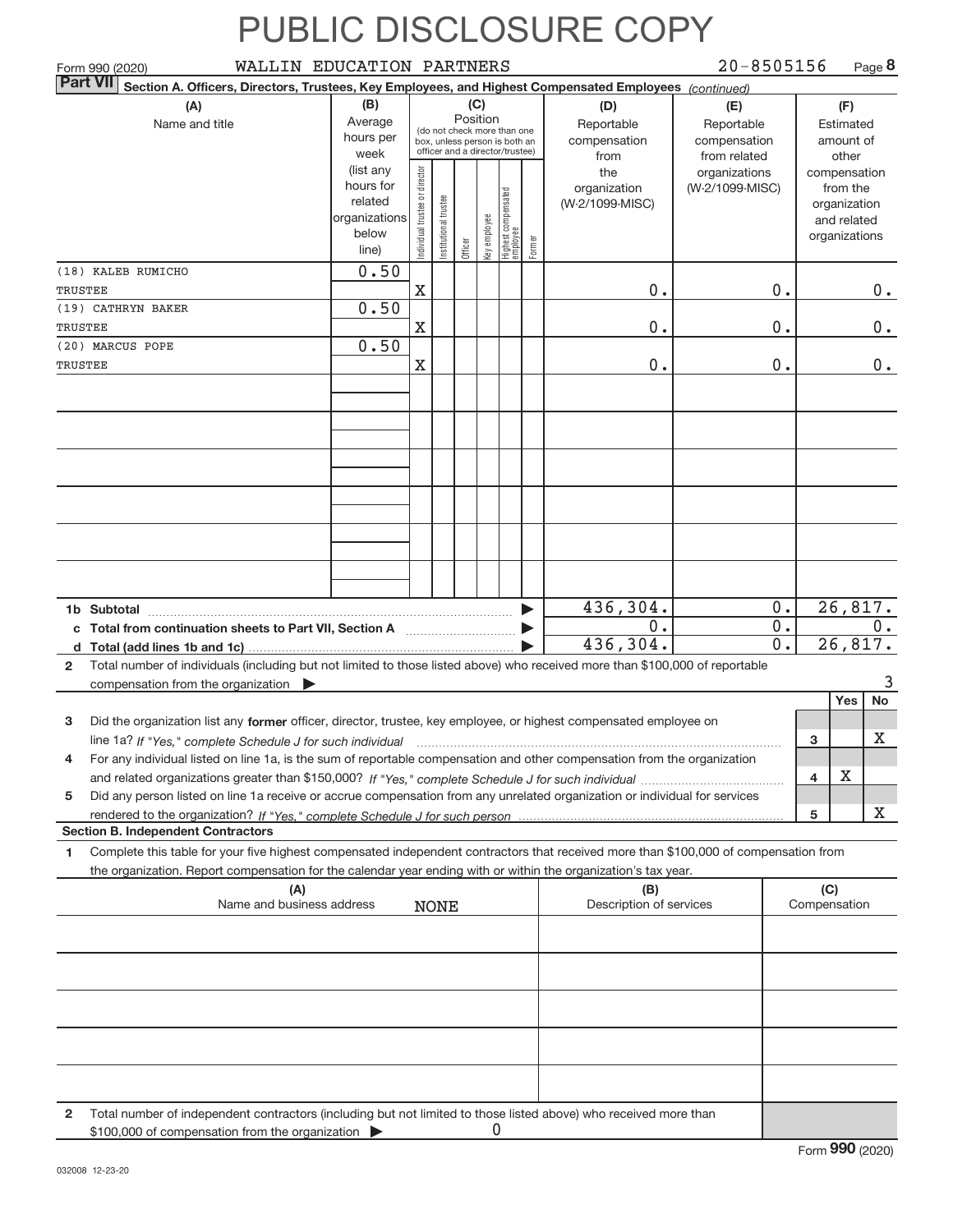|                                                           |      |   | Form 990 (2020)                                                                                                      |     |                 | WALLIN EDUCATION PARTNERS |                      |                                              | $20 - 8505156$                                    | Page 9                                                          |
|-----------------------------------------------------------|------|---|----------------------------------------------------------------------------------------------------------------------|-----|-----------------|---------------------------|----------------------|----------------------------------------------|---------------------------------------------------|-----------------------------------------------------------------|
| <b>Part VIII</b><br><b>Statement of Revenue</b>           |      |   |                                                                                                                      |     |                 |                           |                      |                                              |                                                   |                                                                 |
|                                                           |      |   | Check if Schedule O contains a response or note to any line in this Part VIII                                        |     |                 |                           |                      |                                              |                                                   |                                                                 |
|                                                           |      |   |                                                                                                                      |     |                 |                           | (A)<br>Total revenue | (B)<br>Related or exempt<br>function revenue | $\overline{(C)}$<br>Unrelated<br>business revenue | (D)<br>Revenue excluded<br>from tax under<br>sections 512 - 514 |
|                                                           |      |   | 1 a Federated campaigns                                                                                              |     | 1a              |                           |                      |                                              |                                                   |                                                                 |
|                                                           |      |   | <b>b</b> Membership dues                                                                                             |     | 1 <sub>b</sub>  |                           |                      |                                              |                                                   |                                                                 |
| Contributions, Gifts, Grants<br>and Other Similar Amounts |      |   | c Fundraising events                                                                                                 |     | 1 <sub>c</sub>  |                           |                      |                                              |                                                   |                                                                 |
|                                                           |      |   | d Related organizations                                                                                              |     | 1 <sub>d</sub>  |                           |                      |                                              |                                                   |                                                                 |
|                                                           |      |   | e Government grants (contributions)                                                                                  |     | 1e              |                           |                      |                                              |                                                   |                                                                 |
|                                                           |      |   | f All other contributions, gifts, grants, and                                                                        |     |                 |                           |                      |                                              |                                                   |                                                                 |
|                                                           |      |   | similar amounts not included above                                                                                   |     | 1f              | 8,280,873.                |                      |                                              |                                                   |                                                                 |
|                                                           |      |   | g Noncash contributions included in lines 1a-1f                                                                      |     | 1g              |                           |                      |                                              |                                                   |                                                                 |
|                                                           |      |   |                                                                                                                      |     |                 |                           | 8,280,873.           |                                              |                                                   |                                                                 |
|                                                           |      |   |                                                                                                                      |     |                 | <b>Business Code</b>      |                      |                                              |                                                   |                                                                 |
|                                                           | 2a   |   | the control of the control of the control of the control of                                                          |     |                 |                           |                      |                                              |                                                   |                                                                 |
|                                                           |      | b | <u> 1989 - Johann Barn, amerikansk politiker (d. 1989)</u>                                                           |     |                 |                           |                      |                                              |                                                   |                                                                 |
|                                                           |      | С |                                                                                                                      |     |                 |                           |                      |                                              |                                                   |                                                                 |
|                                                           |      | d | <u> 1989 - Johann John Stein, markin fan it ferskearre fan it ferskearre fan it ferskearre fan it ferskearre fan</u> |     |                 |                           |                      |                                              |                                                   |                                                                 |
| Program Service                                           |      | е |                                                                                                                      |     |                 |                           |                      |                                              |                                                   |                                                                 |
|                                                           |      |   |                                                                                                                      |     |                 |                           |                      |                                              |                                                   |                                                                 |
|                                                           | 3    | g | Investment income (including dividends, interest, and                                                                |     |                 |                           |                      |                                              |                                                   |                                                                 |
|                                                           |      |   |                                                                                                                      |     |                 | ▶                         | 77,741.              |                                              |                                                   | 77,741.                                                         |
|                                                           | 4    |   | Income from investment of tax-exempt bond proceeds                                                                   |     |                 |                           |                      |                                              |                                                   |                                                                 |
|                                                           | 5    |   |                                                                                                                      |     |                 |                           |                      |                                              |                                                   |                                                                 |
|                                                           |      |   |                                                                                                                      |     | (i) Real        | (ii) Personal             |                      |                                              |                                                   |                                                                 |
|                                                           |      |   | 6 a Gross rents                                                                                                      | ∣6a |                 |                           |                      |                                              |                                                   |                                                                 |
|                                                           |      | b | Less: rental expenses                                                                                                | 6b  |                 |                           |                      |                                              |                                                   |                                                                 |
|                                                           |      |   | c Rental income or (loss)                                                                                            | 6c  |                 |                           |                      |                                              |                                                   |                                                                 |
|                                                           |      |   | d Net rental income or (loss)                                                                                        |     |                 |                           |                      |                                              |                                                   |                                                                 |
|                                                           |      |   | 7 a Gross amount from sales of                                                                                       |     | (i) Securities  | (ii) Other                |                      |                                              |                                                   |                                                                 |
|                                                           |      |   | assets other than inventory                                                                                          | 7a  | 4, 115, 489.    |                           |                      |                                              |                                                   |                                                                 |
|                                                           |      |   | <b>b</b> Less: cost or other basis                                                                                   |     |                 |                           |                      |                                              |                                                   |                                                                 |
| evenue                                                    |      |   | and sales expenses                                                                                                   | 7b  | 4, 117, 452.    |                           |                      |                                              |                                                   |                                                                 |
|                                                           |      |   | c Gain or (loss)                                                                                                     | 7c  | $-1,963.$       |                           | $-1,963.$            |                                              |                                                   | $-1,963.$                                                       |
|                                                           |      |   |                                                                                                                      |     |                 |                           |                      |                                              |                                                   |                                                                 |
| Other R                                                   |      |   | 8 a Gross income from fundraising events (not<br>including \$                                                        |     |                 |                           |                      |                                              |                                                   |                                                                 |
|                                                           |      |   | contributions reported on line 1c). See                                                                              |     |                 |                           |                      |                                              |                                                   |                                                                 |
|                                                           |      |   |                                                                                                                      |     | 8a              |                           |                      |                                              |                                                   |                                                                 |
|                                                           |      |   |                                                                                                                      |     | 8 <sub>b</sub>  |                           |                      |                                              |                                                   |                                                                 |
|                                                           |      |   | c Net income or (loss) from fundraising events                                                                       |     |                 | ▶<br><u>.</u>             |                      |                                              |                                                   |                                                                 |
|                                                           |      |   | 9 a Gross income from gaming activities. See                                                                         |     |                 |                           |                      |                                              |                                                   |                                                                 |
|                                                           |      |   |                                                                                                                      |     | <b>9a</b>       |                           |                      |                                              |                                                   |                                                                 |
|                                                           |      |   |                                                                                                                      |     | 9 <sub>b</sub>  |                           |                      |                                              |                                                   |                                                                 |
|                                                           |      |   | c Net income or (loss) from gaming activities                                                                        |     |                 | ▶                         |                      |                                              |                                                   |                                                                 |
|                                                           |      |   | 10 a Gross sales of inventory, less returns                                                                          |     |                 |                           |                      |                                              |                                                   |                                                                 |
|                                                           |      |   |                                                                                                                      |     | 10a             |                           |                      |                                              |                                                   |                                                                 |
|                                                           |      |   | <b>b</b> Less: cost of goods sold                                                                                    |     | 10 <sub>b</sub> |                           |                      |                                              |                                                   |                                                                 |
|                                                           |      |   |                                                                                                                      |     |                 |                           |                      |                                              |                                                   |                                                                 |
|                                                           |      |   |                                                                                                                      |     |                 | <b>Business Code</b>      |                      |                                              |                                                   |                                                                 |
|                                                           | 11 a | b | <u> 1980 - Johann Barbara, martxa alemaniar amerikan a</u>                                                           |     |                 |                           |                      |                                              |                                                   |                                                                 |
| Miscellaneous<br>Revenue                                  |      | с |                                                                                                                      |     |                 |                           |                      |                                              |                                                   |                                                                 |
|                                                           |      |   |                                                                                                                      |     |                 |                           |                      |                                              |                                                   |                                                                 |
|                                                           |      |   |                                                                                                                      |     |                 | $\blacktriangleright$     |                      |                                              |                                                   |                                                                 |
|                                                           | 12   |   |                                                                                                                      |     |                 | $\blacktriangleright$     | 8,356,651.           | 0.                                           | 0.                                                | 75,778.                                                         |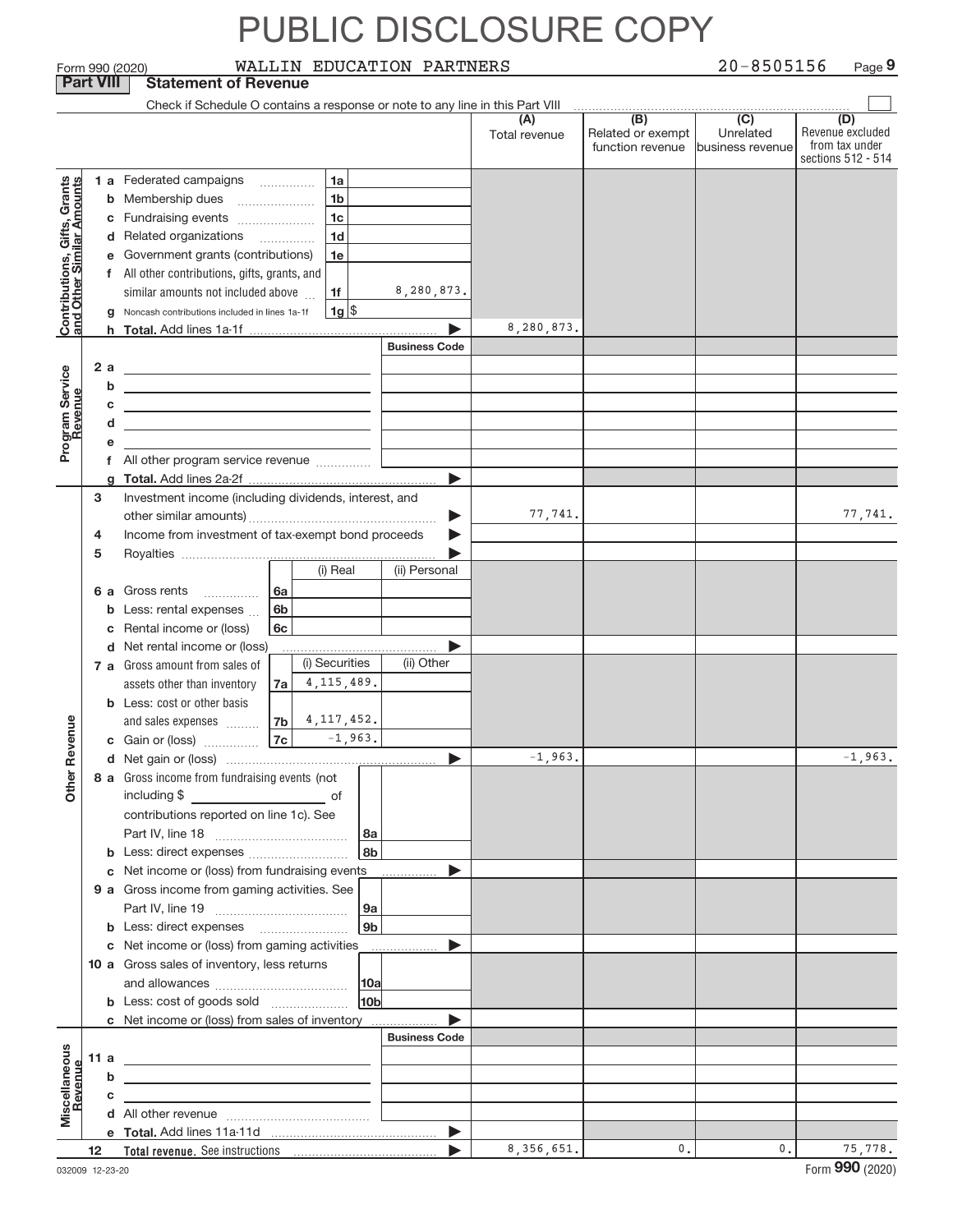#### **Total functional expenses.**  Add lines 1 through 24e **Joint costs.** Complete this line only if the organization **(A) (B) (B) (C)** (C) (A)<br>Total expenses Program service Management and Fundrain<br>expenses expenses expenses expen **1 2 3 4 5 6 7 8 9 10 11 a b c d e f g 12 13 14 15 16 17 18 19 20 21 22 23 24 a b c** DUES AND SUBSCRIPTIONS **d e 25 26** *Section 501(c)(3) and 501(c)(4) organizations must complete all columns. All other organizations must complete column (A).* Grants and other assistance to domestic organizations and domestic governments. See Part IV, line 21 Compensation not included above to disqualified persons (as defined under section 4958(f)(1)) and persons described in section  $4958(c)(3)(B)$  ........ Pension plan accruals and contributions (include section 401(k) and 403(b) employer contributions) Professional fundraising services. See Part IV, line 17 Other. (If line 11g amount exceeds 10% of line 25, column (A) amount, list line 11g expenses on Sch O.) Other expenses. Itemize expenses not covered above (List miscellaneous expenses on line 24e. If line 24e amount exceeds 10% of line 25, column (A) amount, list line 24e expenses on Schedule O.) reported in column (B) joint costs from a combined educational campaign and fundraising solicitation.  $_{\rm Form}$   $_{990}$   $_{(2020)}$   $_{\rm WALLIN}$   $_{\rm EDUCATION}$   $_{\rm PARTNERS}$   $_{\rm 20-8505156}$   $_{\rm Page}$ Check if Schedule O contains a response or note to any line in this Part IX (C) (C) (C) (C) (C) (C) (C) (C) (C) Management and general expenses **Fundraising** expenses ~<br>… Grants and other assistance to domestic  $individuals. See Part IV, line 22  $_________1$$ Grants and other assistance to foreign organizations, foreign governments, and foreign individuals. See Part IV, lines 15 and 16  $\ldots$ Benefits paid to or for members ..................... Compensation of current officers, directors, trustees, and key employees ~~~~~~~~ Other salaries and wages ~~~~~~~~~~ Other employee benefits ~~~~~~~~~~ Payroll taxes ~~~~~~~~~~~~~~~~ Fees for services (nonemployees): Management ~~~~~~~~~~~~~~~~ Legal ~~~~~~~~~~~~~~~~~~~~ Accounting ~~~~~~~~~~~~~~~~~ Lobbying ~~~~~~~~~~~~~~~~~~ Investment management fees ........................ Advertising and promotion *www.community.com* Office expenses ~~~~~~~~~~~~~~~ Information technology ~~~~~~~~~~~ Royalties ~~~~~~~~~~~~~~~~~~ Occupancy ~~~~~~~~~~~~~~~~~ Travel ~~~~~~~~~~~~~~~~~~~ Payments of travel or entertainment expenses for any federal, state, or local public officials ... Conferences, conventions, and meetings Interest Payments to affiliates ~~~~~~~~~~~~ ~~~~~~~~~~~~~~~~~~ Depreciation, depletion, and amortization ...... Insurance ~~~~~~~~~~~~~~~~~ All other expenses *Do not include amounts reported on lines 6b, 7b, 8b, 9b, and 10b of Part VIII.* 20-8505156 <sub>Page</sub> 10 **Part IX Statement of Functional Expenses**  $\boxed{\phantom{1}}$ 4,054,699. 359,657. 1,339,512. 42,954. 107,436. 128,722. 3,687. 111,508. 118,436. 3,102. 109,423. 105,804. 835. 9,765. 7,483. 383,249. 26,673. 3,547. 6,916,492. 4,054,699. 244,766. 43,223. 71,668. 924,742. 142,859. 271,911.  $23, 195.$  13,745. 6,014. 57,232. 34,057. 16,147. 91,438. 12,615. 24,669. 3,687. 54,074. 37,044. 20,390.  $82, 102.$  5,375. 30,959. 486. 42. 2,574. 72,412. 15,958. 21,053.  $61,670.$  20,880. 23,254. 835. 7,353. 645. 1,767.  $5,088.$  898. 1,497. 383,249. 3,653. 19,481. 3,539. 807. 1,336. 1,404. 6,066,966. 351,845. 497,681. OTHER SCHOLARSHIP EXPEN OTHER EXPENSE

 $\blacktriangleright$   $\sqcup$ 

 $\frac{1}{1}$  if following SOP 98-2 (ASC 958-720)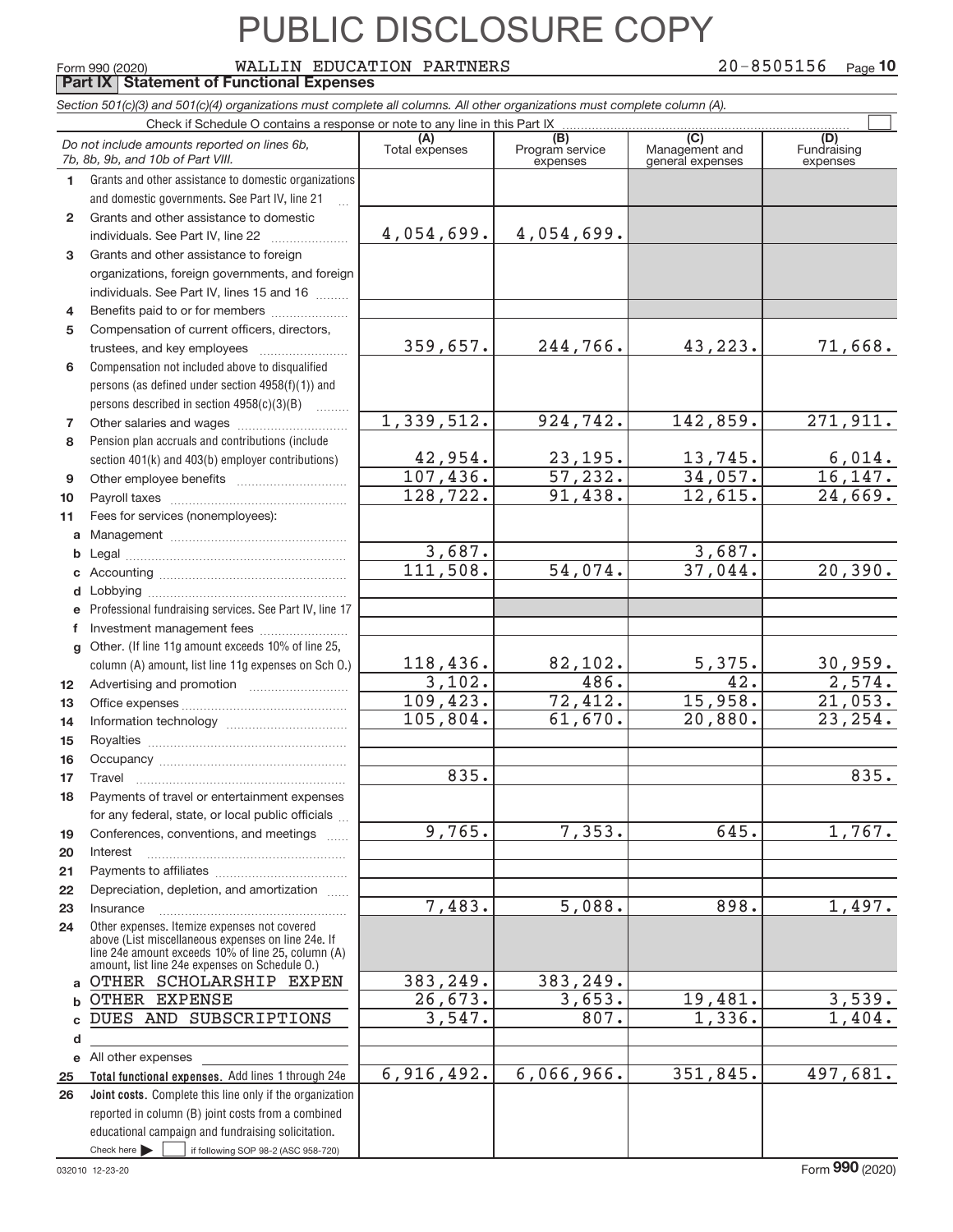#### $_{\rm Form}$   $_{990}$   $_{(2020)}$   $_{\rm WALLIN}$   $_{\rm EDUCATION}$   $_{\rm PARTNERS}$   $_{\rm 20-8505156}$   $_{\rm Page}$

|                             | Form 990 (2020) | WALLIN EDUCATION PARTNERS                                                                                                                                                                                                      |                          |                 | $20 - 8505156$<br>$Page$ <sup>11</sup> |
|-----------------------------|-----------------|--------------------------------------------------------------------------------------------------------------------------------------------------------------------------------------------------------------------------------|--------------------------|-----------------|----------------------------------------|
|                             | Part X          | <b>Balance Sheet</b>                                                                                                                                                                                                           |                          |                 |                                        |
|                             |                 |                                                                                                                                                                                                                                |                          |                 |                                        |
|                             |                 |                                                                                                                                                                                                                                | (A)<br>Beginning of year |                 | (B)<br>End of year                     |
|                             | 1               |                                                                                                                                                                                                                                | 60,043.                  | $\mathbf{1}$    | 56, 141.                               |
|                             | 2               |                                                                                                                                                                                                                                | 10, 566, 046.            | $\mathbf{2}$    | 13,450,750.                            |
|                             | з               |                                                                                                                                                                                                                                | 10, 162, 904.            | 3               | 8,746,656.                             |
|                             | 4               |                                                                                                                                                                                                                                | 7,450.                   | $\overline{4}$  | 5,746.                                 |
|                             | 5               | Loans and other receivables from any current or former officer, director,                                                                                                                                                      |                          |                 |                                        |
|                             |                 | trustee, key employee, creator or founder, substantial contributor, or 35%                                                                                                                                                     |                          |                 |                                        |
|                             |                 | controlled entity or family member of any of these persons                                                                                                                                                                     |                          | 5               |                                        |
|                             | 6               | Loans and other receivables from other disqualified persons (as defined                                                                                                                                                        |                          |                 |                                        |
|                             |                 | under section $4958(f)(1)$ , and persons described in section $4958(c)(3)(B)$                                                                                                                                                  |                          | 6               |                                        |
|                             | 7               |                                                                                                                                                                                                                                |                          | $\overline{7}$  |                                        |
| Assets                      | 8               |                                                                                                                                                                                                                                |                          | 8               |                                        |
|                             | 9               | Prepaid expenses and deferred charges [11] matter contracts and set of the charges [11] matter contracts and the Prepaid expenses and deferred charges [11] matter contracts and the Prepaid experiment of Prepaid experiment  | 37,900.                  | 9               | 52,463.                                |
|                             |                 | <b>10a</b> Land, buildings, and equipment: cost or other                                                                                                                                                                       |                          |                 |                                        |
|                             |                 | basis. Complete Part VI of Schedule D  10a                                                                                                                                                                                     |                          |                 |                                        |
|                             |                 | 10 <sub>b</sub><br><b>b</b> Less: accumulated depreciation<br>. 1                                                                                                                                                              |                          | 10 <sub>c</sub> |                                        |
|                             | 11              |                                                                                                                                                                                                                                |                          | 11              |                                        |
|                             | 12              |                                                                                                                                                                                                                                |                          | 12              |                                        |
|                             | 13<br>14        |                                                                                                                                                                                                                                |                          | 13<br>14        |                                        |
|                             | 15              |                                                                                                                                                                                                                                |                          | 15              |                                        |
|                             | 16              |                                                                                                                                                                                                                                | 20,834,343.              | 16              | 22, 311, 756.                          |
|                             | 17              |                                                                                                                                                                                                                                | 222,461.                 | 17              | 297, 167.                              |
|                             | 18              |                                                                                                                                                                                                                                |                          | 18              |                                        |
|                             | 19              | Deferred revenue manual contracts and contracts are contracted and contract and contract are contracted and contract are contracted and contract are contracted and contract are contracted and contract are contracted and co |                          | 19              |                                        |
|                             | 20              |                                                                                                                                                                                                                                |                          | 20              |                                        |
|                             | 21              | Escrow or custodial account liability. Complete Part IV of Schedule D                                                                                                                                                          |                          | 21              |                                        |
|                             | 22              | Loans and other payables to any current or former officer, director,                                                                                                                                                           |                          |                 |                                        |
|                             |                 | trustee, key employee, creator or founder, substantial contributor, or 35%                                                                                                                                                     |                          |                 |                                        |
| Liabilities                 |                 | controlled entity or family member of any of these persons                                                                                                                                                                     |                          | 22              |                                        |
|                             | 23              |                                                                                                                                                                                                                                |                          | 23              |                                        |
|                             | 24              |                                                                                                                                                                                                                                |                          | 24              |                                        |
|                             | 25              | Other liabilities (including federal income tax, payables to related third                                                                                                                                                     |                          |                 |                                        |
|                             |                 | parties, and other liabilities not included on lines 17-24). Complete Part X                                                                                                                                                   |                          |                 |                                        |
|                             |                 | of Schedule D                                                                                                                                                                                                                  | 222,461.                 | 25              | 297, 167.                              |
|                             | 26              | Total liabilities. Add lines 17 through 25<br>Organizations that follow FASB ASC 958, check here $\blacktriangleright \boxed{X}$                                                                                               |                          | 26              |                                        |
|                             |                 | and complete lines 27, 28, 32, and 33.                                                                                                                                                                                         |                          |                 |                                        |
|                             | 27              |                                                                                                                                                                                                                                | 1,338,501.               | 27              | 1,441,845.                             |
|                             | 28              | Net assets with donor restrictions                                                                                                                                                                                             | 19, 273, 381.            | 28              | $\overline{20, 572, 744.}$             |
|                             |                 | Organizations that do not follow FASB ASC 958, check here $\blacktriangleright$                                                                                                                                                |                          |                 |                                        |
| Net Assets or Fund Balances |                 | and complete lines 29 through 33.                                                                                                                                                                                              |                          |                 |                                        |
|                             | 29              |                                                                                                                                                                                                                                |                          | 29              |                                        |
|                             | 30              | Paid-in or capital surplus, or land, building, or equipment fund                                                                                                                                                               |                          | 30              |                                        |
|                             | 31              | Retained earnings, endowment, accumulated income, or other funds                                                                                                                                                               |                          | 31              |                                        |
|                             | 32              | Total net assets or fund balances                                                                                                                                                                                              | 20,611,882.              | 32              | 22,014,589.                            |
|                             | 33              |                                                                                                                                                                                                                                | 20,834,343.              | 33              | 22, 311, 756.                          |
|                             |                 |                                                                                                                                                                                                                                |                          |                 | Form 990 (2020)                        |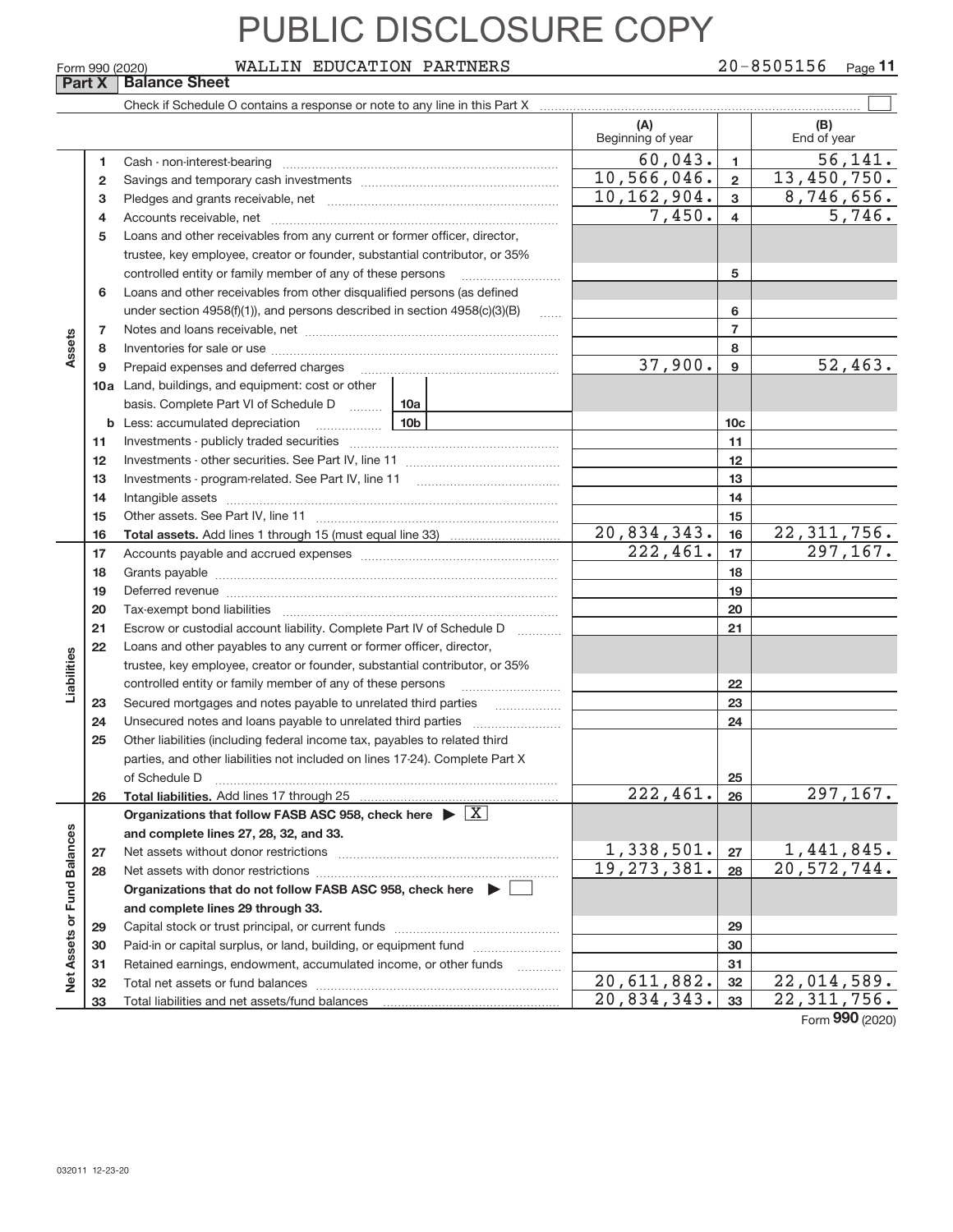|    | WALLIN EDUCATION PARTNERS<br>Form 990 (2020)                                                                                                                                                                                   |                 | $20 - 8505156$ |             | $P_{A}$ 12              |
|----|--------------------------------------------------------------------------------------------------------------------------------------------------------------------------------------------------------------------------------|-----------------|----------------|-------------|-------------------------|
|    | <b>Part XI</b><br><b>Reconciliation of Net Assets</b>                                                                                                                                                                          |                 |                |             |                         |
|    |                                                                                                                                                                                                                                |                 |                |             |                         |
|    |                                                                                                                                                                                                                                |                 |                |             |                         |
| 1  | Total revenue (must equal Part VIII, column (A), line 12)                                                                                                                                                                      | $\mathbf{1}$    | 8,356,651.     |             |                         |
| 2  |                                                                                                                                                                                                                                | $\overline{2}$  | 6,916,492.     |             |                         |
| з  | Revenue less expenses. Subtract line 2 from line 1                                                                                                                                                                             | 3               | 1,440,159.     |             |                         |
| 4  |                                                                                                                                                                                                                                | $\overline{4}$  | 20,611,882.    |             |                         |
| 5  |                                                                                                                                                                                                                                | 5               |                |             | $-37,452.$              |
| 6  | Donated services and use of facilities [111] Donated and the service of facilities [11] Donated services and use of facilities [11] Donated and the service of the service of the service of the service of the service of the | 6               |                |             |                         |
| 7  | Investment expenses www.communication.com/www.communication.com/www.communication.com/www.communication.com                                                                                                                    | $\overline{7}$  |                |             |                         |
| 8  | Prior period adjustments                                                                                                                                                                                                       | 8               |                |             |                         |
| 9  | Other changes in net assets or fund balances (explain on Schedule O)                                                                                                                                                           | $\mathbf{9}$    |                |             | 0.                      |
| 10 | Net assets or fund balances at end of year. Combine lines 3 through 9 (must equal Part X, line 32,                                                                                                                             |                 |                |             |                         |
|    |                                                                                                                                                                                                                                | 10 <sup>1</sup> | 22,014,589.    |             |                         |
|    | <b>Part XII Financial Statements and Reporting</b>                                                                                                                                                                             |                 |                |             |                         |
|    |                                                                                                                                                                                                                                |                 |                |             | $\overline{\mathbf{X}}$ |
|    |                                                                                                                                                                                                                                |                 |                | Yes         | <b>No</b>               |
| 1. | $ X $ Accrual<br>Accounting method used to prepare the Form 990: [130] Cash<br>Other                                                                                                                                           |                 |                |             |                         |
|    | If the organization changed its method of accounting from a prior year or checked "Other," explain in Schedule O.                                                                                                              |                 |                |             |                         |
|    | 2a Were the organization's financial statements compiled or reviewed by an independent accountant?                                                                                                                             |                 | 2a             |             | X                       |
|    | If "Yes," check a box below to indicate whether the financial statements for the year were compiled or reviewed on a                                                                                                           |                 |                |             |                         |
|    | separate basis, consolidated basis, or both:                                                                                                                                                                                   |                 |                |             |                         |
|    | Separate basis<br><b>Consolidated basis</b><br>Both consolidated and separate basis                                                                                                                                            |                 |                |             |                         |
|    | <b>b</b> Were the organization's financial statements audited by an independent accountant?                                                                                                                                    |                 | 2 <sub>b</sub> | $\mathbf X$ |                         |
|    | If "Yes," check a box below to indicate whether the financial statements for the year were audited on a separate basis,                                                                                                        |                 |                |             |                         |
|    | consolidated basis, or both:                                                                                                                                                                                                   |                 |                |             |                         |
|    | $\vert X \vert$ Separate basis<br><b>Consolidated basis</b><br>Both consolidated and separate basis                                                                                                                            |                 |                |             |                         |
|    | c If "Yes" to line 2a or 2b, does the organization have a committee that assumes responsibility for oversight of the audit,                                                                                                    |                 |                |             |                         |
|    |                                                                                                                                                                                                                                |                 | 2c             | $\mathbf X$ |                         |
|    | If the organization changed either its oversight process or selection process during the tax year, explain on Schedule O.                                                                                                      |                 |                |             |                         |
|    | 3a As a result of a federal award, was the organization required to undergo an audit or audits as set forth in the Single Audit                                                                                                |                 |                |             |                         |
|    |                                                                                                                                                                                                                                |                 | 3a             |             | x                       |
|    | <b>b</b> If "Yes," did the organization undergo the required audit or audits? If the organization did not undergo the required audit                                                                                           |                 |                |             |                         |
|    | or audits, explain why on Schedule O and describe any steps taken to undergo such audits [11] contains the school of audits [11] or audits [11] or audits [11] or audits [11] or audits [11] or audits [11] or audits [11] or  |                 | 3b             |             |                         |

Form (2020) **990**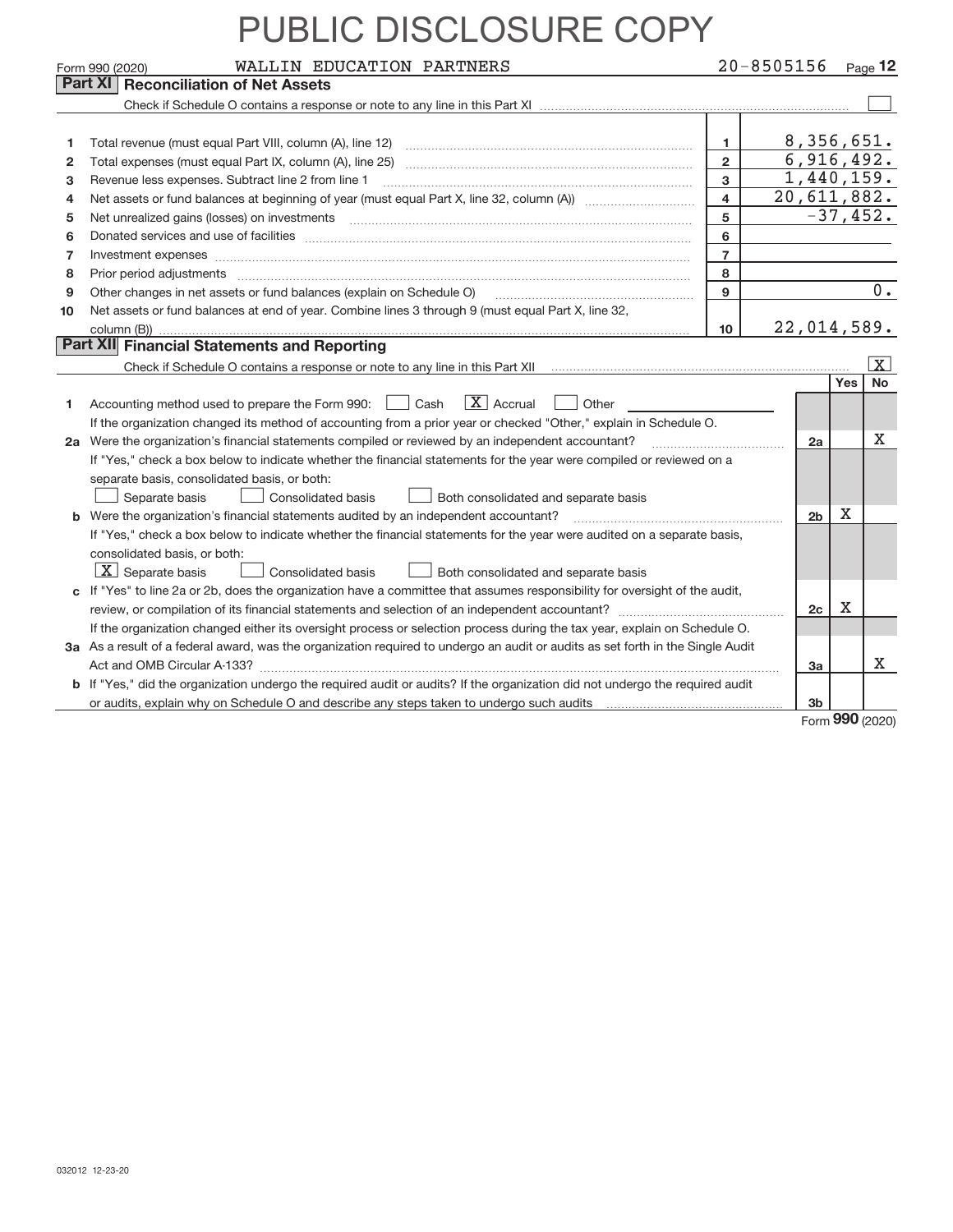|                   | PUBLIC DISCLOSURE COPY                          |  |
|-------------------|-------------------------------------------------|--|
| <b>SCHEDULE A</b> | <b>Dublic Charity Status and Dublic Support</b> |  |

|  | (Form 990 or 990-EZ) |
|--|----------------------|
|  |                      |

Department of the Treasury Internal Revenue Service

#### **Public Charity Status and Public Support**

**Complete if the organization is a section 501(c)(3) organization or a section 4947(a)(1) nonexempt charitable trust. | Attach to Form 990 or Form 990‐EZ. | Go to www.irs.gov/Form990 for instructions and the latest information.**

| <b>Open to Public</b><br><b>Inspection</b> |  |
|--------------------------------------------|--|
|                                            |  |

1545-0047

#### **Name of the organization Employer identification number Employer identification number**

|        |                     |                                                                                                                                              |              | WALLIN EDUCATION PARTNERS  |                                           |                                 |                            | $20 - 8505156$             |
|--------|---------------------|----------------------------------------------------------------------------------------------------------------------------------------------|--------------|----------------------------|-------------------------------------------|---------------------------------|----------------------------|----------------------------|
| Part I |                     | Reason for Public Charity Status. (All organizations must complete this part.) See instructions.                                             |              |                            |                                           |                                 |                            |                            |
|        |                     | The organization is not a private foundation because it is: (For lines 1 through 12, check only one box.)                                    |              |                            |                                           |                                 |                            |                            |
| 1      |                     | A church, convention of churches, or association of churches described in section 170(b)(1)(A)(i).                                           |              |                            |                                           |                                 |                            |                            |
| 2      |                     | A school described in section 170(b)(1)(A)(ii). (Attach Schedule E (Form 990 or 990-EZ).)                                                    |              |                            |                                           |                                 |                            |                            |
| 3      |                     | A hospital or a cooperative hospital service organization described in section 170(b)(1)(A)(iii).                                            |              |                            |                                           |                                 |                            |                            |
| 4      |                     | A medical research organization operated in conjunction with a hospital described in section 170(b)(1)(A)(iii). Enter the hospital's name,   |              |                            |                                           |                                 |                            |                            |
|        |                     | city, and state:                                                                                                                             |              |                            |                                           |                                 |                            |                            |
| 5      |                     | An organization operated for the benefit of a college or university owned or operated by a governmental unit described in                    |              |                            |                                           |                                 |                            |                            |
|        |                     | section 170(b)(1)(A)(iv). (Complete Part II.)                                                                                                |              |                            |                                           |                                 |                            |                            |
| 6      |                     | A federal, state, or local government or governmental unit described in section 170(b)(1)(A)(v).                                             |              |                            |                                           |                                 |                            |                            |
| 7      | $\lfloor x \rfloor$ |                                                                                                                                              |              |                            |                                           |                                 |                            |                            |
|        |                     | An organization that normally receives a substantial part of its support from a governmental unit or from the general public described in    |              |                            |                                           |                                 |                            |                            |
|        |                     | section 170(b)(1)(A)(vi). (Complete Part II.)                                                                                                |              |                            |                                           |                                 |                            |                            |
| 8      |                     | A community trust described in section 170(b)(1)(A)(vi). (Complete Part II.)                                                                 |              |                            |                                           |                                 |                            |                            |
| 9      |                     | An agricultural research organization described in section 170(b)(1)(A)(ix) operated in conjunction with a land-grant college                |              |                            |                                           |                                 |                            |                            |
|        |                     | or university or a non-land-grant college of agriculture (see instructions). Enter the name, city, and state of the college or               |              |                            |                                           |                                 |                            |                            |
|        |                     | university:                                                                                                                                  |              |                            |                                           |                                 |                            |                            |
| 10     |                     | An organization that normally receives (1) more than 33 1/3% of its support from contributions, membership fees, and gross receipts from     |              |                            |                                           |                                 |                            |                            |
|        |                     | activities related to its exempt functions, subject to certain exceptions; and (2) no more than 33 1/3% of its support from gross investment |              |                            |                                           |                                 |                            |                            |
|        |                     | income and unrelated business taxable income (less section 511 tax) from businesses acquired by the organization after June 30, 1975.        |              |                            |                                           |                                 |                            |                            |
|        |                     | See section 509(a)(2). (Complete Part III.)                                                                                                  |              |                            |                                           |                                 |                            |                            |
| 11     |                     | An organization organized and operated exclusively to test for public safety. See section 509(a)(4).                                         |              |                            |                                           |                                 |                            |                            |
| 12     |                     | An organization organized and operated exclusively for the benefit of, to perform the functions of, or to carry out the purposes of one or   |              |                            |                                           |                                 |                            |                            |
|        |                     | more publicly supported organizations described in section 509(a)(1) or section 509(a)(2). See section 509(a)(3). Check the box in           |              |                            |                                           |                                 |                            |                            |
|        |                     | lines 12a through 12d that describes the type of supporting organization and complete lines 12e, 12f, and 12g.                               |              |                            |                                           |                                 |                            |                            |
| a      |                     | Type I. A supporting organization operated, supervised, or controlled by its supported organization(s), typically by giving                  |              |                            |                                           |                                 |                            |                            |
|        |                     | the supported organization(s) the power to regularly appoint or elect a majority of the directors or trustees of the supporting              |              |                            |                                           |                                 |                            |                            |
|        |                     | organization. You must complete Part IV, Sections A and B.                                                                                   |              |                            |                                           |                                 |                            |                            |
| b      |                     | Type II. A supporting organization supervised or controlled in connection with its supported organization(s), by having                      |              |                            |                                           |                                 |                            |                            |
|        |                     | control or management of the supporting organization vested in the same persons that control or manage the supported                         |              |                            |                                           |                                 |                            |                            |
|        |                     | organization(s). You must complete Part IV, Sections A and C.                                                                                |              |                            |                                           |                                 |                            |                            |
| с      |                     | Type III functionally integrated. A supporting organization operated in connection with, and functionally integrated with,                   |              |                            |                                           |                                 |                            |                            |
|        |                     | its supported organization(s) (see instructions). You must complete Part IV, Sections A, D, and E.                                           |              |                            |                                           |                                 |                            |                            |
| d      |                     | Type III non-functionally integrated. A supporting organization operated in connection with its supported organization(s)                    |              |                            |                                           |                                 |                            |                            |
|        |                     | that is not functionally integrated. The organization generally must satisfy a distribution requirement and an attentiveness                 |              |                            |                                           |                                 |                            |                            |
|        |                     | requirement (see instructions). You must complete Part IV, Sections A and D, and Part V.                                                     |              |                            |                                           |                                 |                            |                            |
| е      |                     | Check this box if the organization received a written determination from the IRS that it is a Type I, Type II, Type III                      |              |                            |                                           |                                 |                            |                            |
|        |                     | functionally integrated, or Type III non-functionally integrated supporting organization.                                                    |              |                            |                                           |                                 |                            |                            |
|        |                     | f Enter the number of supported organizations                                                                                                |              |                            |                                           |                                 |                            |                            |
|        |                     | g Provide the following information about the supported organization(s).<br>(i) Name of supported                                            | $(ii)$ $EIN$ | (iii) Type of organization |                                           | (iv) Is the organization listed | (v) Amount of monetary     | (vi) Amount of other       |
|        |                     | organization                                                                                                                                 |              | (described on lines 1-10   | in vour governing document?<br><b>Yes</b> | No                              | support (see instructions) | support (see instructions) |
|        |                     |                                                                                                                                              |              | above (see instructions))  |                                           |                                 |                            |                            |
|        |                     |                                                                                                                                              |              |                            |                                           |                                 |                            |                            |
|        |                     |                                                                                                                                              |              |                            |                                           |                                 |                            |                            |
|        |                     |                                                                                                                                              |              |                            |                                           |                                 |                            |                            |
|        |                     |                                                                                                                                              |              |                            |                                           |                                 |                            |                            |
|        |                     |                                                                                                                                              |              |                            |                                           |                                 |                            |                            |
|        |                     |                                                                                                                                              |              |                            |                                           |                                 |                            |                            |
|        |                     |                                                                                                                                              |              |                            |                                           |                                 |                            |                            |
|        |                     |                                                                                                                                              |              |                            |                                           |                                 |                            |                            |
|        |                     |                                                                                                                                              |              |                            |                                           |                                 |                            |                            |
| Total  |                     |                                                                                                                                              |              |                            |                                           |                                 |                            |                            |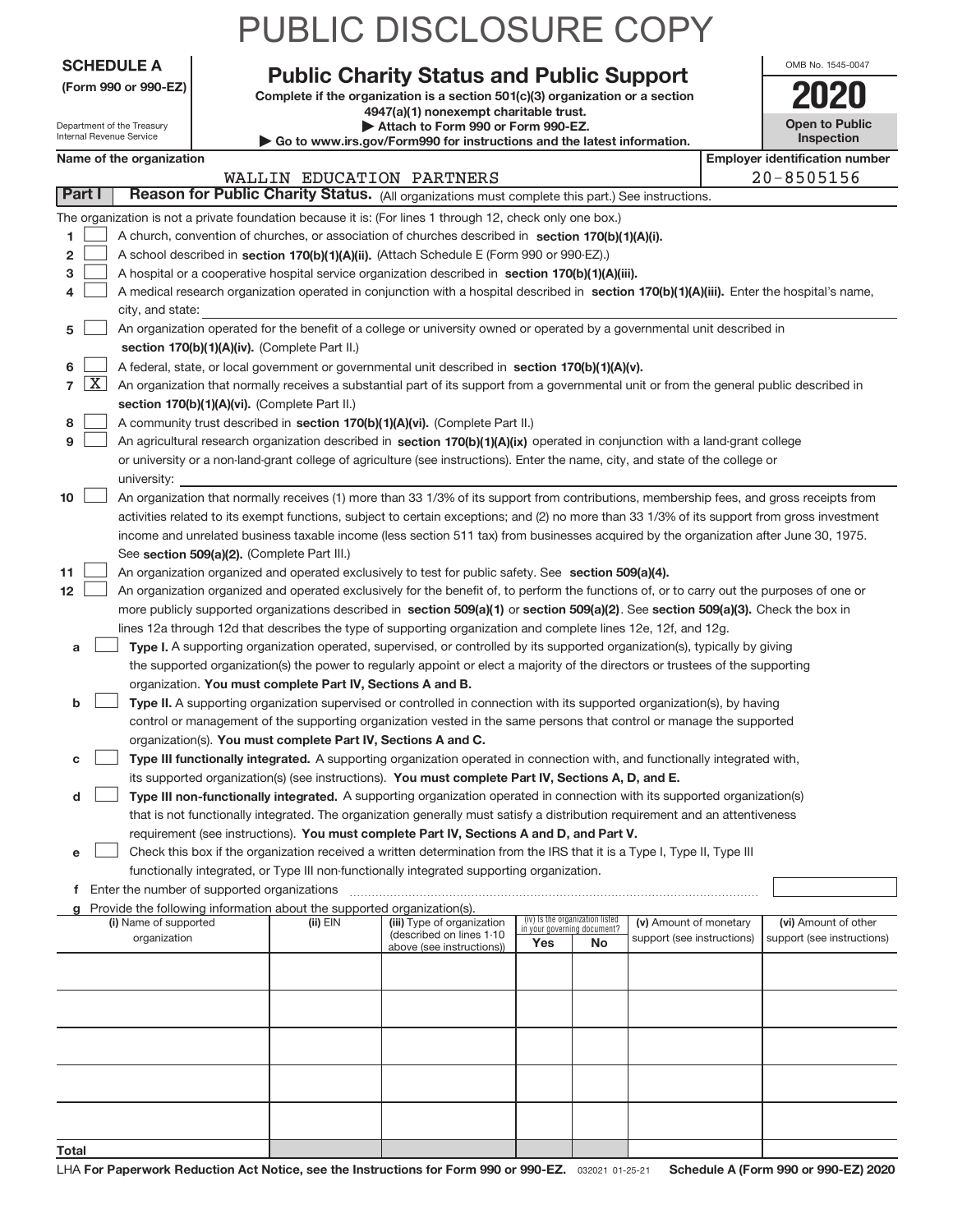#### Schedule A (Form 990 or 990‐EZ) 2020  $\,$  WALLIN EDUCATION PARTNERS  $20$  –  $8505156$  Page

20-8505156 Page 2

(Complete only if you checked the box on line 5, 7, or 8 of Part I or if the organization failed to qualify under Part III. If the organization fails to qualify under the tests listed below, please complete Part III.) **Part II** Support Schedule for Organizations Described in Sections 170(b)(1)(A)(iv) and 170(b)(1)(A)(vi)

| <b>Section A. Public Support</b>                                                                                                                                                                                               |          |          |                   |            |          |                                          |
|--------------------------------------------------------------------------------------------------------------------------------------------------------------------------------------------------------------------------------|----------|----------|-------------------|------------|----------|------------------------------------------|
| Calendar year (or fiscal year beginning in)                                                                                                                                                                                    | (a) 2016 | (b) 2017 | $(c)$ 2018        | $(d)$ 2019 | (e) 2020 | (f) Total                                |
| 1 Gifts, grants, contributions, and                                                                                                                                                                                            |          |          |                   |            |          |                                          |
| membership fees received. (Do not                                                                                                                                                                                              |          |          |                   |            |          |                                          |
| include any "unusual grants.")                                                                                                                                                                                                 | 5378954. |          | 8808233.10169762. | 7350670.   |          | 8280873.39988492.                        |
| 2 Tax revenues levied for the organ-                                                                                                                                                                                           |          |          |                   |            |          |                                          |
| ization's benefit and either paid to                                                                                                                                                                                           |          |          |                   |            |          |                                          |
| or expended on its behalf                                                                                                                                                                                                      |          |          |                   |            |          |                                          |
| 3 The value of services or facilities                                                                                                                                                                                          |          |          |                   |            |          |                                          |
| furnished by a governmental unit to                                                                                                                                                                                            |          |          |                   |            |          |                                          |
| the organization without charge                                                                                                                                                                                                |          |          |                   |            |          |                                          |
| 4 Total. Add lines 1 through 3                                                                                                                                                                                                 | 5378954. |          | 8808233.10169762. | 7350670.   |          | 8280873.39988492.                        |
| The portion of total contributions                                                                                                                                                                                             |          |          |                   |            |          |                                          |
| by each person (other than a                                                                                                                                                                                                   |          |          |                   |            |          |                                          |
| governmental unit or publicly                                                                                                                                                                                                  |          |          |                   |            |          |                                          |
| supported organization) included                                                                                                                                                                                               |          |          |                   |            |          |                                          |
| on line 1 that exceeds 2% of the                                                                                                                                                                                               |          |          |                   |            |          |                                          |
| amount shown on line 11,                                                                                                                                                                                                       |          |          |                   |            |          |                                          |
| column (f)                                                                                                                                                                                                                     |          |          |                   |            |          | 14034811.                                |
| 6 Public support. Subtract line 5 from line 4.                                                                                                                                                                                 |          |          |                   |            |          | $\overline{25953681}$ .                  |
| <b>Section B. Total Support</b>                                                                                                                                                                                                |          |          |                   |            |          |                                          |
| Calendar year (or fiscal year beginning in)                                                                                                                                                                                    | (a) 2016 | (b) 2017 | $(c)$ 2018        | $(d)$ 2019 | (e) 2020 | (f) Total                                |
| <b>7</b> Amounts from line 4                                                                                                                                                                                                   | 5378954. |          | 8808233.10169762. | 7350670.   |          | 8280873.39988492.                        |
| 8 Gross income from interest,                                                                                                                                                                                                  |          |          |                   |            |          |                                          |
| dividends, payments received on                                                                                                                                                                                                |          |          |                   |            |          |                                          |
| securities loans, rents, royalties,                                                                                                                                                                                            |          |          |                   |            |          |                                          |
| and income from similar sources                                                                                                                                                                                                | 46,838.  | 99, 265. | 167,481.          | 109,938.   | 77,741.  | 501, 263.                                |
| <b>9</b> Net income from unrelated business                                                                                                                                                                                    |          |          |                   |            |          |                                          |
| activities, whether or not the                                                                                                                                                                                                 |          |          |                   |            |          |                                          |
| business is regularly carried on                                                                                                                                                                                               |          |          |                   |            |          |                                          |
| 10 Other income. Do not include gain                                                                                                                                                                                           |          |          |                   |            |          |                                          |
| or loss from the sale of capital                                                                                                                                                                                               |          |          |                   |            |          |                                          |
| assets (Explain in Part VI.)                                                                                                                                                                                                   |          |          |                   |            |          |                                          |
| 11 Total support. Add lines 7 through 10                                                                                                                                                                                       |          |          |                   |            |          | 40489755.                                |
| 12 Gross receipts from related activities, etc. (see instructions)                                                                                                                                                             |          |          |                   |            | 12       |                                          |
| 13 First 5 years. If the Form 990 is for the organization's first, second, third, fourth, or fifth tax year as a section 501(c)(3)                                                                                             |          |          |                   |            |          |                                          |
| organization, check this box and stop here manufactured and according to the state of the state of the state of the state of the state of the state of the state of the state of the state of the state of the state of the st |          |          |                   |            |          |                                          |
| Section C. Computation of Public Support Percentage                                                                                                                                                                            |          |          |                   |            |          |                                          |
|                                                                                                                                                                                                                                |          |          |                   |            | 14       | 64.10<br>%                               |
|                                                                                                                                                                                                                                |          |          |                   |            | 15       | 56.49<br>$\%$                            |
| 16a 33 1/3% support test - 2020. If the organization did not check the box on line 13, and line 14 is 33 1/3% or more, check this box and                                                                                      |          |          |                   |            |          |                                          |
| stop here. The organization qualifies as a publicly supported organization                                                                                                                                                     |          |          |                   |            |          | $\blacktriangleright$ $\boxed{\text{X}}$ |
| b 33 1/3% support test - 2019. If the organization did not check a box on line 13 or 16a, and line 15 is 33 1/3% or more, check this box                                                                                       |          |          |                   |            |          |                                          |
| and stop here. The organization qualifies as a publicly supported organization                                                                                                                                                 |          |          |                   |            |          |                                          |
| 17a 10% -facts-and-circumstances test - 2020. If the organization did not check a box on line 13, 16a, or 16b, and line 14 is 10% or more,                                                                                     |          |          |                   |            |          |                                          |
| and if the organization meets the facts and circumstances test, check this box and stop here. Explain in Part VI how the organization                                                                                          |          |          |                   |            |          |                                          |
| meets the facts-and-circumstances test. The organization qualifies as a publicly supported organization                                                                                                                        |          |          |                   |            |          |                                          |
| <b>b 10% -facts-and-circumstances test - 2019.</b> If the organization did not check a box on line 13, 16a, 16b, or 17a, and line 15 is 10% or                                                                                 |          |          |                   |            |          |                                          |
| more, and if the organization meets the facts-and-circumstances test, check this box and stop here. Explain in Part VI how the                                                                                                 |          |          |                   |            |          |                                          |
| organization meets the facts-and-circumstances test. The organization qualifies as a publicly supported organization                                                                                                           |          |          |                   |            |          |                                          |
| 18 Private foundation. If the organization did not check a box on line 13, 16a, 16b, 17a, or 17b, check this box and see instructions                                                                                          |          |          |                   |            |          |                                          |
|                                                                                                                                                                                                                                |          |          |                   |            |          |                                          |

**Schedule A (Form 990 or 990‐EZ) 2020**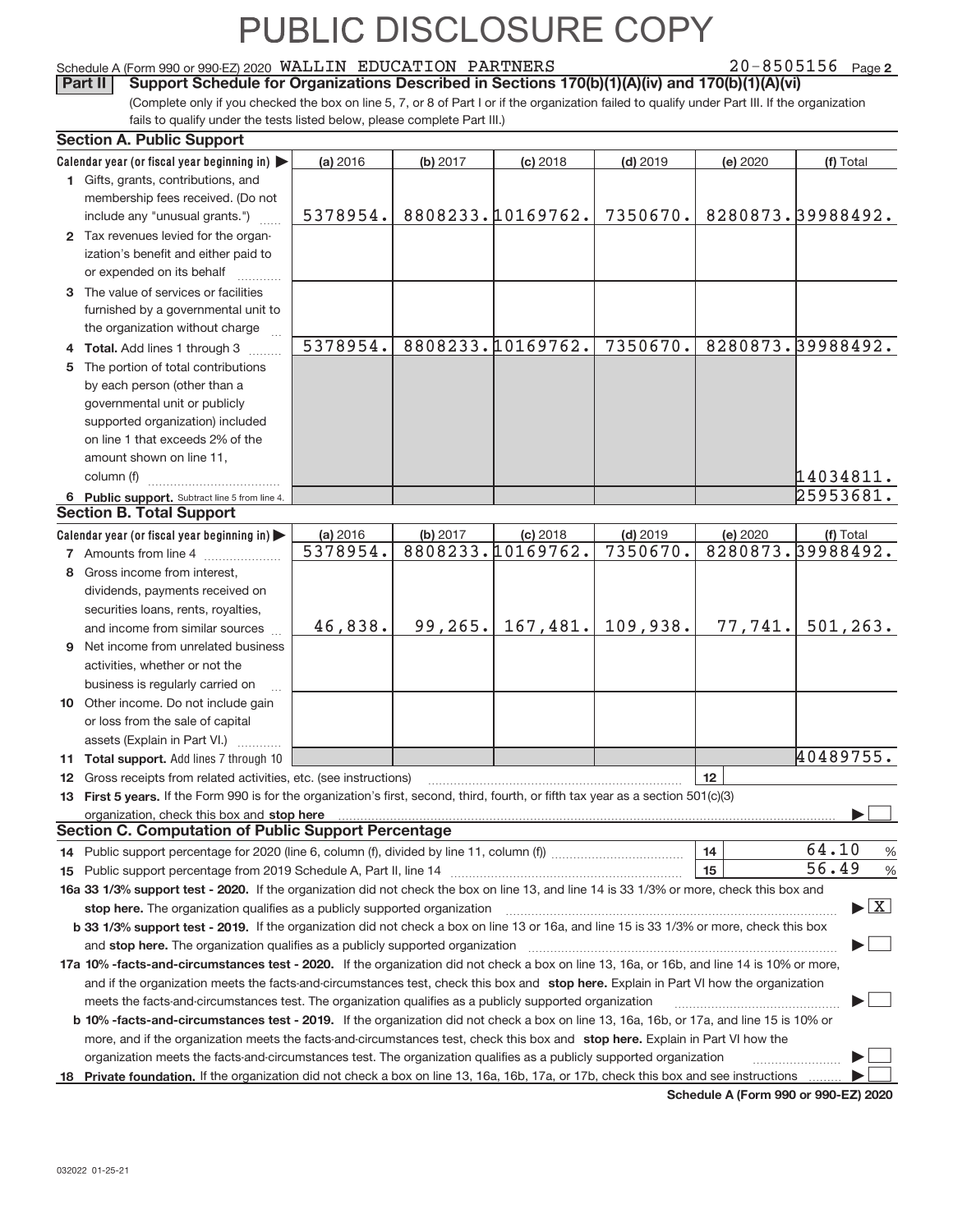#### Schedule A (Form 990 or 990‐EZ) 2020  $\,$  WALLIN EDUCATION PARTNERS  $20$  –  $8505156$  Page **Part III | Support Schedule for Organizations Described in Section 509(a)(2)**

20-8505156 Page 3

(Complete only if you checked the box on line 10 of Part I or if the organization failed to qualify under Part II. If the organization fails to qualify under the tests listed below, please complete Part II.)

|    | <b>Section A. Public Support</b>                                                                                                                                                                                                         |          |          |            |            |    |          |           |
|----|------------------------------------------------------------------------------------------------------------------------------------------------------------------------------------------------------------------------------------------|----------|----------|------------|------------|----|----------|-----------|
|    | Calendar year (or fiscal year beginning in) $\blacktriangleright$                                                                                                                                                                        | (a) 2016 | (b) 2017 | $(c)$ 2018 | $(d)$ 2019 |    | (e) 2020 | (f) Total |
|    | 1 Gifts, grants, contributions, and                                                                                                                                                                                                      |          |          |            |            |    |          |           |
|    | membership fees received. (Do not                                                                                                                                                                                                        |          |          |            |            |    |          |           |
|    | include any "unusual grants.")                                                                                                                                                                                                           |          |          |            |            |    |          |           |
|    | <b>2</b> Gross receipts from admissions,                                                                                                                                                                                                 |          |          |            |            |    |          |           |
|    | merchandise sold or services per-                                                                                                                                                                                                        |          |          |            |            |    |          |           |
|    | formed, or facilities furnished in<br>any activity that is related to the                                                                                                                                                                |          |          |            |            |    |          |           |
|    | organization's tax-exempt purpose                                                                                                                                                                                                        |          |          |            |            |    |          |           |
|    | 3 Gross receipts from activities that                                                                                                                                                                                                    |          |          |            |            |    |          |           |
|    | are not an unrelated trade or bus-                                                                                                                                                                                                       |          |          |            |            |    |          |           |
|    | iness under section 513                                                                                                                                                                                                                  |          |          |            |            |    |          |           |
|    | 4 Tax revenues levied for the organ-                                                                                                                                                                                                     |          |          |            |            |    |          |           |
|    | ization's benefit and either paid to                                                                                                                                                                                                     |          |          |            |            |    |          |           |
|    | or expended on its behalf                                                                                                                                                                                                                |          |          |            |            |    |          |           |
| 5. | The value of services or facilities                                                                                                                                                                                                      |          |          |            |            |    |          |           |
|    | furnished by a governmental unit to                                                                                                                                                                                                      |          |          |            |            |    |          |           |
|    | the organization without charge                                                                                                                                                                                                          |          |          |            |            |    |          |           |
|    |                                                                                                                                                                                                                                          |          |          |            |            |    |          |           |
|    | <b>6 Total.</b> Add lines 1 through 5                                                                                                                                                                                                    |          |          |            |            |    |          |           |
|    | 7a Amounts included on lines 1, 2, and                                                                                                                                                                                                   |          |          |            |            |    |          |           |
|    | 3 received from disqualified persons<br><b>b</b> Amounts included on lines 2 and 3 received                                                                                                                                              |          |          |            |            |    |          |           |
|    | from other than disqualified persons that                                                                                                                                                                                                |          |          |            |            |    |          |           |
|    | exceed the greater of \$5,000 or 1% of the                                                                                                                                                                                               |          |          |            |            |    |          |           |
|    | amount on line 13 for the year                                                                                                                                                                                                           |          |          |            |            |    |          |           |
|    | c Add lines 7a and 7b                                                                                                                                                                                                                    |          |          |            |            |    |          |           |
|    | 8 Public support. (Subtract line 7c from line 6.)                                                                                                                                                                                        |          |          |            |            |    |          |           |
|    | <b>Section B. Total Support</b>                                                                                                                                                                                                          |          |          |            |            |    |          |           |
|    | Calendar year (or fiscal year beginning in)                                                                                                                                                                                              | (a) 2016 | (b) 2017 | $(c)$ 2018 | $(d)$ 2019 |    | (e) 2020 | (f) Total |
|    | 9 Amounts from line 6                                                                                                                                                                                                                    |          |          |            |            |    |          |           |
|    | <b>10a Gross income from interest.</b><br>dividends, payments received on                                                                                                                                                                |          |          |            |            |    |          |           |
|    | securities loans, rents, royalties,                                                                                                                                                                                                      |          |          |            |            |    |          |           |
|    | and income from similar sources                                                                                                                                                                                                          |          |          |            |            |    |          |           |
|    | <b>b</b> Unrelated business taxable income                                                                                                                                                                                               |          |          |            |            |    |          |           |
|    | (less section 511 taxes) from businesses                                                                                                                                                                                                 |          |          |            |            |    |          |           |
|    | acquired after June 30, 1975                                                                                                                                                                                                             |          |          |            |            |    |          |           |
|    | c Add lines 10a and 10b                                                                                                                                                                                                                  |          |          |            |            |    |          |           |
|    | <b>11</b> Net income from unrelated business                                                                                                                                                                                             |          |          |            |            |    |          |           |
|    | activities not included in line 10b,                                                                                                                                                                                                     |          |          |            |            |    |          |           |
|    | whether or not the business is<br>regularly carried on                                                                                                                                                                                   |          |          |            |            |    |          |           |
|    | 12 Other income. Do not include gain                                                                                                                                                                                                     |          |          |            |            |    |          |           |
|    | or loss from the sale of capital                                                                                                                                                                                                         |          |          |            |            |    |          |           |
|    | assets (Explain in Part VI.)<br><b>13</b> Total support. (Add lines 9, 10c, 11, and 12.)                                                                                                                                                 |          |          |            |            |    |          |           |
|    | 14 First 5 years. If the Form 990 is for the organization's first, second, third, fourth, or fifth tax year as a section 501(c)(3) organization,                                                                                         |          |          |            |            |    |          |           |
|    | check this box and stop here <b>contractly contractly and stop here</b> contractly contract this box and stop here <b>contractly and stop here</b> contractly and the state of the state of the state of the state of the state of the s |          |          |            |            |    |          |           |
|    | <b>Section C. Computation of Public Support Percentage</b>                                                                                                                                                                               |          |          |            |            |    |          |           |
|    | 15 Public support percentage for 2020 (line 8, column (f), divided by line 13, column (f))                                                                                                                                               |          |          |            |            | 15 |          | %         |
| 16 | Public support percentage from 2019 Schedule A, Part III, line 15                                                                                                                                                                        |          |          |            |            | 16 |          | %         |
|    | <b>Section D. Computation of Investment Income Percentage</b>                                                                                                                                                                            |          |          |            |            |    |          |           |
|    |                                                                                                                                                                                                                                          |          |          |            |            | 17 |          | %         |
|    | 18 Investment income percentage from 2019 Schedule A, Part III, line 17                                                                                                                                                                  |          |          |            |            | 18 |          | %         |
|    | 19a 33 1/3% support tests - 2020. If the organization did not check the box on line 14, and line 15 is more than 33 1/3%, and line 17 is not                                                                                             |          |          |            |            |    |          |           |
|    | more than 33 1/3%, check this box and stop here. The organization qualifies as a publicly supported organization                                                                                                                         |          |          |            |            |    |          |           |
|    | b 33 1/3% support tests - 2019. If the organization did not check a box on line 14 or line 19a, and line 16 is more than 33 1/3%, and                                                                                                    |          |          |            |            |    |          |           |
|    | line 18 is not more than 33 1/3%, check this box and stop here. The organization qualifies as a publicly supported organization                                                                                                          |          |          |            |            |    |          |           |
|    |                                                                                                                                                                                                                                          |          |          |            |            |    |          |           |
| 20 |                                                                                                                                                                                                                                          |          |          |            |            |    |          |           |

**Schedule A (Form 990 or 990‐EZ) 2020**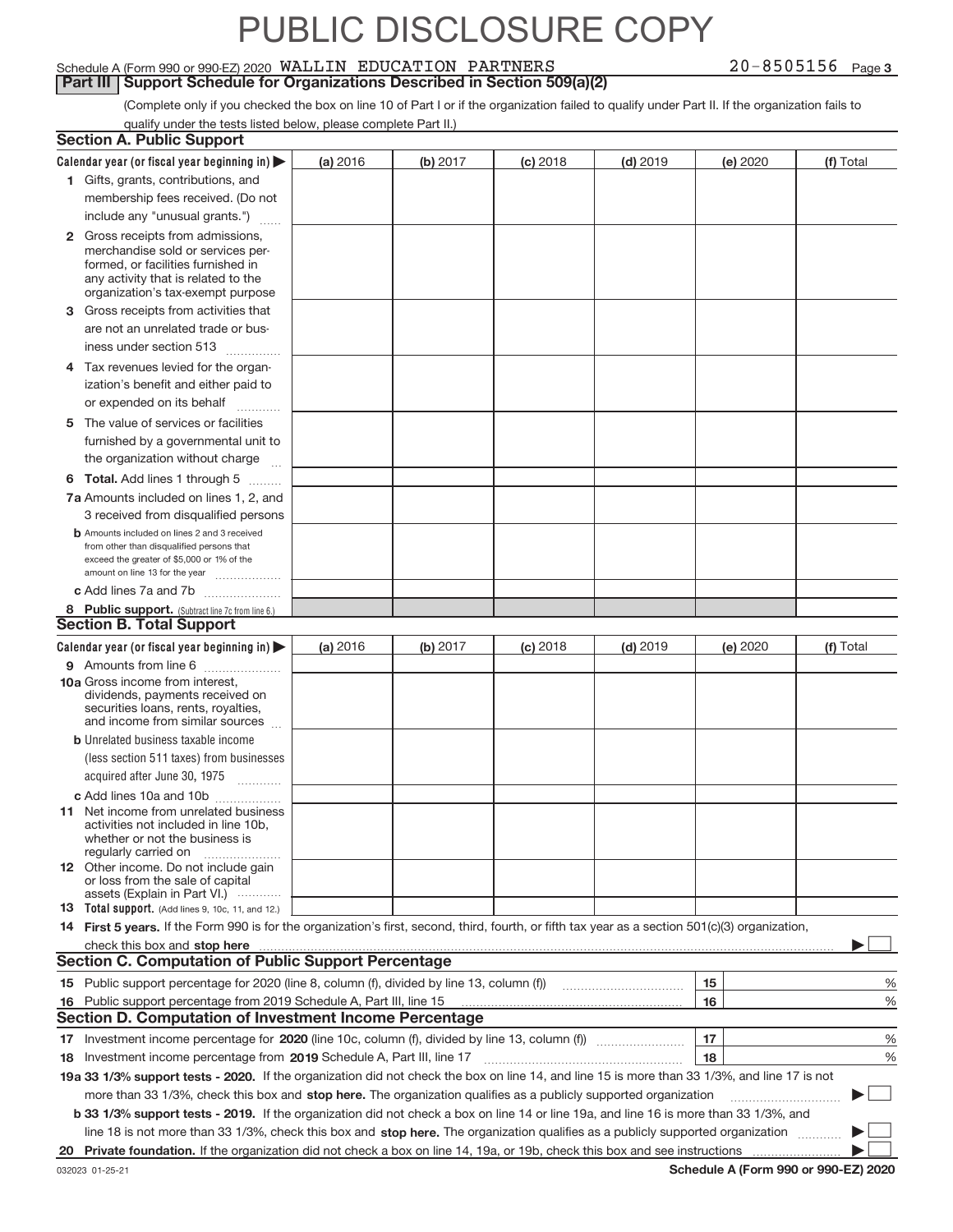#### Schedule A (Form 990 or 990‐EZ) 2020  $\,$  WALLIN EDUCATION PARTNERS  $20$  –  $8505156$  Page

#### **Part IV Supporting Organizations**

(Complete only if you checked a box in line 12 on Part I. If you checked box 12a, Part I, complete Sections A and B. If you checked box 12b, Part I, complete Sections A and C. If you checked box 12c, Part I, complete Sections A, D, and E. If you checked box 12d, Part I, complete Sections A and D, and complete Part V.)

#### **Section A. All Supporting Organizations**

- **1** Are all of the organization's supported organizations listed by name in the organization's governing documents? If "No," describe in Part VI how the supported organizations are designated. If designated by *class or purpose, describe the designation. If historic and continuing relationship, explain.*
- **2** under section 509(a)(1) or (2)? If "Yes," explain in Part VI how the organization determined that the supported *organization was described in section 509(a)(1) or (2).* Did the organization have any supported organization that does not have an IRS determination of status
- **3a** Did the organization have a supported organization described in section 501(c)(4), (5), or (6)? If "Yes," answer *lines 3b and 3c below.*
- **b** Did the organization confirm that each supported organization qualified under section 501(c)(4), (5), or (6) and satisfied the public support tests under section 509(a)(2)? If "Yes," describe in Part VI when and how the *organization made the determination.*
- **c** Did the organization ensure that all support to such organizations was used exclusively for section 170(c)(2)(B) purposes? If "Yes," explain in Part VI what controls the organization put in place to ensure such use.
- **4 a** *If* Was any supported organization not organized in the United States ("foreign supported organization")? *"Yes," and if you checked box 12a or 12b in Part I, answer lines 4b and 4c below.*
- **b** Did the organization have ultimate control and discretion in deciding whether to make grants to the foreign supported organization? If "Yes," describe in Part VI how the organization had such control and discretion *despite being controlled or supervised by or in connection with its supported organizations.*
- **c** Did the organization support any foreign supported organization that does not have an IRS determination under sections 501(c)(3) and 509(a)(1) or (2)? If "Yes," explain in Part VI what controls the organization used *to ensure that all support to the foreign supported organization was used exclusively for section 170(c)(2)(B) purposes.*
- **5a** Did the organization add, substitute, or remove any supported organizations during the tax year? If "Yes," answer lines 5b and 5c below (if applicable). Also, provide detail in Part VI, including (i) the names and EIN *numbers of the supported organizations added, substituted, or removed; (ii) the reasons for each such action; (iii) the authority under the organization's organizing document authorizing such action; and (iv) how the action was accomplished (such as by amendment to the organizing document).*
- **b** Type I or Type II only. Was any added or substituted supported organization part of a class already designated in the organization's organizing document?
- **c Substitutions only.**  Was the substitution the result of an event beyond the organization's control?
- **6** Did the organization provide support (whether in the form of grants or the provision of services or facilities) to **Part VI.** *If "Yes," provide detail in* support or benefit one or more of the filing organization's supported organizations? anyone other than (i) its supported organizations, (ii) individuals that are part of the charitable class benefited by one or more of its supported organizations, or (iii) other supporting organizations that also
- **7** regard to a substantial contributor? If "Yes," complete Part I of Schedule L (Form 990 or 990-EZ). Did the organization provide a grant, loan, compensation, or other similar payment to a substantial contributor (as defined in section 4958(c)(3)(C)), a family member of a substantial contributor, or a 35% controlled entity with
- **8** Did the organization make a loan to a disqualified person (as defined in section 4958) not described in line 7? *If "Yes," complete Part I of Schedule L (Form 990 or 990-EZ).*
- **9 a** Was the organization controlled directly or indirectly at any time during the tax year by one or more in section 509(a)(1) or (2))? If "Yes," provide detail in Part VI. disqualified persons, as defined in section 4946 (other than foundation managers and organizations described
- **b** the supporting organization had an interest? If "Yes," provide detail in Part VI. Did one or more disqualified persons (as defined in line 9a) hold a controlling interest in any entity in which
- **c** Did a disqualified person (as defined in line 9a) have an ownership interest in, or derive any personal benefit from, assets in which the supporting organization also had an interest? If "Yes," provide detail in Part VI.
- **10 a** Was the organization subject to the excess business holdings rules of section 4943 because of section supporting organizations)? If "Yes," answer line 10b below. 4943(f) (regarding certain Type II supporting organizations, and all Type III non‐functionally integrated
	- **b** Did the organization have any excess business holdings in the tax year? (Use Schedule C, Form 4720, to *determine whether the organization had excess business holdings.)*

**1 2 3a 3b 3c 4a 4b 4c 5a 5b 5c 6 7 8 9a 9b 9c 10a**

20-8505156 Page 4

Yes | No

**10b**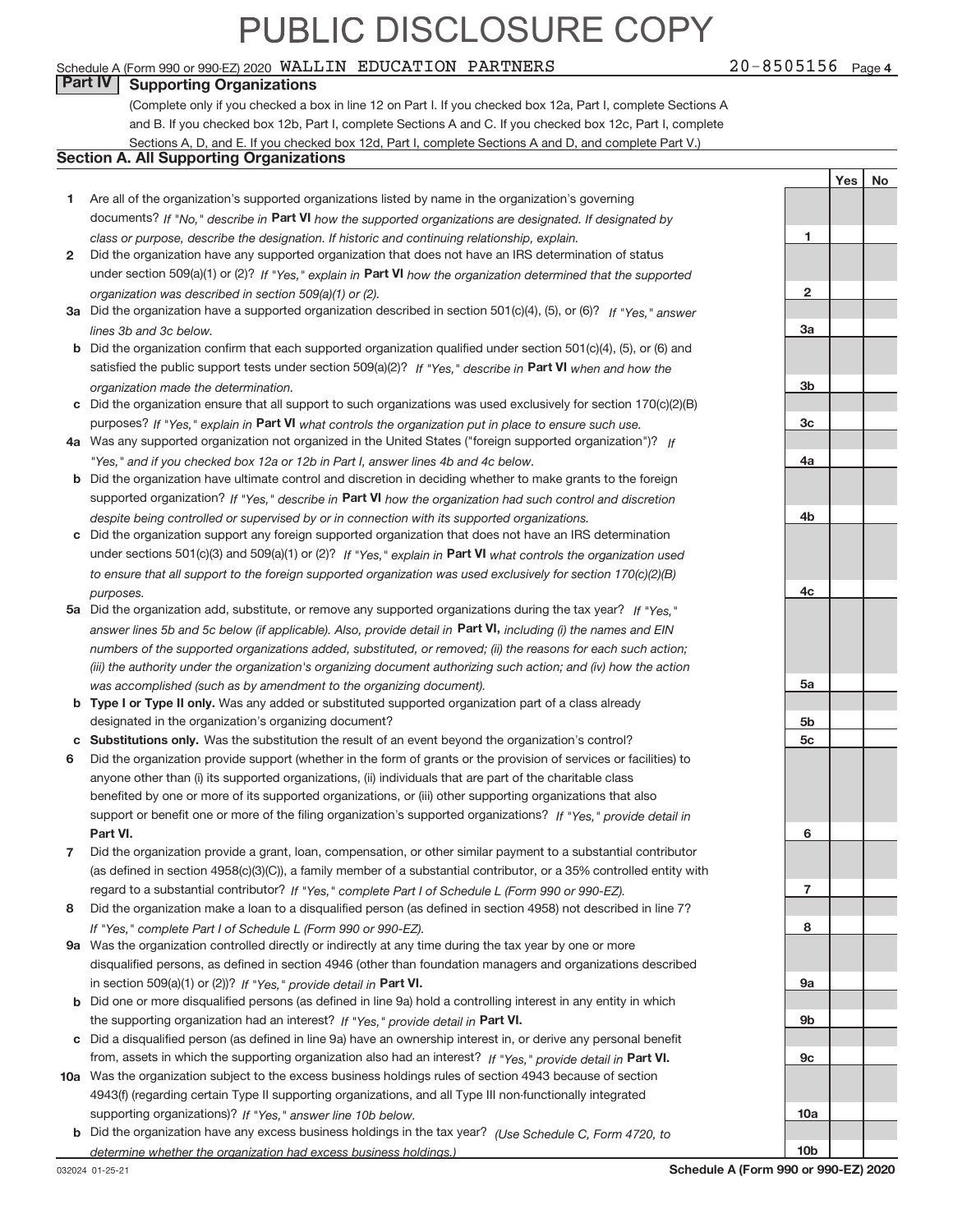#### Schedule A (Form 990 or 990‐EZ) 2020  $\,$  WALLIN EDUCATION PARTNERS  $20$  –  $8505156$  Page **Part IV Supporting Organizations** *(continued)*

**11** Has the organization accepted a gift or contribution from any of the following persons?

**a** A person who directly or indirectly controls, either alone or together with persons described in lines 11b and

#### 20-8505156 Page 5

Yes | No

|    | 11c below, the governing body of a supported organization?                                                                                                                                                                                                                                                                                                                                                                                                                                                                                                                                                                                                                                                                                                               | 11a          |            |    |
|----|--------------------------------------------------------------------------------------------------------------------------------------------------------------------------------------------------------------------------------------------------------------------------------------------------------------------------------------------------------------------------------------------------------------------------------------------------------------------------------------------------------------------------------------------------------------------------------------------------------------------------------------------------------------------------------------------------------------------------------------------------------------------------|--------------|------------|----|
|    | <b>b</b> A family member of a person described in line 11a above?                                                                                                                                                                                                                                                                                                                                                                                                                                                                                                                                                                                                                                                                                                        | 11b          |            |    |
|    | c A 35% controlled entity of a person described in line 11a or 11b above? If "Yes" to line 11a, 11b, or 11c, provide                                                                                                                                                                                                                                                                                                                                                                                                                                                                                                                                                                                                                                                     |              |            |    |
|    | detail in Part VI.                                                                                                                                                                                                                                                                                                                                                                                                                                                                                                                                                                                                                                                                                                                                                       | 11c          |            |    |
|    | <b>Section B. Type I Supporting Organizations</b>                                                                                                                                                                                                                                                                                                                                                                                                                                                                                                                                                                                                                                                                                                                        |              |            |    |
|    |                                                                                                                                                                                                                                                                                                                                                                                                                                                                                                                                                                                                                                                                                                                                                                          |              | Yes        | No |
| 1  | Did the governing body, members of the governing body, officers acting in their official capacity, or membership of one or<br>more supported organizations have the power to regularly appoint or elect at least a majority of the organization's officers,<br>directors, or trustees at all times during the tax year? If "No," describe in Part VI how the supported organization(s)<br>effectively operated, supervised, or controlled the organization's activities. If the organization had more than one supported<br>organization, describe how the powers to appoint and/or remove officers, directors, or trustees were allocated among the<br>supported organizations and what conditions or restrictions, if any, applied to such powers during the tax year. | 1            |            |    |
| 2  | Did the organization operate for the benefit of any supported organization other than the supported                                                                                                                                                                                                                                                                                                                                                                                                                                                                                                                                                                                                                                                                      |              |            |    |
|    | organization(s) that operated, supervised, or controlled the supporting organization? If "Yes," explain in                                                                                                                                                                                                                                                                                                                                                                                                                                                                                                                                                                                                                                                               |              |            |    |
|    | <b>Part VI</b> how providing such benefit carried out the purposes of the supported organization(s) that operated,                                                                                                                                                                                                                                                                                                                                                                                                                                                                                                                                                                                                                                                       |              |            |    |
|    | supervised, or controlled the supporting organization.                                                                                                                                                                                                                                                                                                                                                                                                                                                                                                                                                                                                                                                                                                                   | $\mathbf{2}$ |            |    |
|    | <b>Section C. Type II Supporting Organizations</b>                                                                                                                                                                                                                                                                                                                                                                                                                                                                                                                                                                                                                                                                                                                       |              |            |    |
|    |                                                                                                                                                                                                                                                                                                                                                                                                                                                                                                                                                                                                                                                                                                                                                                          |              | <b>Yes</b> | No |
| 1. | Were a majority of the organization's directors or trustees during the tax year also a majority of the directors                                                                                                                                                                                                                                                                                                                                                                                                                                                                                                                                                                                                                                                         |              |            |    |
|    | or trustees of each of the organization's supported organization(s)? If "No," describe in Part VI how control                                                                                                                                                                                                                                                                                                                                                                                                                                                                                                                                                                                                                                                            |              |            |    |
|    | or management of the supporting organization was vested in the same persons that controlled or managed                                                                                                                                                                                                                                                                                                                                                                                                                                                                                                                                                                                                                                                                   |              |            |    |
|    | the supported organization(s).                                                                                                                                                                                                                                                                                                                                                                                                                                                                                                                                                                                                                                                                                                                                           | 1            |            |    |
|    | <b>Section D. All Type III Supporting Organizations</b>                                                                                                                                                                                                                                                                                                                                                                                                                                                                                                                                                                                                                                                                                                                  |              |            |    |
|    |                                                                                                                                                                                                                                                                                                                                                                                                                                                                                                                                                                                                                                                                                                                                                                          |              | <b>Yes</b> | No |
| 1  | Did the organization provide to each of its supported organizations, by the last day of the fifth month of the                                                                                                                                                                                                                                                                                                                                                                                                                                                                                                                                                                                                                                                           |              |            |    |
|    | organization's tax year, (i) a written notice describing the type and amount of support provided during the prior tax                                                                                                                                                                                                                                                                                                                                                                                                                                                                                                                                                                                                                                                    |              |            |    |
|    | year, (ii) a copy of the Form 990 that was most recently filed as of the date of notification, and (iii) copies of the                                                                                                                                                                                                                                                                                                                                                                                                                                                                                                                                                                                                                                                   |              |            |    |
|    | organization's governing documents in effect on the date of notification, to the extent not previously provided?                                                                                                                                                                                                                                                                                                                                                                                                                                                                                                                                                                                                                                                         | 1            |            |    |
| 2  | Were any of the organization's officers, directors, or trustees either (i) appointed or elected by the supported                                                                                                                                                                                                                                                                                                                                                                                                                                                                                                                                                                                                                                                         |              |            |    |
|    | organization(s) or (ii) serving on the governing body of a supported organization? If "No," explain in Part VI how                                                                                                                                                                                                                                                                                                                                                                                                                                                                                                                                                                                                                                                       |              |            |    |
|    | the organization maintained a close and continuous working relationship with the supported organization(s).                                                                                                                                                                                                                                                                                                                                                                                                                                                                                                                                                                                                                                                              | $\mathbf{2}$ |            |    |
| 3  | By reason of the relationship described in line 2, above, did the organization's supported organizations have a                                                                                                                                                                                                                                                                                                                                                                                                                                                                                                                                                                                                                                                          |              |            |    |
|    | significant voice in the organization's investment policies and in directing the use of the organization's                                                                                                                                                                                                                                                                                                                                                                                                                                                                                                                                                                                                                                                               |              |            |    |
|    | income or assets at all times during the tax year? If "Yes," describe in Part VI the role the organization's                                                                                                                                                                                                                                                                                                                                                                                                                                                                                                                                                                                                                                                             |              |            |    |
|    | supported organizations played in this regard.                                                                                                                                                                                                                                                                                                                                                                                                                                                                                                                                                                                                                                                                                                                           | 3            |            |    |
|    | Section E. Type III Functionally Integrated Supporting Organizations                                                                                                                                                                                                                                                                                                                                                                                                                                                                                                                                                                                                                                                                                                     |              |            |    |
| 1  | Check the box next to the method that the organization used to satisfy the Integral Part Test during the year (see instructions).                                                                                                                                                                                                                                                                                                                                                                                                                                                                                                                                                                                                                                        |              |            |    |
| a  | The organization satisfied the Activities Test. Complete line 2 below.                                                                                                                                                                                                                                                                                                                                                                                                                                                                                                                                                                                                                                                                                                   |              |            |    |
| b  | The organization is the parent of each of its supported organizations. Complete line 3 below.                                                                                                                                                                                                                                                                                                                                                                                                                                                                                                                                                                                                                                                                            |              |            |    |
| C  | The organization supported a governmental entity. Describe in Part VI how you supported a governmental entity (see instructions).                                                                                                                                                                                                                                                                                                                                                                                                                                                                                                                                                                                                                                        |              |            |    |
| 2  | Activities Test. Answer lines 2a and 2b below.                                                                                                                                                                                                                                                                                                                                                                                                                                                                                                                                                                                                                                                                                                                           |              | Yes        | No |
| а  | Did substantially all of the organization's activities during the tax year directly further the exempt purposes of                                                                                                                                                                                                                                                                                                                                                                                                                                                                                                                                                                                                                                                       |              |            |    |
|    | the supported organization(s) to which the organization was responsive? If "Yes," then in Part VI identify                                                                                                                                                                                                                                                                                                                                                                                                                                                                                                                                                                                                                                                               |              |            |    |
|    | those supported organizations and explain how these activities directly furthered their exempt purposes,                                                                                                                                                                                                                                                                                                                                                                                                                                                                                                                                                                                                                                                                 |              |            |    |
|    | how the organization was responsive to those supported organizations, and how the organization determined                                                                                                                                                                                                                                                                                                                                                                                                                                                                                                                                                                                                                                                                |              |            |    |
|    | that these activities constituted substantially all of its activities.                                                                                                                                                                                                                                                                                                                                                                                                                                                                                                                                                                                                                                                                                                   | 2a           |            |    |
| b  | Did the activities described in line 2a, above, constitute activities that, but for the organization's involvement,                                                                                                                                                                                                                                                                                                                                                                                                                                                                                                                                                                                                                                                      |              |            |    |
|    | one or more of the organization's supported organization(s) would have been engaged in? If "Yes," explain in                                                                                                                                                                                                                                                                                                                                                                                                                                                                                                                                                                                                                                                             |              |            |    |
|    | <b>Part VI</b> the reasons for the organization's position that its supported organization(s) would have engaged in                                                                                                                                                                                                                                                                                                                                                                                                                                                                                                                                                                                                                                                      |              |            |    |
|    | these activities but for the organization's involvement.                                                                                                                                                                                                                                                                                                                                                                                                                                                                                                                                                                                                                                                                                                                 | 2b           |            |    |
| з  | Parent of Supported Organizations. Answer lines 3a and 3b below.                                                                                                                                                                                                                                                                                                                                                                                                                                                                                                                                                                                                                                                                                                         |              |            |    |
| а  | Did the organization have the power to regularly appoint or elect a majority of the officers, directors, or                                                                                                                                                                                                                                                                                                                                                                                                                                                                                                                                                                                                                                                              |              |            |    |
|    | trustees of each of the supported organizations? If "Yes" or "No" provide details in Part VI.                                                                                                                                                                                                                                                                                                                                                                                                                                                                                                                                                                                                                                                                            | За           |            |    |
| b  | Did the organization exercise a substantial degree of direction over the policies, programs, and activities of each                                                                                                                                                                                                                                                                                                                                                                                                                                                                                                                                                                                                                                                      |              |            |    |
|    | of its supported organizations? If "Yes," describe in Part VI the role played by the organization in this regard.                                                                                                                                                                                                                                                                                                                                                                                                                                                                                                                                                                                                                                                        | Зb           |            |    |
|    | Schedule A (Form 990 or 990-EZ) 2020<br>032025 01-25-21                                                                                                                                                                                                                                                                                                                                                                                                                                                                                                                                                                                                                                                                                                                  |              |            |    |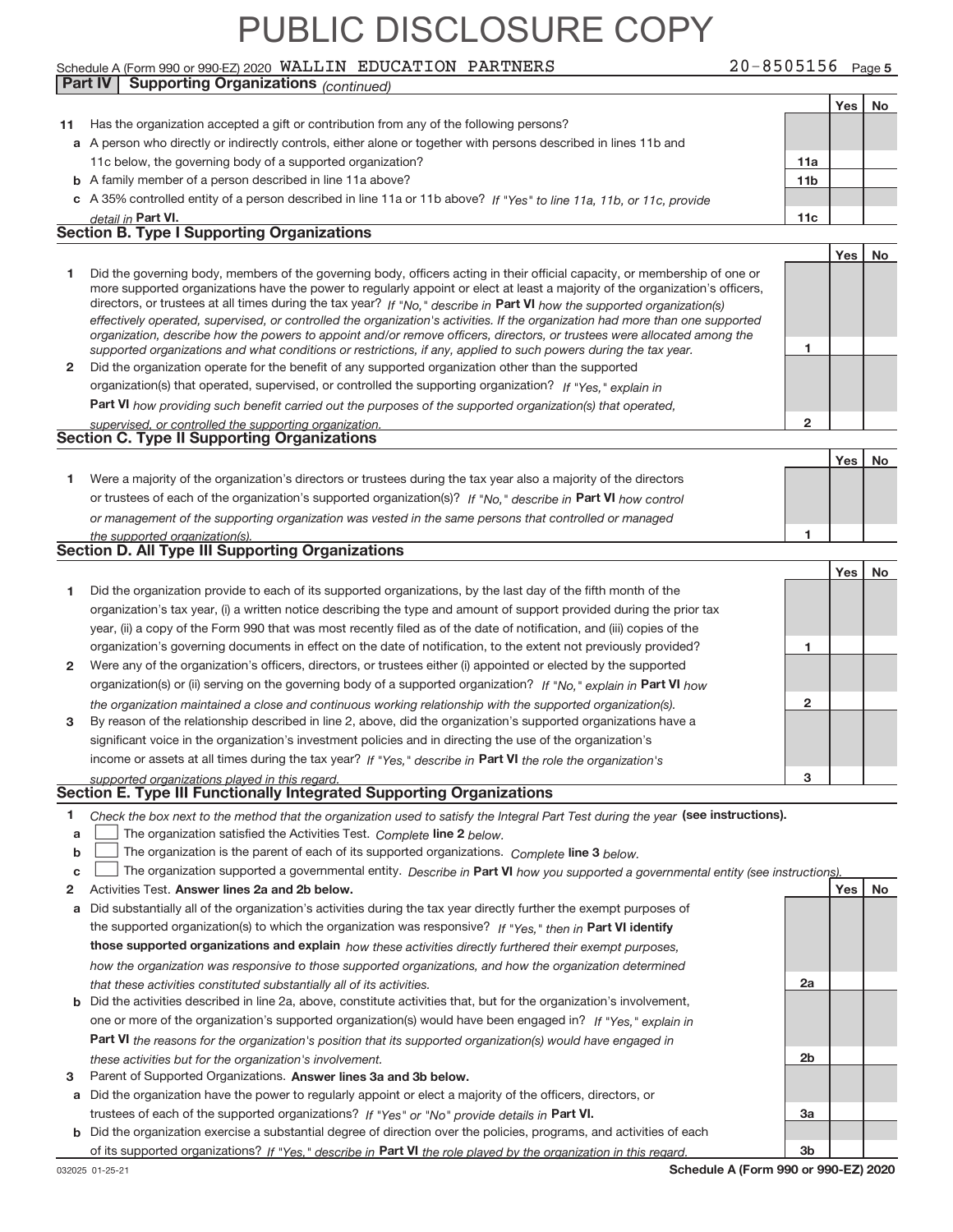$20 - 8505156$  Page 6 **1**  $\Box$  Check here if the organization satisfied the Integral Part Test as a qualifying trust on Nov. 20, 1970 ( explain in Part VI). See instructions. **Section A ‐ Adjusted Net Income 1 2 3 4** Add lines 1 through 3. **5 6** Portion of operating expenses paid or incurred for production or **7 8 Adjusted Net Income** (subtract lines 5, 6, and 7 from line 4) **8 8 1 2 3 4 5 6 7 Section B ‐ Minimum Asset Amount 1** Aggregate fair market value of all non‐exempt‐use assets (see **2 3** Subtract line 2 from line 1d. **4** Cash deemed held for exempt use. Enter 0.015 of line 3 (for greater amount, 5 Net value of non-exempt-use assets (subtract line 4 from line 3) **6 7 8 a** Average monthly value of securities **b** Average monthly cash balances **c** Fair market value of other non‐exempt‐use assets **d Total**  (add lines 1a, 1b, and 1c) **e Discount** claimed for blockage or other factors **1a 1b 1c 1d 2 3 4 5 6 7 8** (explain in detail in Part VI): **Minimum Asset Amount**  (add line 7 to line 6) **Section C ‐ Distributable Amount 1 2 3 4 5 6 7 1 2 3 4 5 6** Distributable Amount. Subtract line 5 from line 4, unless subject to Schedule A (Form 990 or 990‐EZ) 2020  $\,$  WALLIN EDUCATION PARTNERS  $20$  –  $8505156$  Page All other Type III non-functionally integrated supporting organizations must complete Sections A through E. (B) Current Year (A) Prior Year  $\left| \begin{array}{c} \text{(b) Current 1} \\ \text{(optional)} \end{array} \right|$ Net short‐term capital gain Recoveries of prior‐year distributions Other gross income (see instructions) Depreciation and depletion collection of gross income or for management, conservation, or maintenance of property held for production of income (see instructions) Other expenses (see instructions) (B) Current Year  $(A)$  Prior Year  $\left\{\n\begin{array}{ccc}\n\downarrow & \downarrow \\
\downarrow & \downarrow\n\end{array}\n\right.$  (optional) instructions for short tax year or assets held for part of year): Acquisition indebtedness applicable to non‐exempt‐use assets see instructions). Multiply line 5 by 0.035. Recoveries of prior‐year distributions Current Year Adjusted net income for prior year (from Section A, line 8, column A) Enter 0.85 of line 1. Minimum asset amount for prior year (from Section B, line 8, column A) Enter greater of line 2 or line 3. Income tax imposed in prior year emergency temporary reduction (see instructions). Check here if the current year is the organization's first as a non‐functionally integrated Type III supporting organization (see **Part V** Type III Non-Functionally Integrated 509(a)(3) Supporting Organizations  $\overline{\phantom{a}}$  $\overline{\phantom{a}}$ 

instructions).

**Schedule A (Form 990 or 990‐EZ) 2020**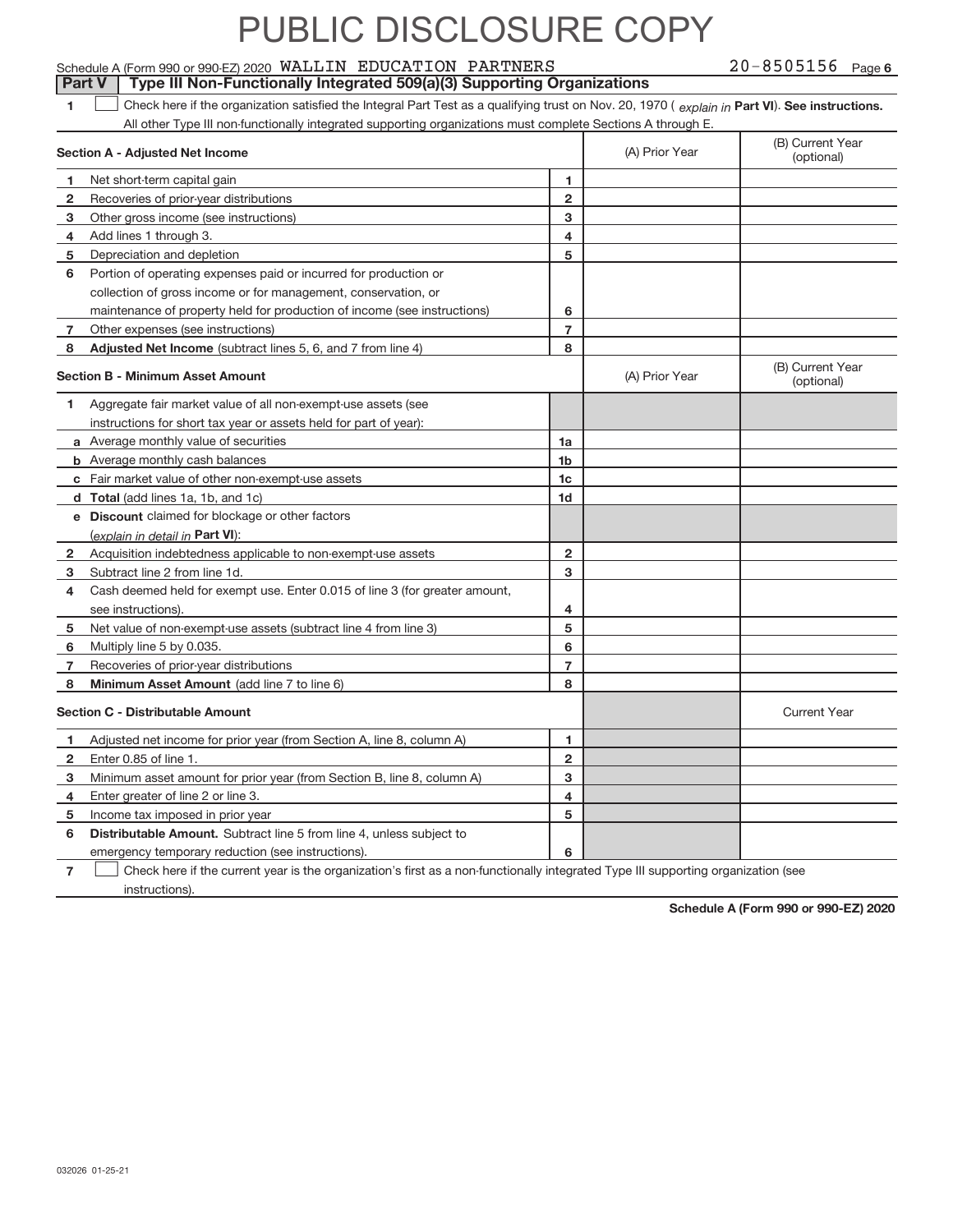|               | Schedule A (Form 990 or 990-EZ) 2020 WALLIN EDUCATION PARTNERS                             |                                    |                                               |                | $20 - 8505156$ Page 7                            |  |
|---------------|--------------------------------------------------------------------------------------------|------------------------------------|-----------------------------------------------|----------------|--------------------------------------------------|--|
| <b>Part V</b> | Type III Non-Functionally Integrated 509(a)(3) Supporting Organizations (continued)        |                                    |                                               |                |                                                  |  |
|               | <b>Section D - Distributions</b>                                                           |                                    |                                               |                | <b>Current Year</b>                              |  |
| 1             | Amounts paid to supported organizations to accomplish exempt purposes                      |                                    |                                               | 1.             |                                                  |  |
| 2             | Amounts paid to perform activity that directly furthers exempt purposes of supported       |                                    |                                               |                |                                                  |  |
|               | organizations, in excess of income from activity                                           |                                    |                                               | 2              |                                                  |  |
| 3             | Administrative expenses paid to accomplish exempt purposes of supported organizations      | 3                                  |                                               |                |                                                  |  |
| 4             | Amounts paid to acquire exempt use assets                                                  | 4                                  |                                               |                |                                                  |  |
| 5             | Qualified set-aside amounts (prior IRS approval required - provide details in Part VI)     | 5                                  |                                               |                |                                                  |  |
| 6             | Other distributions ( <i>describe in</i> Part VI). See instructions.                       |                                    |                                               | 6              |                                                  |  |
| 7             | Total annual distributions. Add lines 1 through 6.                                         |                                    |                                               | $\overline{7}$ |                                                  |  |
| 8             | Distributions to attentive supported organizations to which the organization is responsive |                                    |                                               |                |                                                  |  |
|               | (provide details in Part VI). See instructions.                                            |                                    |                                               | 8              |                                                  |  |
| 9             | Distributable amount for 2020 from Section C, line 6                                       |                                    |                                               | 9              |                                                  |  |
| 10            | Line 8 amount divided by line 9 amount                                                     |                                    |                                               | 10             |                                                  |  |
|               | <b>Section E - Distribution Allocations</b> (see instructions)                             | (i)<br><b>Excess Distributions</b> | (ii)<br><b>Underdistributions</b><br>Pre-2020 |                | (iii)<br><b>Distributable</b><br>Amount for 2020 |  |
| 1             | Distributable amount for 2020 from Section C. line 6                                       |                                    |                                               |                |                                                  |  |
| 2             | Underdistributions, if any, for years prior to 2020 (reason-                               |                                    |                                               |                |                                                  |  |
|               | able cause required - explain in Part VI). See instructions.                               |                                    |                                               |                |                                                  |  |
| з             | Excess distributions carryover, if any, to 2020                                            |                                    |                                               |                |                                                  |  |
|               | a From 2015                                                                                |                                    |                                               |                |                                                  |  |
|               | <b>b</b> From 2016                                                                         |                                    |                                               |                |                                                  |  |
|               | c From 2017                                                                                |                                    |                                               |                |                                                  |  |
|               | d From 2018                                                                                |                                    |                                               |                |                                                  |  |
|               | e From 2019                                                                                |                                    |                                               |                |                                                  |  |
|               | f Total of lines 3a through 3e                                                             |                                    |                                               |                |                                                  |  |
|               | g Applied to underdistributions of prior years                                             |                                    |                                               |                |                                                  |  |
|               | <b>h</b> Applied to 2020 distributable amount                                              |                                    |                                               |                |                                                  |  |
| Ť.            | Carryover from 2015 not applied (see instructions)                                         |                                    |                                               |                |                                                  |  |
|               | Remainder. Subtract lines 3g, 3h, and 3i from line 3f.                                     |                                    |                                               |                |                                                  |  |
| 4             | Distributions for 2020 from Section D,                                                     |                                    |                                               |                |                                                  |  |
|               | line $7:$                                                                                  |                                    |                                               |                |                                                  |  |
|               | a Applied to underdistributions of prior years                                             |                                    |                                               |                |                                                  |  |
|               | <b>b</b> Applied to 2020 distributable amount                                              |                                    |                                               |                |                                                  |  |
|               | <b>c</b> Remainder. Subtract lines 4a and 4b from line 4.                                  |                                    |                                               |                |                                                  |  |
| 5             | Remaining underdistributions for years prior to 2020, if                                   |                                    |                                               |                |                                                  |  |
|               | any. Subtract lines 3g and 4a from line 2. For result greater                              |                                    |                                               |                |                                                  |  |
|               | than zero, explain in Part VI. See instructions.                                           |                                    |                                               |                |                                                  |  |
| 6             | Remaining underdistributions for 2020. Subtract lines 3h                                   |                                    |                                               |                |                                                  |  |
|               | and 4b from line 1. For result greater than zero, explain in                               |                                    |                                               |                |                                                  |  |
|               | Part VI. See instructions.                                                                 |                                    |                                               |                |                                                  |  |
| 7             | Excess distributions carryover to 2021. Add lines 3j                                       |                                    |                                               |                |                                                  |  |
|               | and 4c.                                                                                    |                                    |                                               |                |                                                  |  |
| 8             | Breakdown of line 7:                                                                       |                                    |                                               |                |                                                  |  |
|               | a Excess from 2016                                                                         |                                    |                                               |                |                                                  |  |
|               | <b>b</b> Excess from 2017                                                                  |                                    |                                               |                |                                                  |  |
|               | c Excess from 2018                                                                         |                                    |                                               |                |                                                  |  |
|               | d Excess from 2019                                                                         |                                    |                                               |                |                                                  |  |
|               | e Excess from 2020                                                                         |                                    |                                               |                |                                                  |  |
|               |                                                                                            |                                    |                                               |                |                                                  |  |

**Schedule A (Form 990 or 990‐EZ) 2020**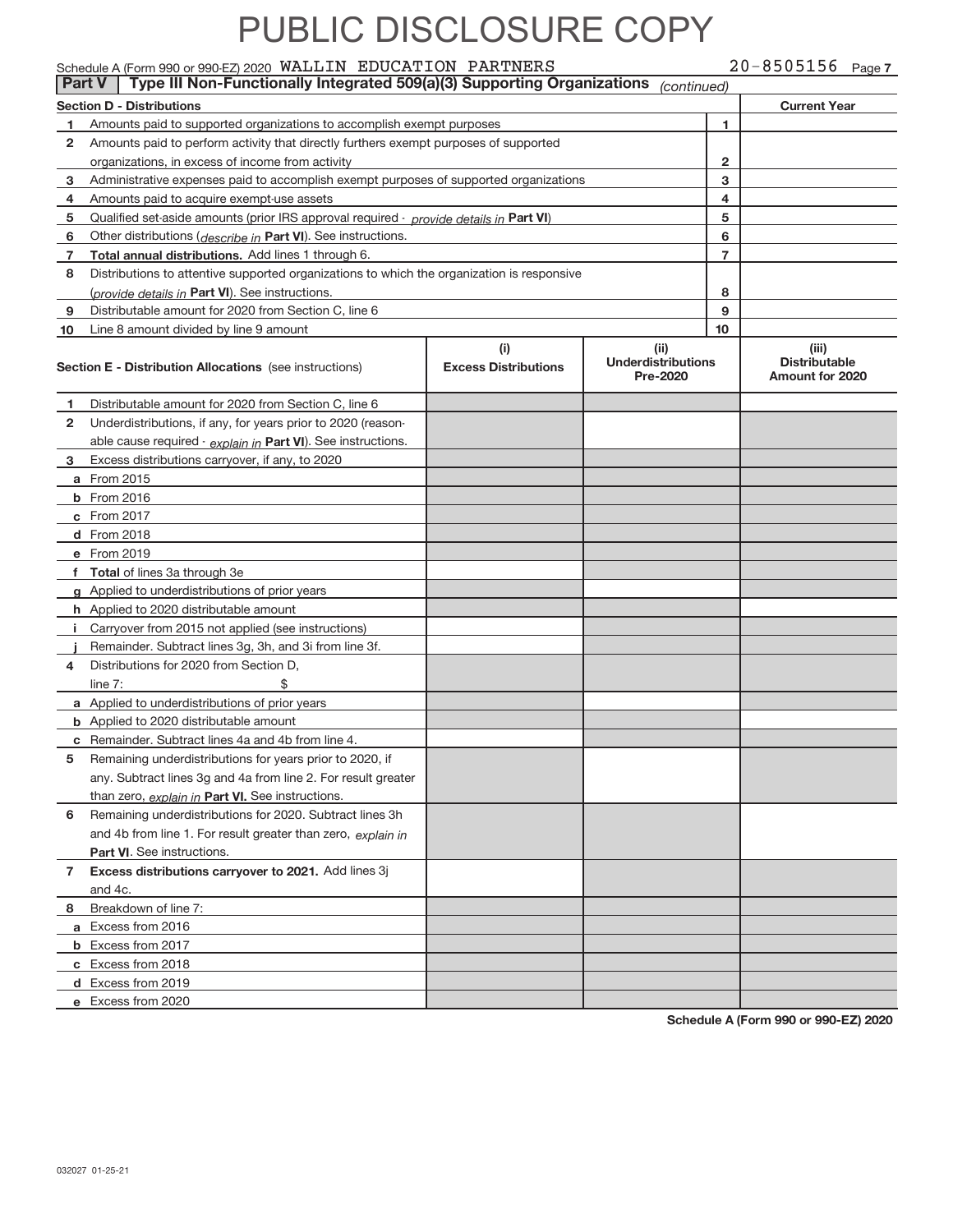# 20-8505156 Page 8 Schedule A (Form 990 or 990‐EZ) 2020  $\,$  WALLIN EDUCATION PARTNERS  $20$  –  $8505156$  Page Part VI | Supplemental Information. Provide the explanations required by Part II, line 10; Part II, line 17a or 17b; Part III, line 12; Part IV, Section A, lines 1, 2, 3b, 3c, 4b, 4c, 5a, 6, 9a, 9b, 9c, 11a, 11b, and 11c; Part IV, Section B, lines 1 and 2; Part IV, Section C, line 1; Part IV, Section D, lines 2 and 3; Part IV, Section E, lines 1c, 2a, 2b, 3a, and 3b; Part V, line 1; Part V, Section B, line 1e; Part V, Section D, lines 5, 6, and 8; and Part V, Section E, lines 2, 5, and 6. Also complete this part for any additional information. (See instructions.)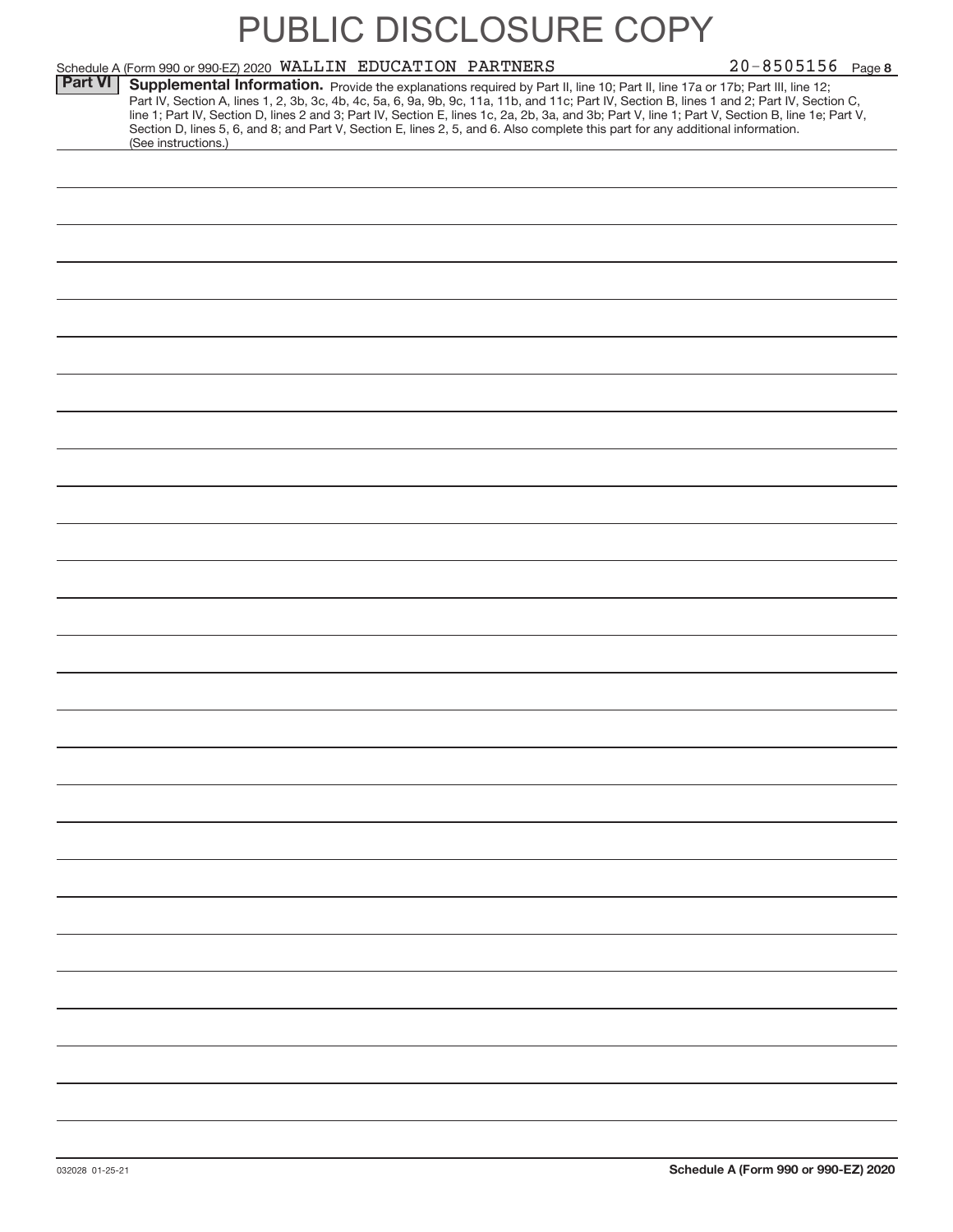Department of the Treasury Internal Revenue Service **(Form 990, 990‐EZ,**

Name of the organization

#### PUBLI@EHSGL@&URE\*COPY

#### **Schedule B Schedule of Contributors**

**or 990‐PF) | Attach to Form 990, Form 990‐EZ, or Form 990‐PF. | Go to www.irs.gov/Form990 for the latest information.** OMB No. 1545-0047

#### **2020**

**Employer identification number**

| $0 - 8505156$ |  |
|---------------|--|
|---------------|--|

| WALLIN EDUCATION PARTNERS | $\vert$ 20-8505156 |
|---------------------------|--------------------|

| <b>Organization type (check one):</b>                                              |  |  |  |  |
|------------------------------------------------------------------------------------|--|--|--|--|
| Section:                                                                           |  |  |  |  |
| $ \mathbf{X} $ 501(c)( 3) (enter number) organization                              |  |  |  |  |
| $4947(a)(1)$ nonexempt charitable trust <b>not</b> treated as a private foundation |  |  |  |  |
| 527 political organization                                                         |  |  |  |  |
| 501(c)(3) exempt private foundation                                                |  |  |  |  |
| 4947(a)(1) nonexempt charitable trust treated as a private foundation              |  |  |  |  |
| 501(c)(3) taxable private foundation                                               |  |  |  |  |
|                                                                                    |  |  |  |  |

Check if your organization is covered by the General Rule or a Special Rule. **Note:**  Only a section 501(c)(7), (8), or (10) organization can check boxes for both the General Rule and a Special Rule. See instructions.

#### **General Rule**

 $\begin{array}{c} \hline \end{array}$ 

For an organization filing Form 990, 990‐EZ, or 990‐PF that received, during the year, contributions totaling \$5,000 or more (in money or property) from any one contributor. Complete Parts I and II. See instructions for determining a contributor's total contributions.

#### **Special Rules**

any one contributor, during the year, total contributions of the greater of  $\,$  (1) \$5,000; or (2) 2% of the amount on (i) Form 990, Part VIII, line 1h;  $\boxed{\text{X}}$  For an organization described in section 501(c)(3) filing Form 990 or 990-EZ that met the 33 1/3% support test of the regulations under sections 509(a)(1) and 170(b)(1)(A)(vi), that checked Schedule A (Form 990 or 990‐EZ), Part II, line 13, 16a, or 16b, and that received from or (ii) Form 990‐EZ, line 1. Complete Parts I and II.

For an organization described in section 501(c)(7), (8), or (10) filing Form 990 or 990‐EZ that received from any one contributor, during the year, total contributions of more than \$1,000 exclusively for religious, charitable, scientific, literary, or educational purposes, or for the prevention of cruelty to children or animals. Complete Parts I (entering "N/A" in column (b) instead of the contributor name and address), II, and III.  $\begin{array}{c} \hline \end{array}$ 

purpose. Don't complete any of the parts unless the General Rule applies to this organization because it received nonexclusively year, contributions <sub>exclusively</sub> for religious, charitable, etc., purposes, but no such contributions totaled more than \$1,000. If this box is checked, enter here the total contributions that were received during the year for an *exclusively* religious, charitable, etc., For an organization described in section 501(c)(7), (8), or (10) filing Form 990 or 990‐EZ that received from any one contributor, during the religious, charitable, etc., contributions totaling \$5,000 or more during the year  $\Box$ — $\Box$   $\Box$  $\begin{array}{c} \hline \end{array}$ 

**Caution:**  An organization that isn't covered by the General Rule and/or the Special Rules doesn't file Schedule B (Form 990, 990‐EZ, or 990‐PF),  **must** but it answer "No" on Part IV, line 2, of its Form 990; or check the box on line H of its Form 990‐EZ or on its Form 990‐PF, Part I, line 2, to certify that it doesn't meet the filing requirements of Schedule B (Form 990, 990‐EZ, or 990‐PF).

**For Paperwork Reduction Act Notice, see the instructions for Form 990, 990-EZ, or 990-PF. Schedule B (Form 990, 990-EZ, or 990-PF) (2020)** LHA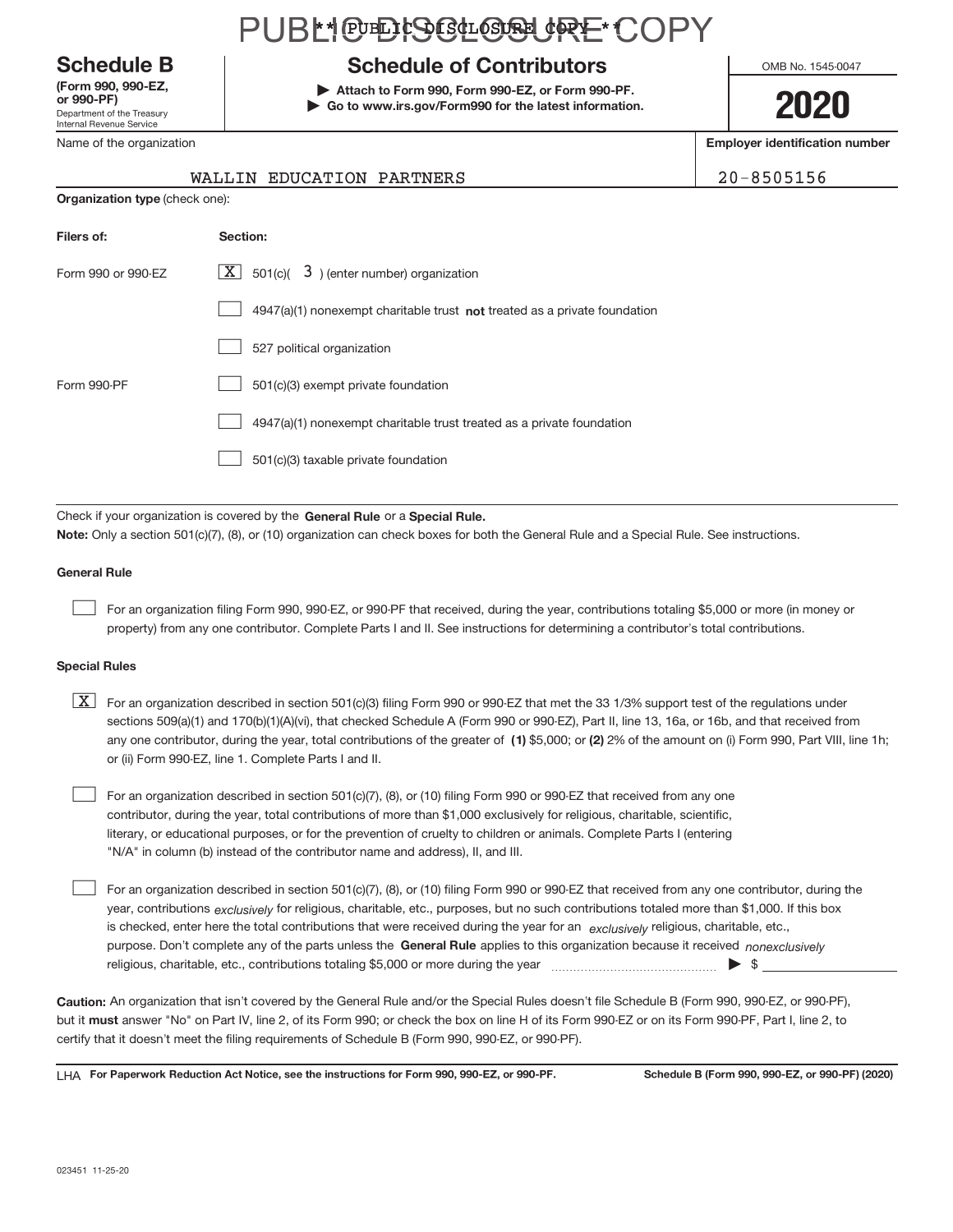Schedule B (Form 990, 990-EZ, or 990-PF) (2020)

Name of organization

**2**

**Employer identification number**

WALLIN EDUCATION PARTNERS 20-8505156

| Part I     | Contributors (see instructions). Use duplicate copies of Part I if additional space is needed. |                                   |                                                                                                        |
|------------|------------------------------------------------------------------------------------------------|-----------------------------------|--------------------------------------------------------------------------------------------------------|
| (a)<br>No. | (b)<br>Name, address, and ZIP + 4                                                              | (c)<br><b>Total contributions</b> | (d)<br>Type of contribution                                                                            |
| 1          |                                                                                                | 3,485,000.<br>\$                  | $\boxed{\text{X}}$<br>Person<br>Payroll<br>Noncash<br>(Complete Part II for<br>noncash contributions.) |
| (a)<br>No. | (b)<br>Name, address, and ZIP + 4                                                              | (c)<br><b>Total contributions</b> | (d)<br>Type of contribution                                                                            |
| 2          |                                                                                                | 1,210,000.<br>$$\$                | $\boxed{\text{X}}$<br>Person<br>Payroll<br>Noncash<br>(Complete Part II for<br>noncash contributions.) |
| (a)<br>No. | (b)<br>Name, address, and ZIP + 4                                                              | (c)<br><b>Total contributions</b> | (d)<br>Type of contribution                                                                            |
|            |                                                                                                | \$                                | Person<br>Payroll<br>Noncash<br>(Complete Part II for<br>noncash contributions.)                       |
| (a)<br>No. | (b)<br>Name, address, and ZIP + 4                                                              | (c)<br><b>Total contributions</b> | (d)<br>Type of contribution                                                                            |
|            |                                                                                                | \$                                | Person<br>Payroll<br>Noncash<br>(Complete Part II for<br>noncash contributions.)                       |
| (a)<br>No. | (b)<br>Name, address, and ZIP + 4                                                              | (c)<br><b>Total contributions</b> | (d)<br>Type of contribution                                                                            |
|            |                                                                                                | \$                                | Person<br>Payroll<br>Noncash<br>(Complete Part II for<br>noncash contributions.)                       |
| (a)<br>No. | (b)<br>Name, address, and ZIP + 4                                                              | (c)<br><b>Total contributions</b> | (d)<br>Type of contribution                                                                            |
|            |                                                                                                | \$                                | Person<br>Payroll<br>Noncash<br>(Complete Part II for<br>noncash contributions.)                       |

023452 11‐25‐20 **Schedule B (Form 990, 990-EZ, or 990-PF) (2020)**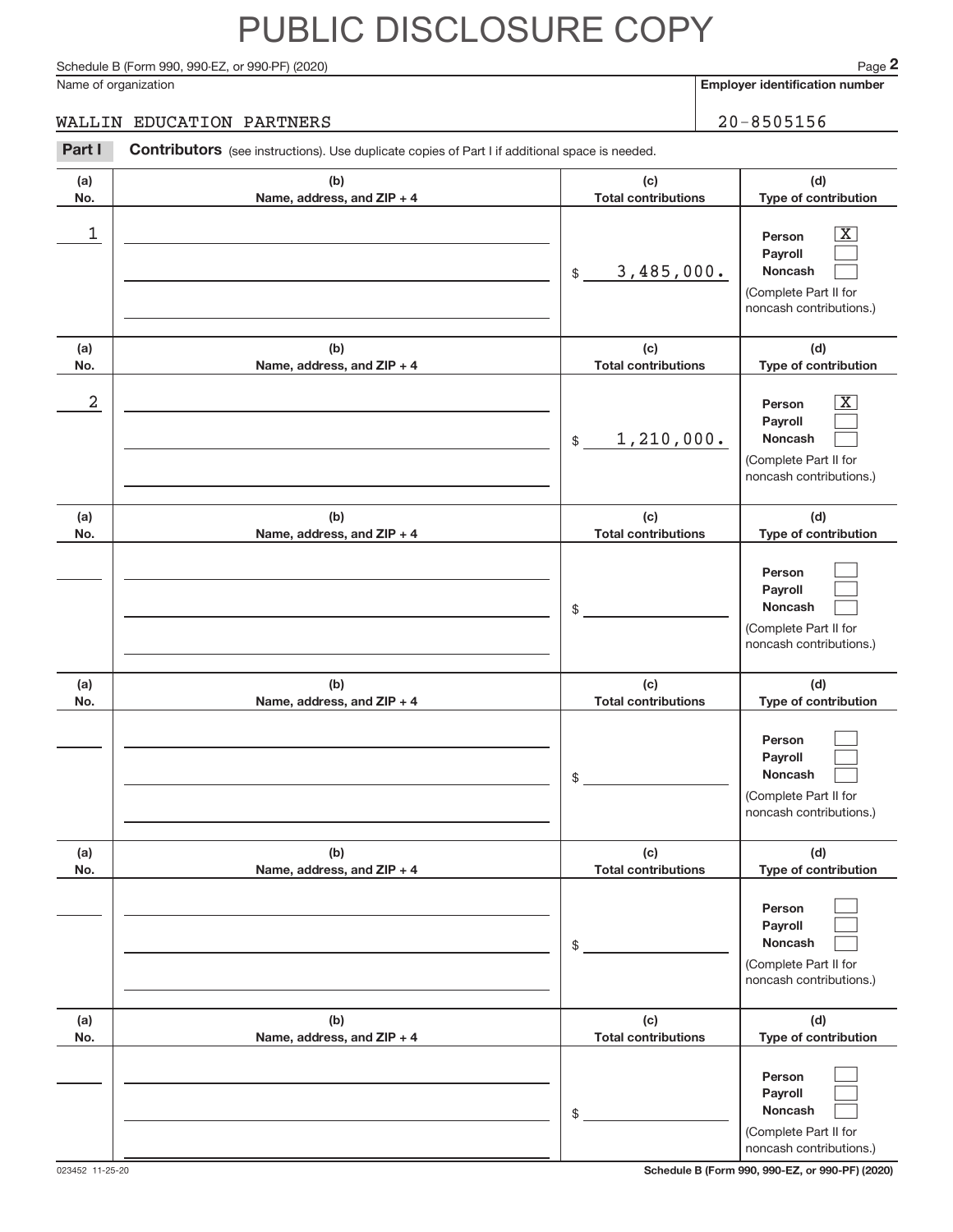#### Schedule B (Form 990, 990-EZ, or 990-PF) (2020)

Name of organization

**3**

**Employer identification number**

#### WALLIN EDUCATION PARTNERS 20-8505156

Part II Noncash Property (see instructions). Use duplicate copies of Part II if additional space is needed.

| (a)<br>No.<br>from<br>Part I | (b)<br>Description of noncash property given | (c)<br>FMV (or estimate)<br>(See instructions.) | (d)<br>Date received |
|------------------------------|----------------------------------------------|-------------------------------------------------|----------------------|
|                              |                                              | $$\overbrace{\hspace{2.5cm}}$                   |                      |
| (a)<br>No.<br>from<br>Part I | (b)<br>Description of noncash property given | (c)<br>FMV (or estimate)<br>(See instructions.) | (d)<br>Date received |
|                              |                                              | $\mathfrak{S}$                                  |                      |
| (a)<br>No.<br>from<br>Part I | (b)<br>Description of noncash property given | (c)<br>FMV (or estimate)<br>(See instructions.) | (d)<br>Date received |
|                              |                                              | $\mathfrak{S}$                                  |                      |
| (a)<br>No.<br>from<br>Part I | (b)<br>Description of noncash property given | (c)<br>FMV (or estimate)<br>(See instructions.) | (d)<br>Date received |
|                              |                                              | \$                                              |                      |
| (a)<br>No.<br>from<br>Part I | (b)<br>Description of noncash property given | (c)<br>FMV (or estimate)<br>(See instructions.) | (d)<br>Date received |
|                              |                                              | $$\mathbb{S}$$                                  |                      |
| (a)<br>No.<br>from<br>Part I | (b)<br>Description of noncash property given | (c)<br>FMV (or estimate)<br>(See instructions.) | (d)<br>Date received |
|                              |                                              | \$                                              |                      |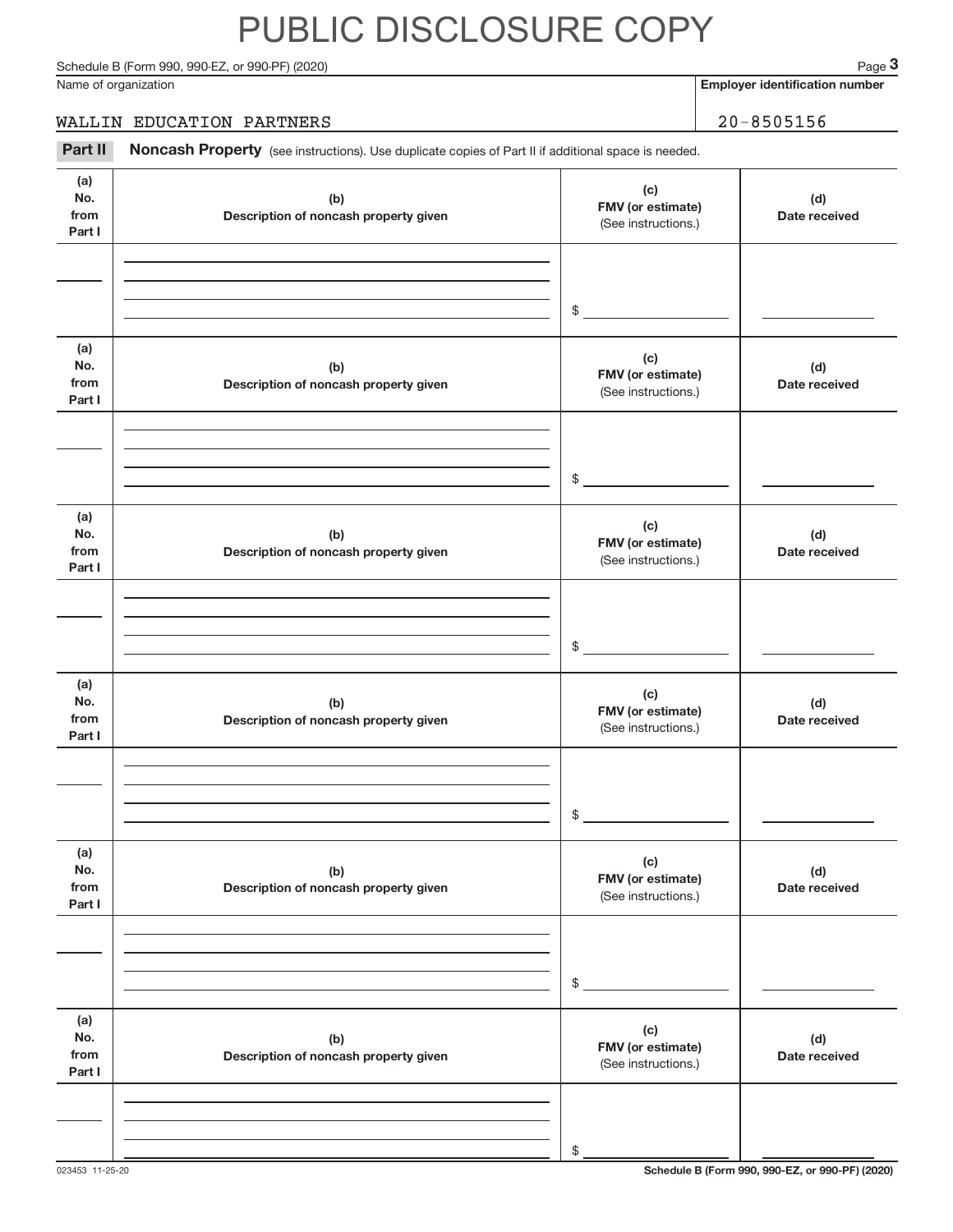Schedule B (Form 990, 990-EZ, or 990-PF) (2020)

| Name of organization        |                                                                                                                                                                                                                                                                                                                                                                  |                      | <b>Employer identification number</b>                                                                                                                          |
|-----------------------------|------------------------------------------------------------------------------------------------------------------------------------------------------------------------------------------------------------------------------------------------------------------------------------------------------------------------------------------------------------------|----------------------|----------------------------------------------------------------------------------------------------------------------------------------------------------------|
|                             | WALLIN EDUCATION PARTNERS                                                                                                                                                                                                                                                                                                                                        |                      | $20 - 8505156$                                                                                                                                                 |
| Part III                    | from any one contributor. Complete columns (a) through (e) and the following line entry. For organizations<br>completing Part III, enter the total of exclusively religious, charitable, etc., contributions of $$1,000$ or less for the year. (Enter this info. once.) $\blacktriangleright$<br>Use duplicate copies of Part III if additional space is needed. |                      | Exclusively religious, charitable, etc., contributions to organizations described in section 501(c)(7), (8), or (10) that total more than \$1,000 for the year |
| (a) No.<br>from<br>Part I   | (b) Purpose of gift                                                                                                                                                                                                                                                                                                                                              | (c) Use of gift      | (d) Description of how gift is held                                                                                                                            |
|                             |                                                                                                                                                                                                                                                                                                                                                                  | (e) Transfer of gift |                                                                                                                                                                |
|                             | Transferee's name, address, and ZIP + 4                                                                                                                                                                                                                                                                                                                          |                      | Relationship of transferor to transferee                                                                                                                       |
| (a) No.<br>from<br>Part I   | (b) Purpose of gift                                                                                                                                                                                                                                                                                                                                              | (c) Use of gift      | (d) Description of how gift is held                                                                                                                            |
|                             | Transferee's name, address, and ZIP + 4                                                                                                                                                                                                                                                                                                                          | (e) Transfer of gift | Relationship of transferor to transferee                                                                                                                       |
| $(a)$ No.<br>from<br>Part I | (b) Purpose of gift                                                                                                                                                                                                                                                                                                                                              | (c) Use of gift      | (d) Description of how gift is held                                                                                                                            |
|                             |                                                                                                                                                                                                                                                                                                                                                                  | (e) Transfer of gift |                                                                                                                                                                |
|                             | Transferee's name, address, and ZIP + 4                                                                                                                                                                                                                                                                                                                          |                      | Relationship of transferor to transferee                                                                                                                       |
| $(a)$ No.<br>from<br>Part I | (b) Purpose of gift                                                                                                                                                                                                                                                                                                                                              | (c) Use of gift      | (d) Description of how gift is held                                                                                                                            |
|                             |                                                                                                                                                                                                                                                                                                                                                                  | (e) Transfer of gift |                                                                                                                                                                |
|                             | Transferee's name, address, and ZIP + 4                                                                                                                                                                                                                                                                                                                          |                      | Relationship of transferor to transferee                                                                                                                       |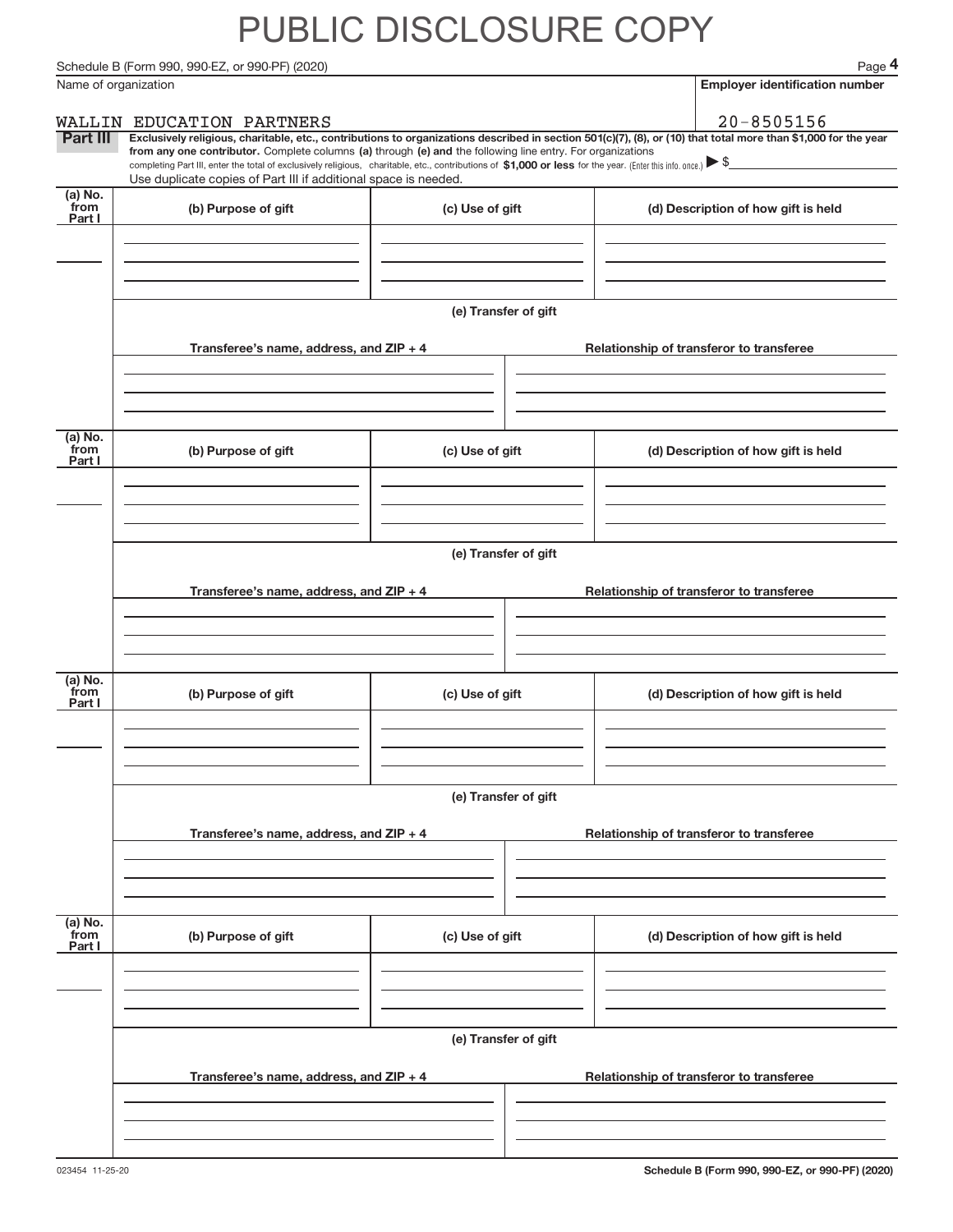|         |                                                                                                                   | PUBLIC DISCLOSURE COPY                                                                                                                                                                                                        |                         |                                                    |                          |                                                         |  |  |
|---------|-------------------------------------------------------------------------------------------------------------------|-------------------------------------------------------------------------------------------------------------------------------------------------------------------------------------------------------------------------------|-------------------------|----------------------------------------------------|--------------------------|---------------------------------------------------------|--|--|
|         | <b>SCHEDULE D</b>                                                                                                 | <b>Supplemental Financial Statements</b>                                                                                                                                                                                      |                         |                                                    |                          | OMB No. 1545-0047                                       |  |  |
|         | Complete if the organization answered "Yes" on Form 990,<br>(Form 990)                                            |                                                                                                                                                                                                                               |                         |                                                    |                          |                                                         |  |  |
|         | Part IV, line 6, 7, 8, 9, 10, 11a, 11b, 11c, 11d, 11e, 11f, 12a, or 12b.<br>Open to Public<br>Attach to Form 990. |                                                                                                                                                                                                                               |                         |                                                    |                          |                                                         |  |  |
|         | Department of the Treasury<br>Internal Revenue Service                                                            | Go to www.irs.gov/Form990 for instructions and the latest information.                                                                                                                                                        |                         |                                                    |                          | Inspection                                              |  |  |
|         | Name of the organization                                                                                          | WALLIN EDUCATION PARTNERS                                                                                                                                                                                                     |                         |                                                    |                          | <b>Employer identification number</b><br>$20 - 8505156$ |  |  |
| Part I  |                                                                                                                   | Organizations Maintaining Donor Advised Funds or Other Similar Funds or Accounts. Complete if the                                                                                                                             |                         |                                                    |                          |                                                         |  |  |
|         |                                                                                                                   | organization answered "Yes" on Form 990, Part IV, line 6.                                                                                                                                                                     |                         |                                                    |                          |                                                         |  |  |
|         |                                                                                                                   |                                                                                                                                                                                                                               | (a) Donor advised funds |                                                    |                          | (b) Funds and other accounts                            |  |  |
| 1       |                                                                                                                   |                                                                                                                                                                                                                               |                         |                                                    |                          |                                                         |  |  |
| 2       |                                                                                                                   | Aggregate value of contributions to (during year)                                                                                                                                                                             |                         |                                                    |                          |                                                         |  |  |
| 3       |                                                                                                                   |                                                                                                                                                                                                                               |                         |                                                    |                          |                                                         |  |  |
| 4       |                                                                                                                   |                                                                                                                                                                                                                               |                         |                                                    |                          |                                                         |  |  |
| 5       |                                                                                                                   | Did the organization inform all donors and donor advisors in writing that the assets held in donor advised funds                                                                                                              |                         |                                                    |                          |                                                         |  |  |
| 6       |                                                                                                                   | Did the organization inform all grantees, donors, and donor advisors in writing that grant funds can be used only                                                                                                             |                         |                                                    |                          | Yes<br>No                                               |  |  |
|         |                                                                                                                   | for charitable purposes and not for the benefit of the donor or donor advisor, or for any other purpose conferring                                                                                                            |                         |                                                    |                          |                                                         |  |  |
|         | impermissible private benefit?                                                                                    |                                                                                                                                                                                                                               |                         |                                                    |                          | Yes<br>No                                               |  |  |
| Part II |                                                                                                                   | Conservation Easements. Complete if the organization answered "Yes" on Form 990, Part IV, line 7.                                                                                                                             |                         |                                                    |                          |                                                         |  |  |
| 1       |                                                                                                                   | Purpose(s) of conservation easements held by the organization (check all that apply).                                                                                                                                         |                         |                                                    |                          |                                                         |  |  |
|         |                                                                                                                   | Preservation of land for public use (for example, recreation or education)                                                                                                                                                    |                         | Preservation of a historically important land area |                          |                                                         |  |  |
|         |                                                                                                                   | Protection of natural habitat                                                                                                                                                                                                 |                         | Preservation of a certified historic structure     |                          |                                                         |  |  |
|         |                                                                                                                   | Preservation of open space                                                                                                                                                                                                    |                         |                                                    |                          |                                                         |  |  |
| 2       |                                                                                                                   | Complete lines 2a through 2d if the organization held a qualified conservation contribution in the form of a conservation easement on the last                                                                                |                         |                                                    |                          |                                                         |  |  |
|         | day of the tax year.                                                                                              |                                                                                                                                                                                                                               |                         |                                                    | 2a                       | Held at the End of the Tax Year                         |  |  |
| a<br>b  |                                                                                                                   | Total acreage restricted by conservation easements                                                                                                                                                                            |                         |                                                    | 2 <sub>b</sub>           |                                                         |  |  |
| с       |                                                                                                                   |                                                                                                                                                                                                                               |                         |                                                    | 2c                       |                                                         |  |  |
|         | d Number of conservation easements included in (c) acquired after 7/25/06, and not on a historic structure        |                                                                                                                                                                                                                               |                         |                                                    |                          |                                                         |  |  |
|         |                                                                                                                   | listed in the National Register [111] Marshall Register [11] Marshall Register [11] Marshall Register [11] Marshall Register [11] Marshall Register [11] Marshall Register [11] Marshall Register [11] Marshall Register [11] |                         |                                                    | 2d                       |                                                         |  |  |
| 3       |                                                                                                                   | Number of conservation easements modified, transferred, released, extinguished, or terminated by the organization during the tax                                                                                              |                         |                                                    |                          |                                                         |  |  |
|         | $year \rightarrow$                                                                                                |                                                                                                                                                                                                                               |                         |                                                    |                          |                                                         |  |  |
| 4       |                                                                                                                   | Number of states where property subject to conservation easement is located                                                                                                                                                   |                         |                                                    |                          |                                                         |  |  |
| 5       |                                                                                                                   | Does the organization have a written policy regarding the periodic monitoring, inspection, handling of                                                                                                                        |                         |                                                    |                          |                                                         |  |  |
| 6       |                                                                                                                   | violations, and enforcement of the conservation easements it holds?<br>Staff and volunteer hours devoted to monitoring, inspecting, handling of violations, and enforcing conservation easements during the year              |                         |                                                    |                          | Yes<br>No                                               |  |  |
|         |                                                                                                                   |                                                                                                                                                                                                                               |                         |                                                    |                          |                                                         |  |  |
| 7       |                                                                                                                   | Amount of expenses incurred in monitoring, inspecting, handling of violations, and enforcing conservation easements during the year                                                                                           |                         |                                                    |                          |                                                         |  |  |
|         | $\blacktriangleright$ \$                                                                                          | <u> 1980 - Jan Stein Stein Stein Stein Stein Stein Stein Stein Stein Stein Stein Stein Stein Stein Stein Stein S</u>                                                                                                          |                         |                                                    |                          |                                                         |  |  |
| 8       |                                                                                                                   | Does each conservation easement reported on line 2(d) above satisfy the requirements of section 170(h)(4)(B)(i)                                                                                                               |                         |                                                    |                          |                                                         |  |  |
|         |                                                                                                                   |                                                                                                                                                                                                                               |                         |                                                    |                          | Yes<br><b>No</b>                                        |  |  |
| 9       |                                                                                                                   | In Part XIII, describe how the organization reports conservation easements in its revenue and expense statement and                                                                                                           |                         |                                                    |                          |                                                         |  |  |
|         |                                                                                                                   | balance sheet, and include, if applicable, the text of the footnote to the organization's financial statements that describes the                                                                                             |                         |                                                    |                          |                                                         |  |  |
|         | Part III                                                                                                          | organization's accounting for conservation easements.<br>Organizations Maintaining Collections of Art, Historical Treasures, or Other Similar Assets.                                                                         |                         |                                                    |                          |                                                         |  |  |
|         |                                                                                                                   | Complete if the organization answered "Yes" on Form 990, Part IV, line 8.                                                                                                                                                     |                         |                                                    |                          |                                                         |  |  |
|         |                                                                                                                   | 1a If the organization elected, as permitted under FASB ASC 958, not to report in its revenue statement and balance sheet works                                                                                               |                         |                                                    |                          |                                                         |  |  |
|         |                                                                                                                   | of art, historical treasures, or other similar assets held for public exhibition, education, or research in furtherance of public                                                                                             |                         |                                                    |                          |                                                         |  |  |
|         |                                                                                                                   | service, provide in Part XIII the text of the footnote to its financial statements that describes these items.                                                                                                                |                         |                                                    |                          |                                                         |  |  |
|         |                                                                                                                   | b If the organization elected, as permitted under FASB ASC 958, to report in its revenue statement and balance sheet works of                                                                                                 |                         |                                                    |                          |                                                         |  |  |
|         |                                                                                                                   | art, historical treasures, or other similar assets held for public exhibition, education, or research in furtherance of public service,                                                                                       |                         |                                                    |                          |                                                         |  |  |
|         |                                                                                                                   | provide the following amounts relating to these items:                                                                                                                                                                        |                         |                                                    |                          |                                                         |  |  |
|         |                                                                                                                   |                                                                                                                                                                                                                               |                         |                                                    |                          | $\triangleright$ \$                                     |  |  |
|         |                                                                                                                   | (ii) Assets included in Form 990, Part X [11] [2000] [2010] [2010] [30] Assets included in Form 990, Part X [1                                                                                                                |                         |                                                    |                          |                                                         |  |  |
| 2       |                                                                                                                   | If the organization received or held works of art, historical treasures, or other similar assets for financial gain, provide<br>the following amounts required to be reported under FASB ASC 958 relating to these items:     |                         |                                                    |                          |                                                         |  |  |
| а       |                                                                                                                   | Revenue included on Form 990, Part VIII, line 1 [2000] [2000] [2000] [2000] [2000] [2000] [2000] [2000] [2000                                                                                                                 |                         |                                                    |                          |                                                         |  |  |
|         |                                                                                                                   |                                                                                                                                                                                                                               |                         |                                                    | $\blacktriangleright$ \$ |                                                         |  |  |

|  | LHA For Paperwork Reduction Act Notice, see the Instructions for Form 990 |  |  |  |  |  |  |  |
|--|---------------------------------------------------------------------------|--|--|--|--|--|--|--|
|--|---------------------------------------------------------------------------|--|--|--|--|--|--|--|

032051 12‐01‐20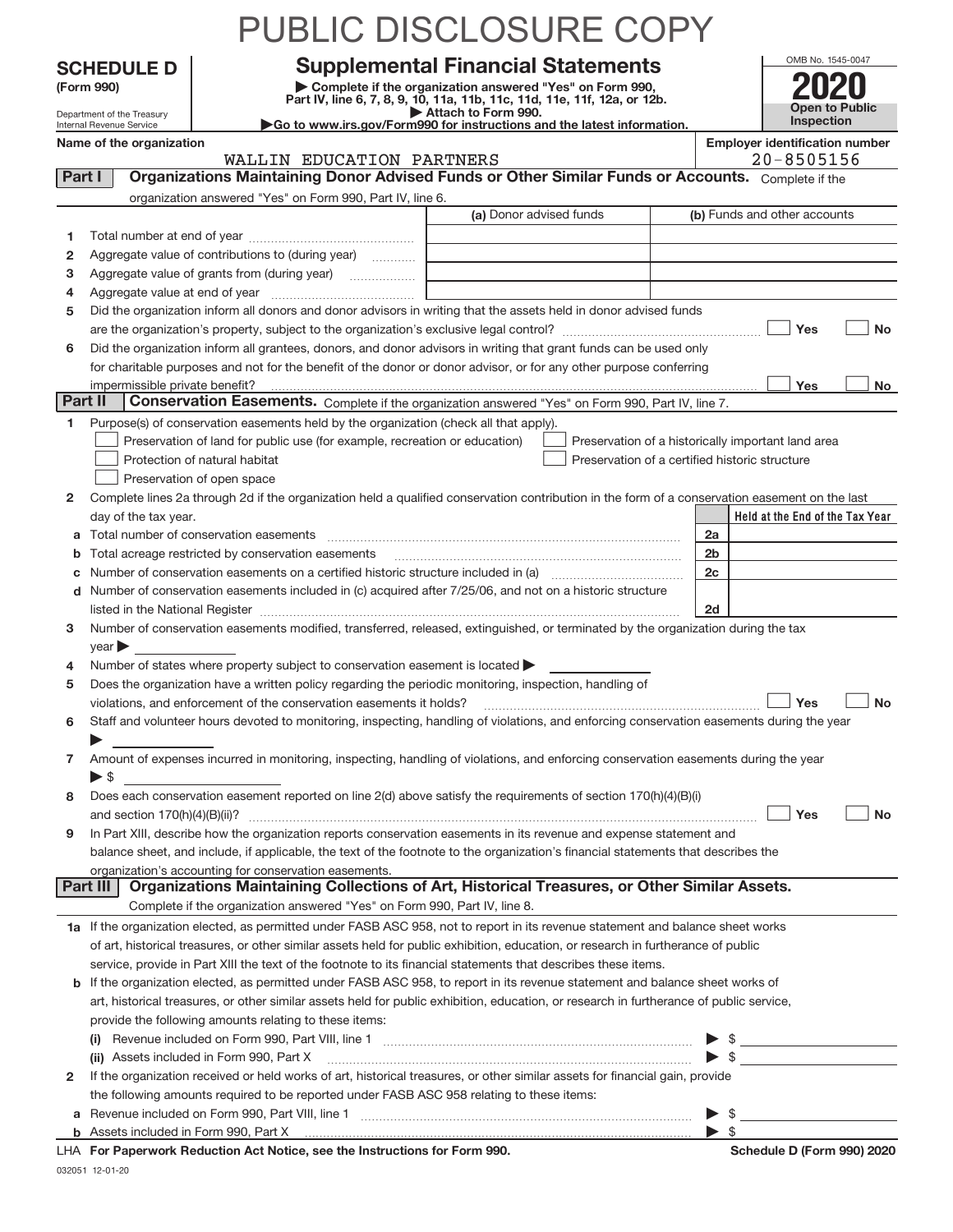|    | Schedule D (Form 990) 2020                                                                                                                                                                                                     | WALLIN EDUCATION PARTNERS               |                |               |                          |                 |              | $20 - 8505156$ Page 2                      |                |            |           |
|----|--------------------------------------------------------------------------------------------------------------------------------------------------------------------------------------------------------------------------------|-----------------------------------------|----------------|---------------|--------------------------|-----------------|--------------|--------------------------------------------|----------------|------------|-----------|
|    | Part III<br>Organizations Maintaining Collections of Art, Historical Treasures, or Other Similar Assets (continued)                                                                                                            |                                         |                |               |                          |                 |              |                                            |                |            |           |
|    | 3 Using the organization's acquisition, accession, and other records, check any of the following that make significant use of its<br>collection items (check all that apply):                                                  |                                         |                |               |                          |                 |              |                                            |                |            |           |
| a  | Public exhibition                                                                                                                                                                                                              | d                                       |                |               | Loan or exchange program |                 |              |                                            |                |            |           |
| b  | Scholarly research                                                                                                                                                                                                             | e                                       |                |               |                          |                 |              |                                            |                |            |           |
| c  | Preservation for future generations                                                                                                                                                                                            |                                         |                |               |                          |                 |              |                                            |                |            |           |
| 4  | Provide a description of the organization's collections and explain how they further the organization's exempt purpose in Part XIII.                                                                                           |                                         |                |               |                          |                 |              |                                            |                |            |           |
| 5  | During the year, did the organization solicit or receive donations of art, historical treasures, or other similar assets                                                                                                       |                                         |                |               |                          |                 |              |                                            |                |            |           |
|    |                                                                                                                                                                                                                                |                                         |                |               |                          |                 |              |                                            | Yes            |            | No        |
|    | Part IV<br>Escrow and Custodial Arrangements. Complete if the organization answered "Yes" on Form 990, Part IV, line 9, or                                                                                                     |                                         |                |               |                          |                 |              |                                            |                |            |           |
|    | reported an amount on Form 990, Part X, line 21.                                                                                                                                                                               |                                         |                |               |                          |                 |              |                                            |                |            |           |
|    | 1a Is the organization an agent, trustee, custodian or other intermediary for contributions or other assets not included                                                                                                       |                                         |                |               |                          |                 |              |                                            |                |            |           |
|    | on Form 990, Part X? [11] matter contracts and contracts and contracts are contracted and contracts are contracted and contract and contract of the set of the set of the set of the set of the set of the set of the set of t |                                         |                |               |                          |                 |              |                                            | Yes            |            | <b>No</b> |
|    | b If "Yes," explain the arrangement in Part XIII and complete the following table:                                                                                                                                             |                                         |                |               |                          |                 |              |                                            |                |            |           |
|    |                                                                                                                                                                                                                                |                                         |                |               |                          |                 |              |                                            | Amount         |            |           |
|    | c Beginning balance measurements and the contract of the contract of the contract of the contract of the contract of the contract of the contract of the contract of the contract of the contract of the contract of the contr |                                         |                |               |                          |                 | 1c           |                                            |                |            |           |
|    | d Additions during the year measurements are all an according to the year measurement of the year measurement                                                                                                                  |                                         |                |               |                          |                 | 1d           |                                            |                |            |           |
| е  | Distributions during the year manufactured and continuum and contact the year manufactured and contact the year                                                                                                                |                                         |                |               |                          |                 | 1e           |                                            |                |            |           |
| f  |                                                                                                                                                                                                                                |                                         |                |               |                          |                 | 1f           |                                            |                |            |           |
|    | 2a Did the organization include an amount on Form 990, Part X, line 21, for escrow or custodial account liability?                                                                                                             |                                         |                |               |                          |                 |              |                                            | Yes            |            | No        |
|    | b If "Yes," explain the arrangement in Part XIII. Check here if the explanation has been provided on Part XIII                                                                                                                 |                                         |                |               |                          |                 |              |                                            |                |            |           |
|    | <b>Part V</b><br>Endowment Funds. Complete if the organization answered "Yes" on Form 990, Part IV, line 10.                                                                                                                   |                                         |                |               |                          |                 |              |                                            |                |            |           |
|    |                                                                                                                                                                                                                                | (a) Current year                        | (b) Prior year |               | (c) Two years back       |                 |              | (d) Three years back   (e) Four years back |                |            |           |
| 1a | Beginning of year balance                                                                                                                                                                                                      |                                         |                |               |                          |                 |              |                                            |                |            |           |
| b  |                                                                                                                                                                                                                                |                                         |                |               |                          |                 |              |                                            |                |            |           |
| с  | Net investment earnings, gains, and losses                                                                                                                                                                                     |                                         |                |               |                          |                 |              |                                            |                |            |           |
| d  |                                                                                                                                                                                                                                |                                         |                |               |                          |                 |              |                                            |                |            |           |
|    | e Other expenditures for facilities                                                                                                                                                                                            |                                         |                |               |                          |                 |              |                                            |                |            |           |
|    | and programs                                                                                                                                                                                                                   |                                         |                |               |                          |                 |              |                                            |                |            |           |
|    |                                                                                                                                                                                                                                |                                         |                |               |                          |                 |              |                                            |                |            |           |
| g  |                                                                                                                                                                                                                                |                                         |                |               |                          |                 |              |                                            |                |            |           |
| 2  | Provide the estimated percentage of the current year end balance (line 1g, column (a)) held as:                                                                                                                                |                                         | %              |               |                          |                 |              |                                            |                |            |           |
| a  | Board designated or quasi-endowment<br>Permanent endowment                                                                                                                                                                     | %                                       |                |               |                          |                 |              |                                            |                |            |           |
|    | Term endowment <b>Designation</b>                                                                                                                                                                                              | %                                       |                |               |                          |                 |              |                                            |                |            |           |
|    | The percentages on lines 2a, 2b, and 2c should equal 100%.                                                                                                                                                                     |                                         |                |               |                          |                 |              |                                            |                |            |           |
|    | 3a Are there endowment funds not in the possession of the organization that are held and administered for the organization                                                                                                     |                                         |                |               |                          |                 |              |                                            |                |            |           |
|    | by:                                                                                                                                                                                                                            |                                         |                |               |                          |                 |              |                                            |                | <b>Yes</b> | No        |
|    | (i)                                                                                                                                                                                                                            |                                         |                |               |                          |                 |              |                                            | 3a(i)          |            |           |
|    |                                                                                                                                                                                                                                |                                         |                |               |                          |                 |              |                                            | 3a(ii)         |            |           |
|    |                                                                                                                                                                                                                                |                                         |                |               |                          |                 |              |                                            | 3b             |            |           |
| 4  | Describe in Part XIII the intended uses of the organization's endowment funds.                                                                                                                                                 |                                         |                |               |                          |                 |              |                                            |                |            |           |
|    | Land, Buildings, and Equipment.<br>Part VI                                                                                                                                                                                     |                                         |                |               |                          |                 |              |                                            |                |            |           |
|    | Complete if the organization answered "Yes" on Form 990, Part IV, line 11a. See Form 990, Part X, line 10.                                                                                                                     |                                         |                |               |                          |                 |              |                                            |                |            |           |
|    | Description of property                                                                                                                                                                                                        | (a) Cost or other<br>basis (investment) |                | basis (other) | (b) Cost or other        | (c) Accumulated | depreciation |                                            | (d) Book value |            |           |
|    |                                                                                                                                                                                                                                |                                         |                |               |                          |                 |              |                                            |                |            |           |
| b  |                                                                                                                                                                                                                                |                                         |                |               |                          |                 |              |                                            |                |            |           |
| c  |                                                                                                                                                                                                                                |                                         |                |               |                          |                 |              |                                            |                |            |           |
|    |                                                                                                                                                                                                                                |                                         |                |               |                          |                 |              |                                            |                |            |           |
|    |                                                                                                                                                                                                                                |                                         |                |               |                          |                 |              |                                            |                |            |           |
|    |                                                                                                                                                                                                                                |                                         |                |               |                          |                 |              | ▶                                          |                |            | $0$ .     |

**Schedule D (Form 990) 2020**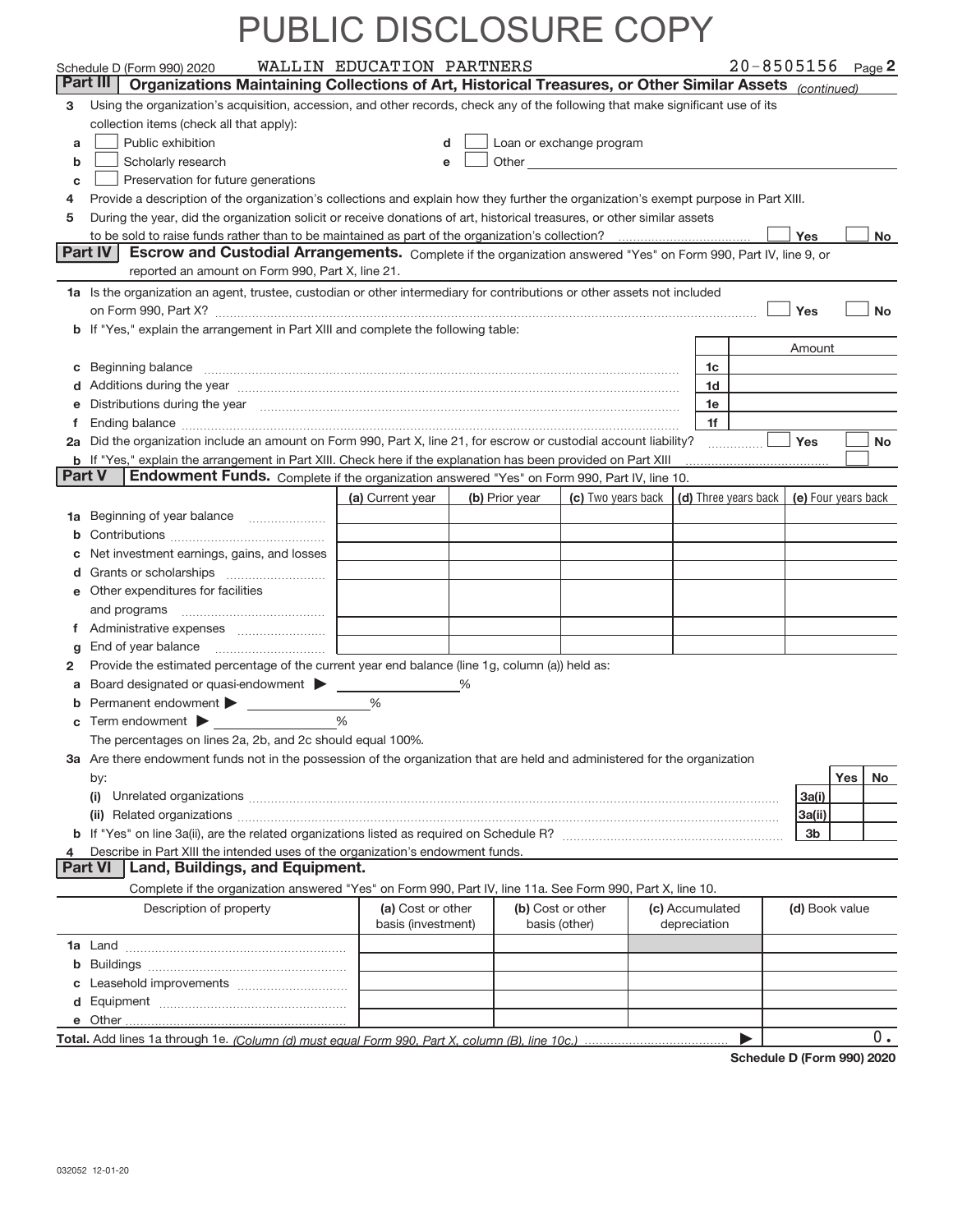| Schedule D (Form 990) 2020                                                                                 | WALLIN EDUCATION PARTNERS |                                                           | $20 - 8505156$ Page 3 |
|------------------------------------------------------------------------------------------------------------|---------------------------|-----------------------------------------------------------|-----------------------|
| <b>Investments - Other Securities.</b><br>  Part VIII                                                      |                           |                                                           |                       |
| Complete if the organization answered "Yes" on Form 990, Part IV, line 11b. See Form 990, Part X, line 12. |                           |                                                           |                       |
| (a) Description of security or category (including name of security)                                       | (b) Book value            | (c) Method of valuation: Cost or end-of-year market value |                       |
| (1) Financial derivatives                                                                                  |                           |                                                           |                       |
|                                                                                                            |                           |                                                           |                       |
| (3) Other                                                                                                  |                           |                                                           |                       |
| (A)                                                                                                        |                           |                                                           |                       |
| (B)                                                                                                        |                           |                                                           |                       |
| (C)                                                                                                        |                           |                                                           |                       |
| (D)                                                                                                        |                           |                                                           |                       |
| (E)                                                                                                        |                           |                                                           |                       |
| (F)                                                                                                        |                           |                                                           |                       |
| (G)                                                                                                        |                           |                                                           |                       |
| (H)                                                                                                        |                           |                                                           |                       |
| Total. (Col. (b) must equal Form 990, Part X, col. (B) line $12$ .)                                        |                           |                                                           |                       |
| Part VIII Investments - Program Related.                                                                   |                           |                                                           |                       |
| Complete if the organization answered "Yes" on Form 990, Part IV, line 11c. See Form 990, Part X, line 13. |                           |                                                           |                       |
| (a) Description of investment                                                                              | (b) Book value            | (c) Method of valuation: Cost or end-of-year market value |                       |
| (1)                                                                                                        |                           |                                                           |                       |
| (2)                                                                                                        |                           |                                                           |                       |
| (3)                                                                                                        |                           |                                                           |                       |
| (4)                                                                                                        |                           |                                                           |                       |
| (5)                                                                                                        |                           |                                                           |                       |
| (6)                                                                                                        |                           |                                                           |                       |
| (7)                                                                                                        |                           |                                                           |                       |
| (8)                                                                                                        |                           |                                                           |                       |
| (9)                                                                                                        |                           |                                                           |                       |
| Total. (Col. (b) must equal Form 990, Part X, col. (B) line 13.)                                           |                           |                                                           |                       |
| <b>Part IX</b><br><b>Other Assets.</b>                                                                     |                           |                                                           |                       |
| Complete if the organization answered "Yes" on Form 990, Part IV, line 11d. See Form 990, Part X, line 15. |                           |                                                           |                       |
|                                                                                                            | (a) Description           |                                                           | (b) Book value        |
|                                                                                                            |                           |                                                           |                       |

| (a) Description                                                                                                   | ( <b>b</b> ) BOOK value |
|-------------------------------------------------------------------------------------------------------------------|-------------------------|
| (1)                                                                                                               |                         |
| (2)                                                                                                               |                         |
| $\left(3\right)$                                                                                                  |                         |
| (4)                                                                                                               |                         |
| (5)                                                                                                               |                         |
| (6)                                                                                                               |                         |
| (7)                                                                                                               |                         |
| (8)                                                                                                               |                         |
| (9)                                                                                                               |                         |
|                                                                                                                   |                         |
| <b>Other Liabilities.</b><br>Part X                                                                               |                         |
| Complete if the organization answered "Yes" on Form 990, Part IV, line 11e or 11f. See Form 990, Part X, line 25. |                         |
| (a) Description of liability<br>1.                                                                                | (b) Book value          |

| -1. | (a) Description of liability      | (b) Book value |
|-----|-----------------------------------|----------------|
| (1) | Federal income taxes              |                |
| (2) |                                   |                |
| (3) |                                   |                |
| (4) |                                   |                |
| (5) |                                   |                |
| (6) |                                   |                |
| (7) |                                   |                |
| (8) |                                   |                |
| (9) |                                   |                |
|     | $T \cdot \text{d} \cdot \text{d}$ |                |

**Total.**  *(Column (b) must equal Form 990, Part X, col. (B) line 25.)* |

**2.** Liability for uncertain tax positions. In Part XIII, provide the text of the footnote to the organization's financial statements that reports the organization's liability for uncertain tax positions under FASB ASC 740. Check here if the text of the footnote has been provided in Part XIII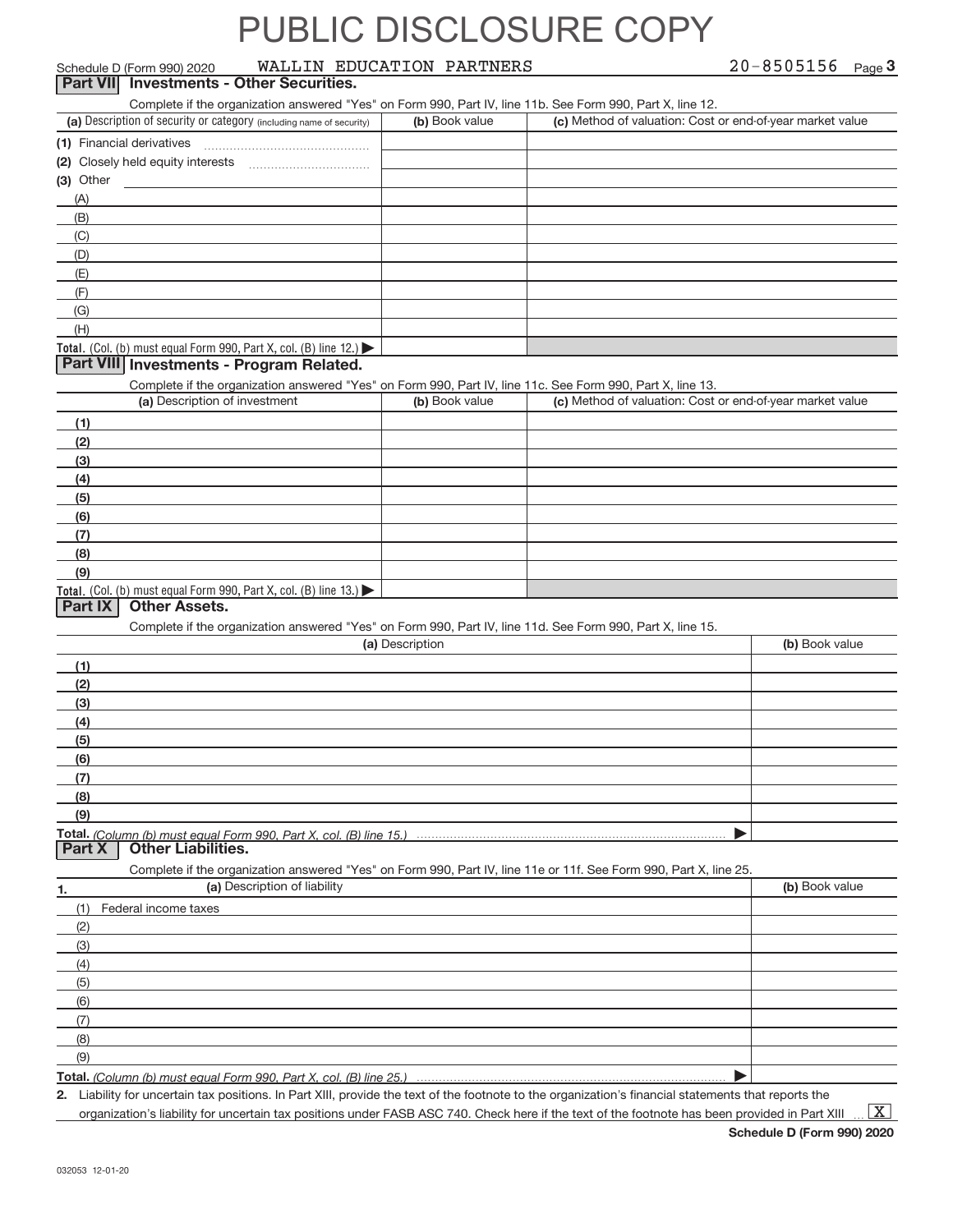|                | WALLIN EDUCATION PARTNERS<br>Schedule D (Form 990) 2020                                                                                                                                                                              |                |            |                | $20 - 8505156$ Page 4 |            |
|----------------|--------------------------------------------------------------------------------------------------------------------------------------------------------------------------------------------------------------------------------------|----------------|------------|----------------|-----------------------|------------|
| <b>Part XI</b> | Reconciliation of Revenue per Audited Financial Statements With Revenue per Return.                                                                                                                                                  |                |            |                |                       |            |
|                | Complete if the organization answered "Yes" on Form 990, Part IV, line 12a.                                                                                                                                                          |                |            |                |                       |            |
| 1              | Total revenue, gains, and other support per audited financial statements                                                                                                                                                             |                |            | $\blacksquare$ | 8,319,199.            |            |
| $\mathbf{2}$   | Amounts included on line 1 but not on Form 990, Part VIII, line 12:                                                                                                                                                                  |                |            |                |                       |            |
| a              |                                                                                                                                                                                                                                      | 2a             | $-37,452.$ |                |                       |            |
| b              |                                                                                                                                                                                                                                      | 2 <sub>b</sub> |            |                |                       |            |
| C              |                                                                                                                                                                                                                                      | 2c             |            |                |                       |            |
| d              |                                                                                                                                                                                                                                      | 2d             |            |                |                       |            |
| e              | Add lines 2a through 2d                                                                                                                                                                                                              |                |            | 2e             |                       | $-37,452.$ |
| 3              |                                                                                                                                                                                                                                      |                |            | 3              | 8,356,651.            |            |
| 4              | Amounts included on Form 990, Part VIII, line 12, but not on line 1:                                                                                                                                                                 |                |            |                |                       |            |
| a              |                                                                                                                                                                                                                                      | 4a             |            |                |                       |            |
| b              | Other (Describe in Part XIII.)                                                                                                                                                                                                       | 4b             |            |                |                       |            |
|                | Add lines 4a and 4b                                                                                                                                                                                                                  |                |            | 4c             |                       |            |
|                |                                                                                                                                                                                                                                      |                |            | 5              | 8,356,651.            |            |
|                | Part XII   Reconciliation of Expenses per Audited Financial Statements With Expenses per Return.                                                                                                                                     |                |            |                |                       |            |
|                | Complete if the organization answered "Yes" on Form 990, Part IV, line 12a.                                                                                                                                                          |                |            |                |                       |            |
| 1              | Total expenses and losses per audited financial statements [11] [12] manuscription and statements [13] Total expenses and losses per audited financial statements [13] manuscription and the statements [13] manuscription and       |                |            | $\blacksquare$ | 6,916,492.            |            |
| $\mathbf{2}$   | Amounts included on line 1 but not on Form 990, Part IX, line 25:                                                                                                                                                                    |                |            |                |                       |            |
| a              |                                                                                                                                                                                                                                      | 2a             |            |                |                       |            |
| b              | Prior year adjustments <b>manufacture and continuum</b> extendition of the contract of the contract of the contract of                                                                                                               | 2 <sub>b</sub> |            |                |                       |            |
|                |                                                                                                                                                                                                                                      | 2c             |            |                |                       |            |
|                |                                                                                                                                                                                                                                      | 2d             |            |                |                       |            |
| e              | Add lines 2a through 2d <b>contained a manufacture of the contract of the contract of the contract of the contract of the contract of the contract of the contract of the contract of the contract of the contract of the contra</b> |                |            | 2e             |                       |            |
| 3              |                                                                                                                                                                                                                                      |                |            | 3              | 6,916,492.            |            |
| 4              | Amounts included on Form 990, Part IX, line 25, but not on line 1:                                                                                                                                                                   |                |            |                |                       |            |
| a              |                                                                                                                                                                                                                                      | 4a             |            |                |                       |            |
| b              |                                                                                                                                                                                                                                      | 4h             |            |                |                       |            |
|                | Add lines 4a and 4b                                                                                                                                                                                                                  |                |            | 4c             |                       |            |
|                |                                                                                                                                                                                                                                      |                |            | 5              | 6,916,492.            |            |
|                | Part XIII Supplemental Information.                                                                                                                                                                                                  |                |            |                |                       |            |

Provide the descriptions required for Part II, lines 3, 5, and 9; Part III, lines 1a and 4; Part IV, lines 1b and 2b; Part V, line 4; Part X, line 2; Part XI, lines 2d and 4b; and Part XII, lines 2d and 4b. Also complete this part to provide any additional information.

PART X, LINE 2:

THE ORGANIZATION IS EXEMPT FROM FEDERAL AND STATE INCOME TAXES UNDER

SECTION 501(C)(3) OF THE INTERNAL REVENUE CODE THEREFORE, THE STATEMENTS

DO NOT INCLUDE A PROVISION FOR INCOME TAXES BUT IS SUBJECT TO INCOME TAX

ON NET UNRELATED BUSINESS INCOME.

THE ORGANIZATION REVIEWS INCOME TAX POSITIONS TAKEN OR EXPECTED TO BE

TAKEN IN INCOME TAX RETURNS TO DETERMINE IF THERE ARE ANY INCOME TAX

UNCERTAINTIES. THIS INCLUDES POSITIONS THAT THE ENTITY IS EXEMPT FROM

INCOME TAXES OR NOT SUBJECT TO INCOME TAXES ON UNRELATED BUSINESS INCOME.

THE ORGANIZATION RECOGNIZES TAX BENEFITS FROM UNCERTAIN TAX POSITIONS ONLY

#### IF IT IS MORE LIKELY THAN NOT THAT THE TAX POSITIONS WILL BE SUSTAINED ON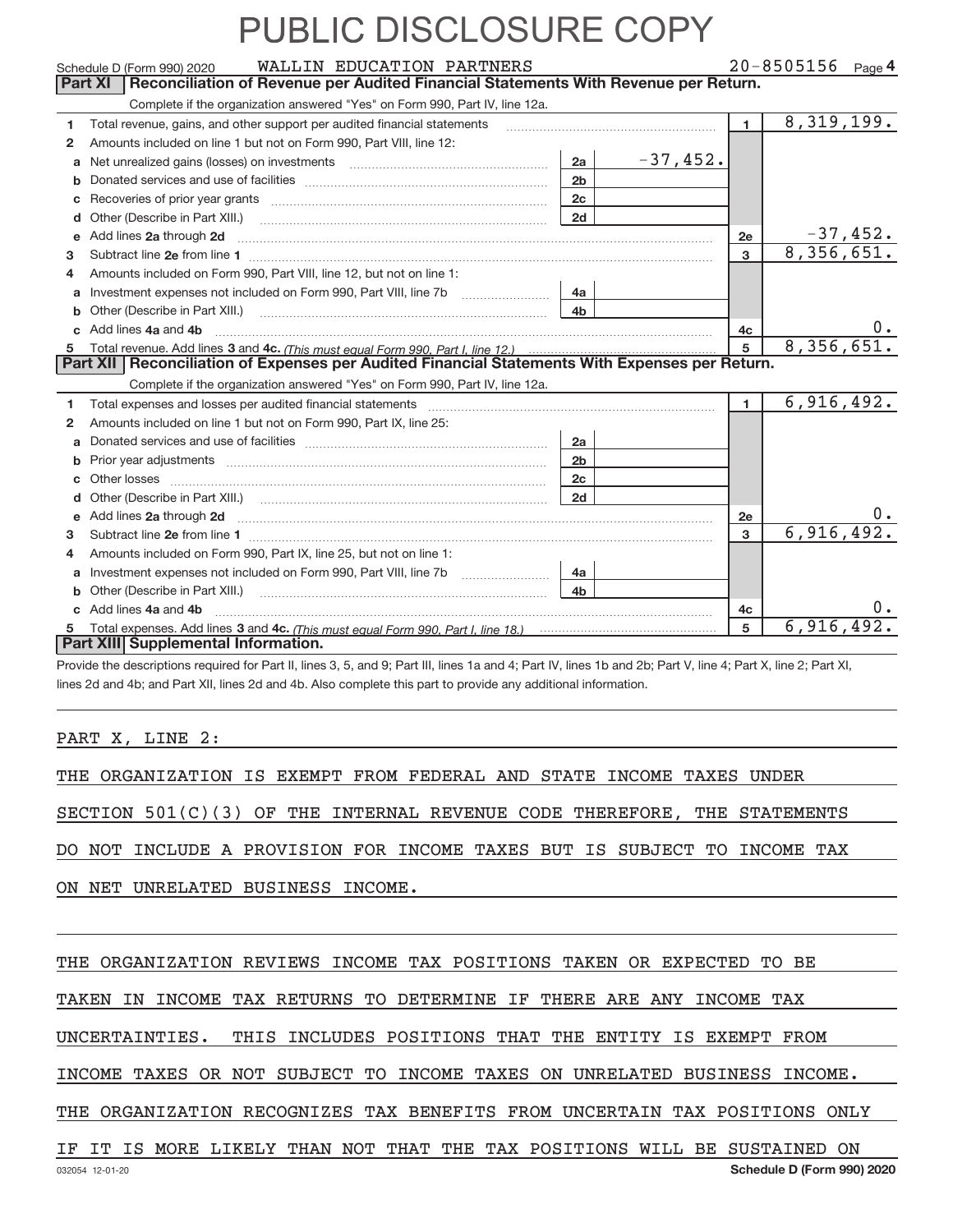| <b>PUBLIC DISCLOSURE COPY</b><br>$20 - 8505156$ Page 5<br>WALLIN EDUCATION PARTNERS<br>Schedule D (Form 990) 2020<br><b>Part XIII Supplemental Information</b> (continued) |
|----------------------------------------------------------------------------------------------------------------------------------------------------------------------------|
| EXAMINATION BY TAXING AUTHORITIES, BASED ON THE TECHNICAL MERITS OF THE                                                                                                    |
| THE ORGANIZATION HAS IDENTIFIED NO INCOME TAX UNCERTAINTIES.<br>POSITIONS.                                                                                                 |
| THE ORGANIZATION FILES INFORMATION RETURNS AS A TAX-EXEMPT ORGANIZATION.                                                                                                   |
| SHOULD THAT STATUS BE CHALLENGED IN THE FUTURE, ALL YEARS SINCE INCEPTION                                                                                                  |
| COULD BE SUBJECT TO REVIEW BY THE IRS.                                                                                                                                     |
|                                                                                                                                                                            |
|                                                                                                                                                                            |
|                                                                                                                                                                            |
|                                                                                                                                                                            |
|                                                                                                                                                                            |
|                                                                                                                                                                            |
|                                                                                                                                                                            |
|                                                                                                                                                                            |
|                                                                                                                                                                            |
|                                                                                                                                                                            |
|                                                                                                                                                                            |
|                                                                                                                                                                            |
|                                                                                                                                                                            |
|                                                                                                                                                                            |
|                                                                                                                                                                            |
|                                                                                                                                                                            |
|                                                                                                                                                                            |
|                                                                                                                                                                            |
|                                                                                                                                                                            |
|                                                                                                                                                                            |
|                                                                                                                                                                            |
|                                                                                                                                                                            |
|                                                                                                                                                                            |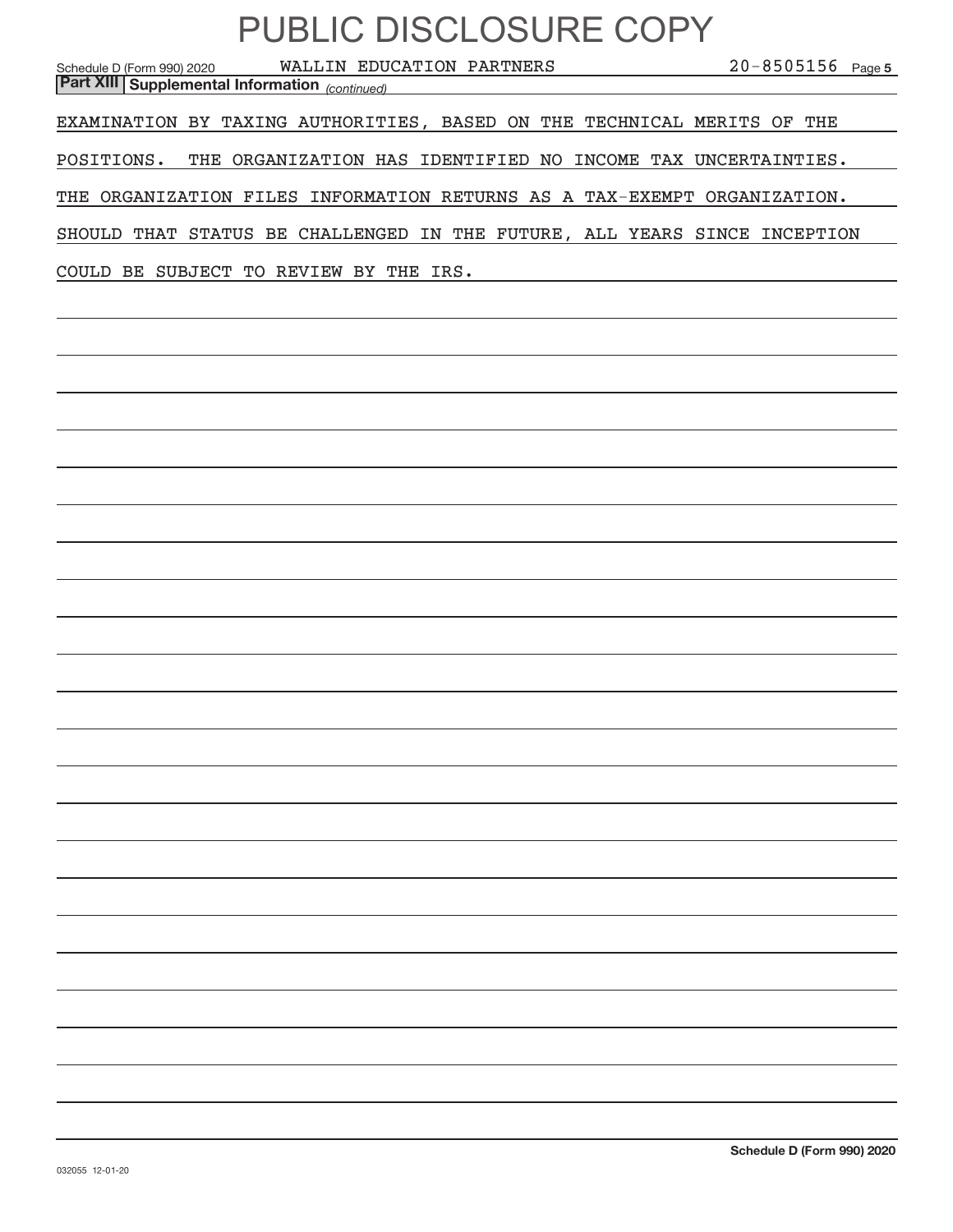032101 11‐02‐20

032101 11-02-20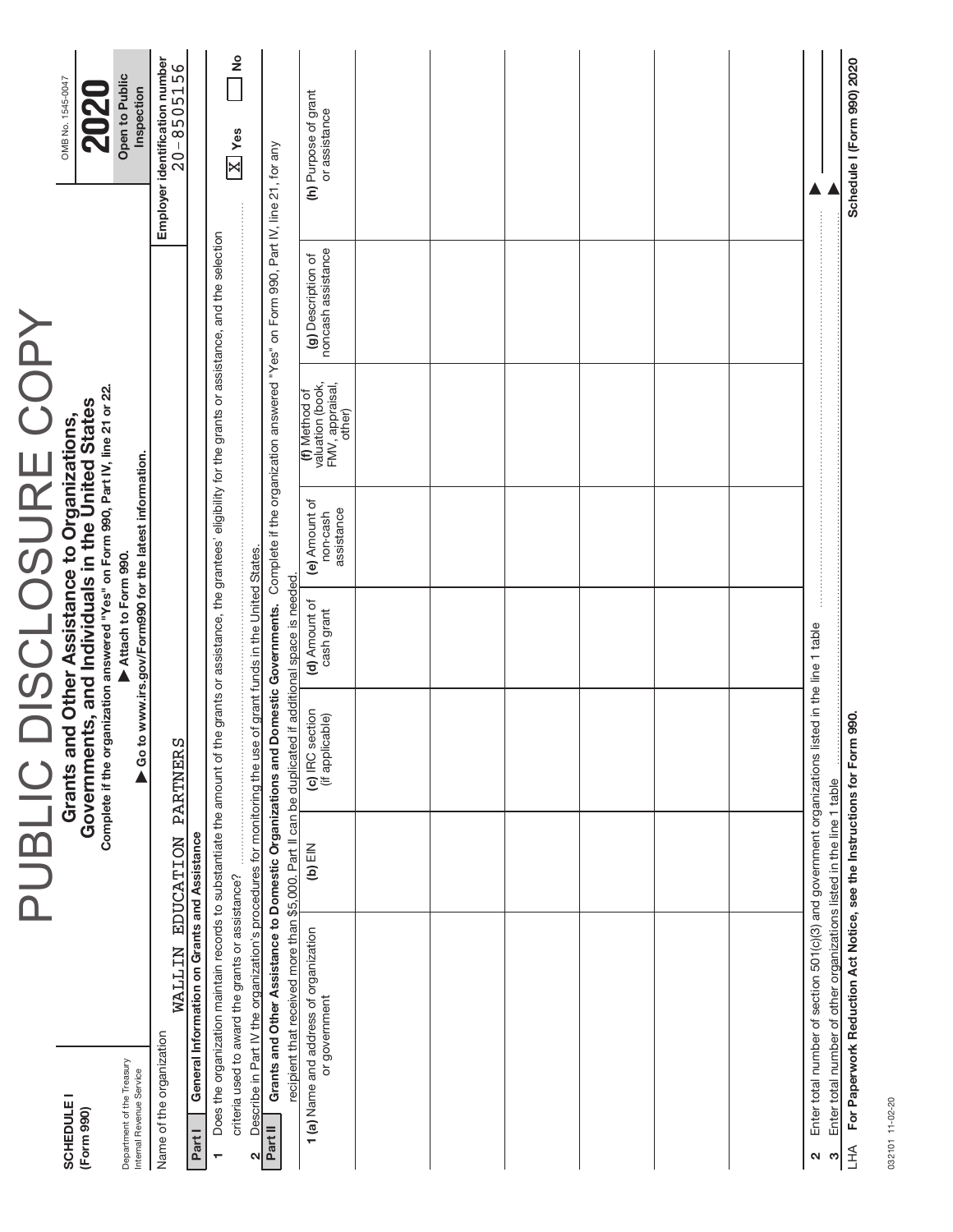| PUBLIC                                                                                                                                                                                                                                                           |                             |                             |                                       | DISCLOSURE COPY                                          |                                       |
|------------------------------------------------------------------------------------------------------------------------------------------------------------------------------------------------------------------------------------------------------------------|-----------------------------|-----------------------------|---------------------------------------|----------------------------------------------------------|---------------------------------------|
| Grants and Other Assistance to Domestic Individuals. Complete if the organization answered "Yes" on Form 990, Part IV, line 22.<br><b>MALLIN EDUCATION</b><br>Part III can be duplicated if additional space is needed<br>Schedule I (Form 990) 2020<br>Part III | <b>PARTNERS</b>             |                             |                                       |                                                          | Page 2<br>$20 - 8505156$              |
| (a) Type of grant or assistance                                                                                                                                                                                                                                  | (b) Number of<br>recipients | (c) Amount of<br>cash grant | (d) Amount of non-<br>cash assistance | (e) Method of valuation<br>(book, FMV, appraisal, other) | (f) Description of noncash assistance |
| SCHOLARSHIPS                                                                                                                                                                                                                                                     | 1090                        | 4,054,699                   | $\dot{\circ}$                         |                                                          |                                       |
|                                                                                                                                                                                                                                                                  |                             |                             |                                       |                                                          |                                       |
|                                                                                                                                                                                                                                                                  |                             |                             |                                       |                                                          |                                       |
|                                                                                                                                                                                                                                                                  |                             |                             |                                       |                                                          |                                       |
|                                                                                                                                                                                                                                                                  |                             |                             |                                       |                                                          |                                       |
| Supplemental Information. Provide the information required in Part I, line 2; Part III, column (b); and any other additional information.<br>Part IV                                                                                                             |                             |                             |                                       |                                                          |                                       |
| SCHOLARSHIPS<br><b>FOR</b><br><b>GRANTS</b><br><b>PROVIDES</b><br>$\ddot{2}$<br>LINE<br>$\ddot{ }$<br>WALLIN<br><b>PART</b>                                                                                                                                      |                             | FOR TWO                     | AND FOUR-YEAR PROGRAMS.               | B<br>N                                                   |                                       |
| SCREENING<br><b>APPLICANT</b><br><b>ROBUST</b><br>Ą<br><b>HAVE</b>                                                                                                                                                                                               | rα<br>Ω<br>PROCE            | <b>THAT</b>                 | INCLUDES A NOT-TO-EXCEED              |                                                          |                                       |
| ΣN<br>INCOME METRIC.<br>GROSS<br><b>ADJUSTED</b>                                                                                                                                                                                                                 | ON,<br><b>ADDITI</b>        | SEMESTER,<br>EACH           | <b>WALLIN</b>                         | <b>EDUCATION</b>                                         |                                       |
| STUDENT'S<br>EACH<br>REVIEWS<br><b>STAFF</b><br>PARTNERS                                                                                                                                                                                                         | 国                           | AID<br>INANCIAL             | LETTER<br><b>AWARD</b>                | ρq                                                       |                                       |
| NEED<br><b>FINANCIAL</b><br><b>UNMET</b><br><b>DETERMINE</b>                                                                                                                                                                                                     | (FINANCI                    | AL AID GAP). WALLIN         |                                       | <b>EDUCATION</b>                                         |                                       |
| ð<br><b>DISBURSEMENTS</b><br>CAPS<br>PARTNERS                                                                                                                                                                                                                    | <b>SCHOLARS</b>             |                             | HIP DOLLARS AT THE AMOUNT AT WHICH    |                                                          |                                       |
| PILLED<br>ΩH<br>GAP<br>SCHOLAR'S<br>EACH                                                                                                                                                                                                                         |                             |                             |                                       |                                                          |                                       |
|                                                                                                                                                                                                                                                                  |                             |                             |                                       |                                                          |                                       |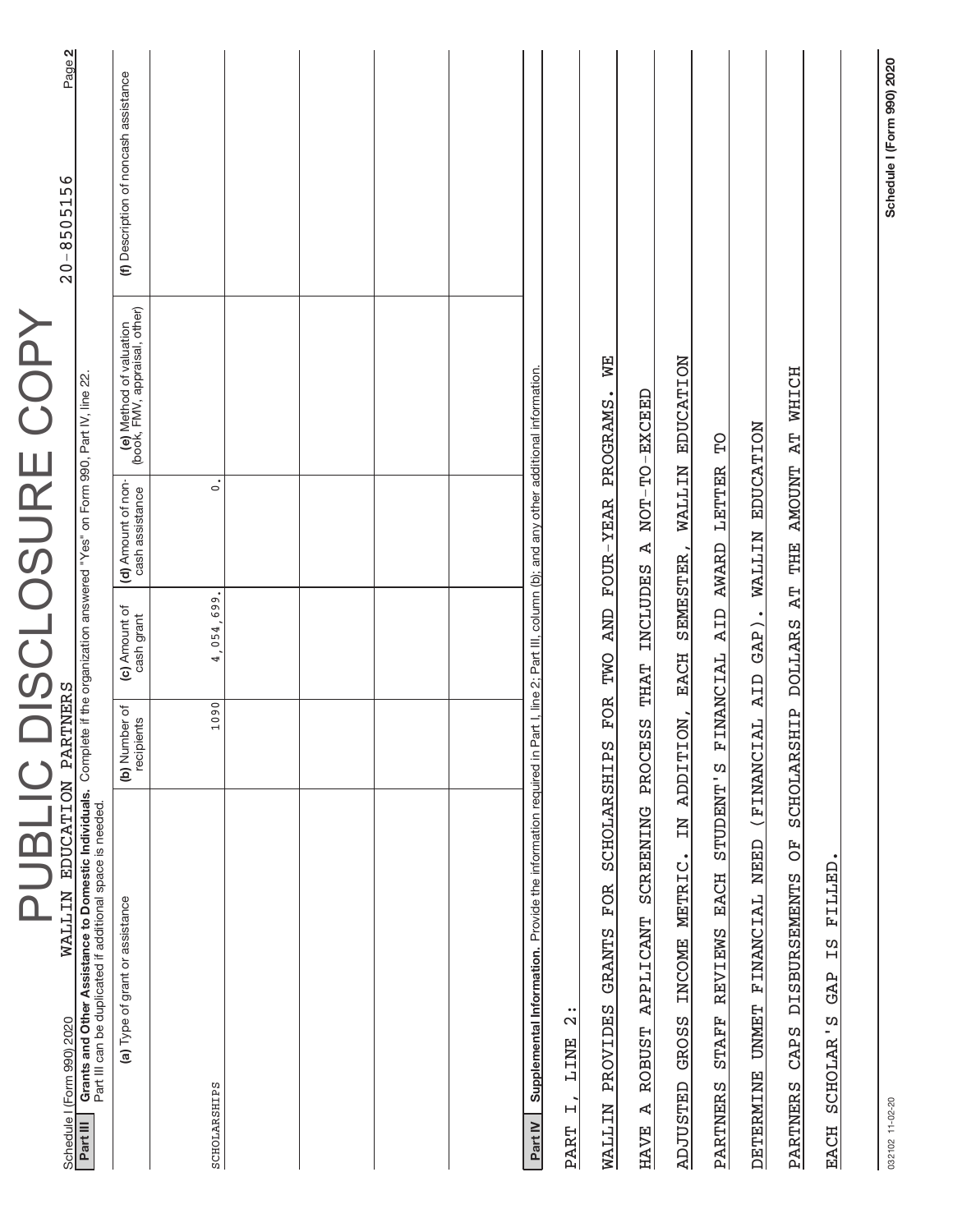| PUBLIC DISCLOSURE COPY |                                                                                                                                                                        |                                                                                                                                                                                                                                         |                                       |                            |     |                                                  |  |  |  |
|------------------------|------------------------------------------------------------------------------------------------------------------------------------------------------------------------|-----------------------------------------------------------------------------------------------------------------------------------------------------------------------------------------------------------------------------------------|---------------------------------------|----------------------------|-----|--------------------------------------------------|--|--|--|
|                        | <b>Compensation Information</b><br><b>SCHEDULE J</b>                                                                                                                   |                                                                                                                                                                                                                                         |                                       |                            |     |                                                  |  |  |  |
|                        | (Form 990)                                                                                                                                                             |                                                                                                                                                                                                                                         |                                       |                            |     |                                                  |  |  |  |
|                        |                                                                                                                                                                        | For certain Officers, Directors, Trustees, Key Employees, and Highest<br><b>Compensated Employees</b><br>Complete if the organization answered "Yes" on Form 990, Part IV, line 23.                                                     |                                       |                            |     |                                                  |  |  |  |
|                        | Department of the Treasury                                                                                                                                             | Attach to Form 990.                                                                                                                                                                                                                     |                                       | Open to Public             |     |                                                  |  |  |  |
|                        | Internal Revenue Service                                                                                                                                               | Go to www.irs.gov/Form990 for instructions and the latest information.                                                                                                                                                                  |                                       | Inspection                 |     |                                                  |  |  |  |
|                        | Name of the organization                                                                                                                                               |                                                                                                                                                                                                                                         | <b>Employer identification number</b> |                            |     |                                                  |  |  |  |
|                        |                                                                                                                                                                        | WALLIN EDUCATION PARTNERS                                                                                                                                                                                                               |                                       | $20 - 8505156$             |     |                                                  |  |  |  |
| Part I                 |                                                                                                                                                                        | <b>Questions Regarding Compensation</b>                                                                                                                                                                                                 |                                       |                            |     |                                                  |  |  |  |
|                        |                                                                                                                                                                        |                                                                                                                                                                                                                                         |                                       |                            | Yes | No.                                              |  |  |  |
|                        |                                                                                                                                                                        | 1a Check the appropriate box(es) if the organization provided any of the following to or for a person listed on Form 990,<br>Part VII, Section A, line 1a. Complete Part III to provide any relevant information regarding these items. |                                       |                            |     |                                                  |  |  |  |
|                        | First-class or charter travel                                                                                                                                          | Housing allowance or residence for personal use                                                                                                                                                                                         |                                       |                            |     |                                                  |  |  |  |
|                        |                                                                                                                                                                        |                                                                                                                                                                                                                                         |                                       |                            |     |                                                  |  |  |  |
|                        | Travel for companions<br>Payments for business use of personal residence<br>Tax indemnification and gross-up payments<br>Health or social club dues or initiation fees |                                                                                                                                                                                                                                         |                                       |                            |     |                                                  |  |  |  |
|                        |                                                                                                                                                                        | Discretionary spending account<br>Personal services (such as maid, chauffeur, chef)                                                                                                                                                     |                                       |                            |     |                                                  |  |  |  |
|                        |                                                                                                                                                                        |                                                                                                                                                                                                                                         |                                       |                            |     |                                                  |  |  |  |
|                        |                                                                                                                                                                        | <b>b</b> If any of the boxes on line 1a are checked, did the organization follow a written policy regarding payment or                                                                                                                  |                                       |                            |     |                                                  |  |  |  |
|                        |                                                                                                                                                                        | reimbursement or provision of all of the expenses described above? If "No," complete Part III to explain                                                                                                                                |                                       | 1b                         |     |                                                  |  |  |  |
| 2                      |                                                                                                                                                                        | Did the organization require substantiation prior to reimbursing or allowing expenses incurred by all directors,                                                                                                                        |                                       |                            |     |                                                  |  |  |  |
|                        |                                                                                                                                                                        |                                                                                                                                                                                                                                         |                                       |                            |     |                                                  |  |  |  |
|                        |                                                                                                                                                                        |                                                                                                                                                                                                                                         |                                       |                            |     |                                                  |  |  |  |
| з                      |                                                                                                                                                                        | Indicate which, if any, of the following the organization used to establish the compensation of the organization's                                                                                                                      |                                       |                            |     |                                                  |  |  |  |
|                        |                                                                                                                                                                        | CEO/Executive Director. Check all that apply. Do not check any boxes for methods used by a related organization to                                                                                                                      |                                       |                            |     |                                                  |  |  |  |
|                        |                                                                                                                                                                        | establish compensation of the CEO/Executive Director, but explain in Part III.                                                                                                                                                          |                                       |                            |     |                                                  |  |  |  |
|                        | $ \mathbf{X} $ Compensation committee                                                                                                                                  | Written employment contract                                                                                                                                                                                                             |                                       |                            |     |                                                  |  |  |  |
|                        |                                                                                                                                                                        | $\boxed{\textbf{X}}$ Compensation survey or study<br>Independent compensation consultant                                                                                                                                                |                                       |                            |     |                                                  |  |  |  |
|                        |                                                                                                                                                                        | $\lfloor x \rfloor$ Approval by the board or compensation committee<br>Form 990 of other organizations                                                                                                                                  |                                       |                            |     |                                                  |  |  |  |
|                        |                                                                                                                                                                        | During the year, did any person listed on Form 990, Part VII, Section A, line 1a, with respect to the filing                                                                                                                            |                                       |                            |     |                                                  |  |  |  |
|                        | organization or a related organization:                                                                                                                                |                                                                                                                                                                                                                                         |                                       |                            |     |                                                  |  |  |  |
| а                      |                                                                                                                                                                        | Receive a severance payment or change-of-control payment?                                                                                                                                                                               |                                       | 4a                         |     | X                                                |  |  |  |
| b                      |                                                                                                                                                                        | Participate in or receive payment from a supplemental nonqualified retirement plan?                                                                                                                                                     |                                       | 4b                         |     | $\overline{\text{X}}$<br>$\overline{\textbf{X}}$ |  |  |  |
|                        | c Participate in or receive payment from an equity-based compensation arrangement?                                                                                     |                                                                                                                                                                                                                                         |                                       |                            |     |                                                  |  |  |  |
|                        | If "Yes" to any of lines 4a-c, list the persons and provide the applicable amounts for each item in Part III.                                                          |                                                                                                                                                                                                                                         |                                       |                            |     |                                                  |  |  |  |
|                        |                                                                                                                                                                        |                                                                                                                                                                                                                                         |                                       |                            |     |                                                  |  |  |  |
|                        |                                                                                                                                                                        | Only section 501(c)(3), 501(c)(4), and 501(c)(29) organizations must complete lines 5-9.                                                                                                                                                |                                       |                            |     |                                                  |  |  |  |
| 5                      |                                                                                                                                                                        | For persons listed on Form 990, Part VII, Section A, line 1a, did the organization pay or accrue any compensation                                                                                                                       |                                       |                            |     |                                                  |  |  |  |
|                        | contingent on the revenues of:                                                                                                                                         |                                                                                                                                                                                                                                         |                                       |                            |     |                                                  |  |  |  |
| a                      |                                                                                                                                                                        |                                                                                                                                                                                                                                         |                                       | 5a                         |     | Х<br>$\mathbf X$                                 |  |  |  |
|                        |                                                                                                                                                                        |                                                                                                                                                                                                                                         |                                       | 5 <sub>b</sub>             |     |                                                  |  |  |  |
|                        |                                                                                                                                                                        | If "Yes" on line 5a or 5b, describe in Part III.                                                                                                                                                                                        |                                       |                            |     |                                                  |  |  |  |
| 6                      | contingent on the net earnings of:                                                                                                                                     | For persons listed on Form 990, Part VII, Section A, line 1a, did the organization pay or accrue any compensation                                                                                                                       |                                       |                            |     |                                                  |  |  |  |
|                        |                                                                                                                                                                        |                                                                                                                                                                                                                                         |                                       | 6а                         |     | х                                                |  |  |  |
|                        |                                                                                                                                                                        | a The organization? <b>Constitution</b> and the organization?                                                                                                                                                                           |                                       | 6b                         |     | $\mathbf X$                                      |  |  |  |
|                        |                                                                                                                                                                        | If "Yes" on line 6a or 6b, describe in Part III.                                                                                                                                                                                        |                                       |                            |     |                                                  |  |  |  |
| 7                      |                                                                                                                                                                        | For persons listed on Form 990, Part VII, Section A, line 1a, did the organization provide any nonfixed payments                                                                                                                        |                                       |                            |     |                                                  |  |  |  |
|                        |                                                                                                                                                                        |                                                                                                                                                                                                                                         |                                       | $\overline{7}$             |     | X                                                |  |  |  |
| 8                      |                                                                                                                                                                        | Were any amounts reported on Form 990, Part VII, paid or accrued pursuant to a contract that was subject to the                                                                                                                         |                                       |                            |     |                                                  |  |  |  |
|                        |                                                                                                                                                                        | initial contract exception described in Regulations section 53.4958-4(a)(3)? If "Yes," describe in Part III                                                                                                                             |                                       | 8                          |     | х                                                |  |  |  |
| 9                      |                                                                                                                                                                        | If "Yes" on line 8, did the organization also follow the rebuttable presumption procedure described in                                                                                                                                  |                                       |                            |     |                                                  |  |  |  |
|                        |                                                                                                                                                                        |                                                                                                                                                                                                                                         |                                       | 9                          |     |                                                  |  |  |  |
|                        |                                                                                                                                                                        | LHA For Paperwork Reduction Act Notice, see the Instructions for Form 990.                                                                                                                                                              |                                       | Schedule J (Form 990) 2020 |     |                                                  |  |  |  |

032111 12‐07‐20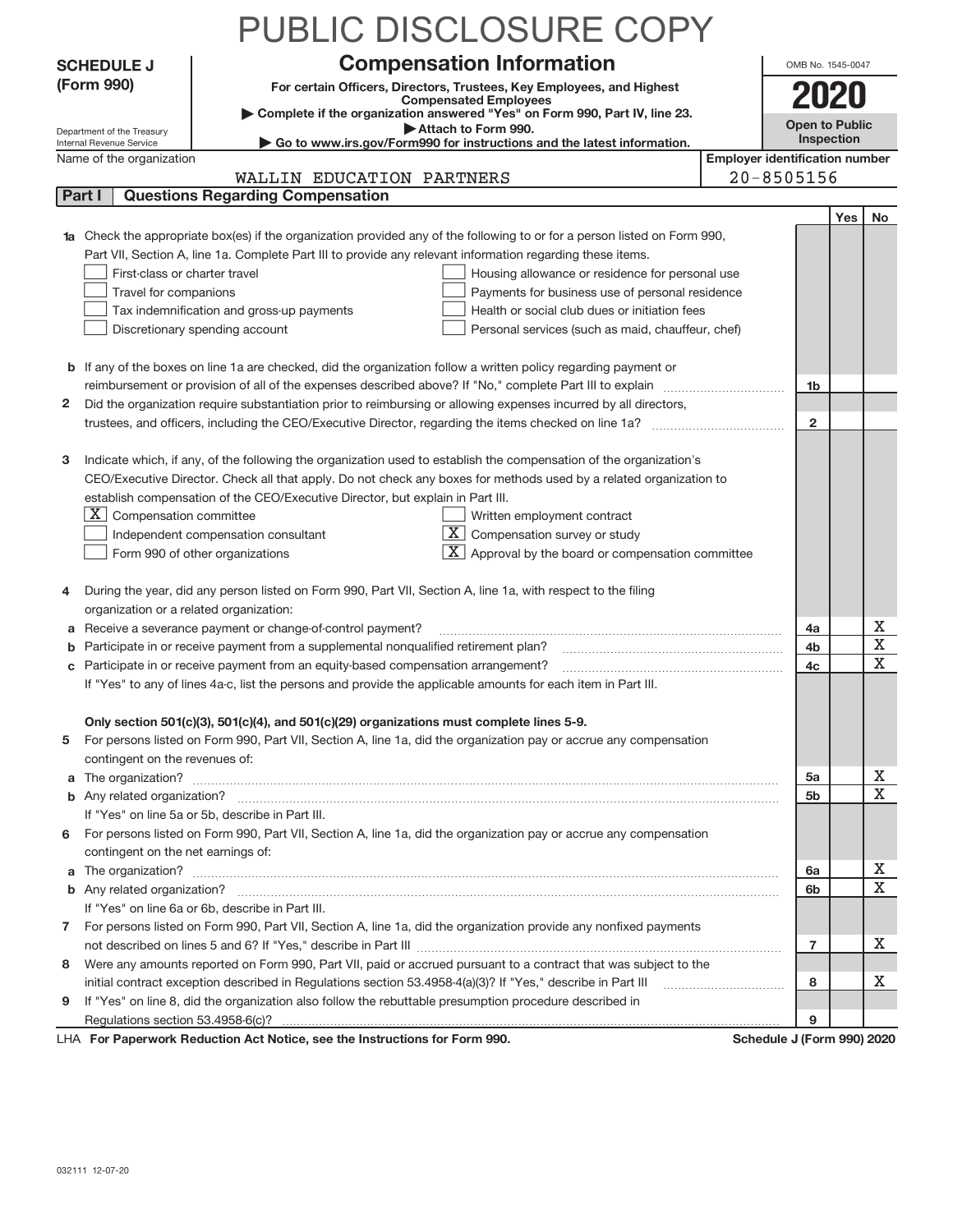| Schedule J (Form 990) 2020                                                                                                                                                                                                                                                       |                    | WALLIN EDUCATION         | <b>PARTNERS</b>                           |                                           | $20 - 8505156$                 |                  |                                    | Page 2                                                     |
|----------------------------------------------------------------------------------------------------------------------------------------------------------------------------------------------------------------------------------------------------------------------------------|--------------------|--------------------------|-------------------------------------------|-------------------------------------------|--------------------------------|------------------|------------------------------------|------------------------------------------------------------|
| Officers, Directors, Trustees, Key Employees, and Highest Compensated Employees. Use duplicate copies if additional space is needed<br>Partll                                                                                                                                    |                    |                          |                                           |                                           |                                |                  |                                    |                                                            |
| For each individual whose compensation must be reported on Schedule J, report compensation from the organization on row (i) and from related organizations, described in the instructions, on row (ii).<br>Do not list any individuals that aren't listed on Form 990, Part VII. |                    |                          |                                           |                                           |                                |                  |                                    |                                                            |
| Note: The sum of columns (B)(i)-(iii) for each listed individual must equal the total amount of Form 990, Part VII, Section A, line 1a, applicable column (D) and (E) amounts for that individual                                                                                |                    |                          |                                           |                                           |                                |                  |                                    |                                                            |
|                                                                                                                                                                                                                                                                                  |                    | (B) Breakdown of W-2     |                                           | and/or 1099-MISC compensation             | (C) Retirement and             | (D) Nontaxable   | (E) Total of columns               | (F) Compensation                                           |
| (A) Name and Title                                                                                                                                                                                                                                                               |                    | compensation<br>(i) Base | compensation<br>(ii) Bonus &<br>incentive | compensation<br>reportable<br>(iii) Other | other deferred<br>compensation | benefits         | $(B)(i)-(D)$                       | reported as deferred<br>on prior Form 990<br>in column (B) |
| SUSAN BASIL-KING<br>(1)                                                                                                                                                                                                                                                          | $\widehat{=}$      | $\bullet$<br>528<br>196  | $\circ$                                   | 0                                         | $\bullet$<br>45<br>r<br>ما     | $\bullet$<br>559 | $\bullet$<br>32<br>$\infty$<br>203 | $\dot{\circ}$                                              |
| PRESIDENT & CEO                                                                                                                                                                                                                                                                  | ⊜                  | $\circ$                  | $\circ$                                   | $\dot{\circ}$                             | $\bullet$<br>$\circ$           | 0                | $\circ$                            | $\bullet$<br>$\circ$                                       |
|                                                                                                                                                                                                                                                                                  | $\widehat{=}$      |                          |                                           |                                           |                                |                  |                                    |                                                            |
|                                                                                                                                                                                                                                                                                  | ⊜                  |                          |                                           |                                           |                                |                  |                                    |                                                            |
|                                                                                                                                                                                                                                                                                  | $\widehat{=}$      |                          |                                           |                                           |                                |                  |                                    |                                                            |
|                                                                                                                                                                                                                                                                                  | $\widehat{=}$      |                          |                                           |                                           |                                |                  |                                    |                                                            |
|                                                                                                                                                                                                                                                                                  | $\widehat{=}$      |                          |                                           |                                           |                                |                  |                                    |                                                            |
|                                                                                                                                                                                                                                                                                  | 闫                  |                          |                                           |                                           |                                |                  |                                    |                                                            |
|                                                                                                                                                                                                                                                                                  | $\widehat{=}$<br>闫 |                          |                                           |                                           |                                |                  |                                    |                                                            |
|                                                                                                                                                                                                                                                                                  | $\widehat{=}$      |                          |                                           |                                           |                                |                  |                                    |                                                            |
|                                                                                                                                                                                                                                                                                  | $\widehat{=}$      |                          |                                           |                                           |                                |                  |                                    |                                                            |
|                                                                                                                                                                                                                                                                                  |                    |                          |                                           |                                           |                                |                  |                                    |                                                            |
|                                                                                                                                                                                                                                                                                  | ΞÊ                 |                          |                                           |                                           |                                |                  |                                    |                                                            |
|                                                                                                                                                                                                                                                                                  | $\widehat{=}$      |                          |                                           |                                           |                                |                  |                                    |                                                            |
|                                                                                                                                                                                                                                                                                  | 闫                  |                          |                                           |                                           |                                |                  |                                    |                                                            |
|                                                                                                                                                                                                                                                                                  | $\widehat{=}$      |                          |                                           |                                           |                                |                  |                                    |                                                            |
|                                                                                                                                                                                                                                                                                  | 闫                  |                          |                                           |                                           |                                |                  |                                    |                                                            |
|                                                                                                                                                                                                                                                                                  | $\widehat{=}$      |                          |                                           |                                           |                                |                  |                                    |                                                            |
|                                                                                                                                                                                                                                                                                  | 闫                  |                          |                                           |                                           |                                |                  |                                    |                                                            |
|                                                                                                                                                                                                                                                                                  | $\widehat{=}$      |                          |                                           |                                           |                                |                  |                                    |                                                            |
|                                                                                                                                                                                                                                                                                  | $\widehat{\equiv}$ |                          |                                           |                                           |                                |                  |                                    |                                                            |
|                                                                                                                                                                                                                                                                                  | $\widehat{=}$      |                          |                                           |                                           |                                |                  |                                    |                                                            |
|                                                                                                                                                                                                                                                                                  | $\widehat{=}$      |                          |                                           |                                           |                                |                  |                                    |                                                            |
|                                                                                                                                                                                                                                                                                  | $\widehat{=}$      |                          |                                           |                                           |                                |                  |                                    |                                                            |
|                                                                                                                                                                                                                                                                                  | 闫                  |                          |                                           |                                           |                                |                  |                                    |                                                            |
|                                                                                                                                                                                                                                                                                  | $\widehat{=}$      |                          |                                           |                                           |                                |                  |                                    |                                                            |
|                                                                                                                                                                                                                                                                                  | 闫                  |                          |                                           |                                           |                                |                  |                                    |                                                            |
|                                                                                                                                                                                                                                                                                  | $\widehat{=}$      |                          |                                           |                                           |                                |                  |                                    |                                                            |
|                                                                                                                                                                                                                                                                                  | 闾                  |                          |                                           |                                           |                                |                  |                                    |                                                            |
|                                                                                                                                                                                                                                                                                  | $\widehat{=}$      |                          |                                           |                                           |                                |                  |                                    |                                                            |
|                                                                                                                                                                                                                                                                                  | $\widehat{\equiv}$ |                          |                                           |                                           |                                |                  |                                    |                                                            |
|                                                                                                                                                                                                                                                                                  |                    |                          |                                           |                                           |                                |                  |                                    | Schedule J (Form 990) 2020                                 |

PUBLIC DISCLOSURE COPY

PUBLIC DISCLOSURE COPY

032112 12-07-20 032112 12‐07‐20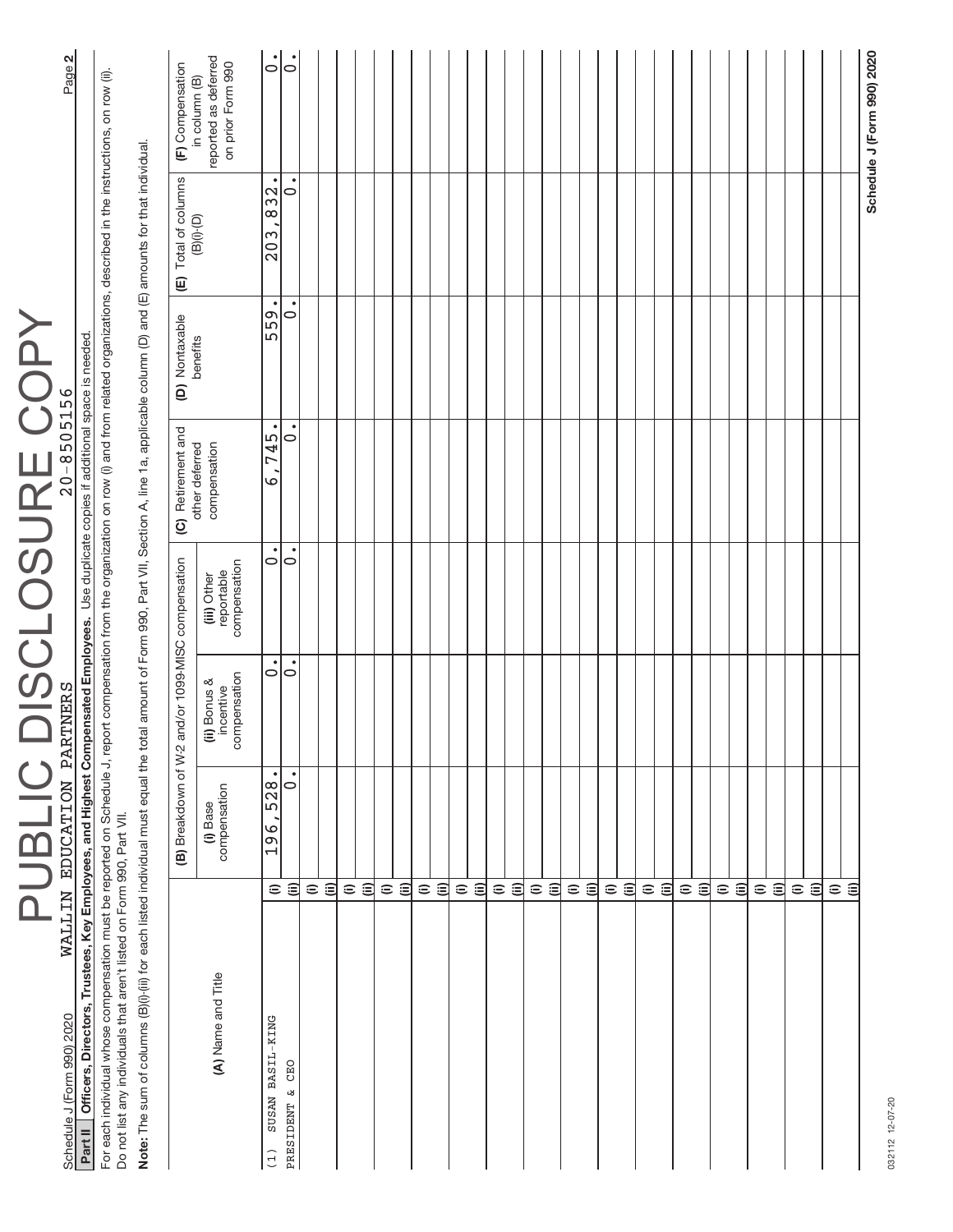| Page 3                                                                 |                                                                                                                                                                                                                                                    |  |  |  |  |  |  |  |  |                            |
|------------------------------------------------------------------------|----------------------------------------------------------------------------------------------------------------------------------------------------------------------------------------------------------------------------------------------------|--|--|--|--|--|--|--|--|----------------------------|
| $20 - 8505156$<br>PUBLIC DISCLOSURE COPY<br>Schedule J (Form 990) 2020 | 1a, 1b, 3, 4a, 4b, 4c, 5a, 5b, 6a, 6b, 7, and 8, and for Part II. Also complete this part for any additional information.<br>Provide the information, explanation, or descriptions required for Part I, lines<br>Part III Supplemental Information |  |  |  |  |  |  |  |  | Schedule J (Form 990) 2020 |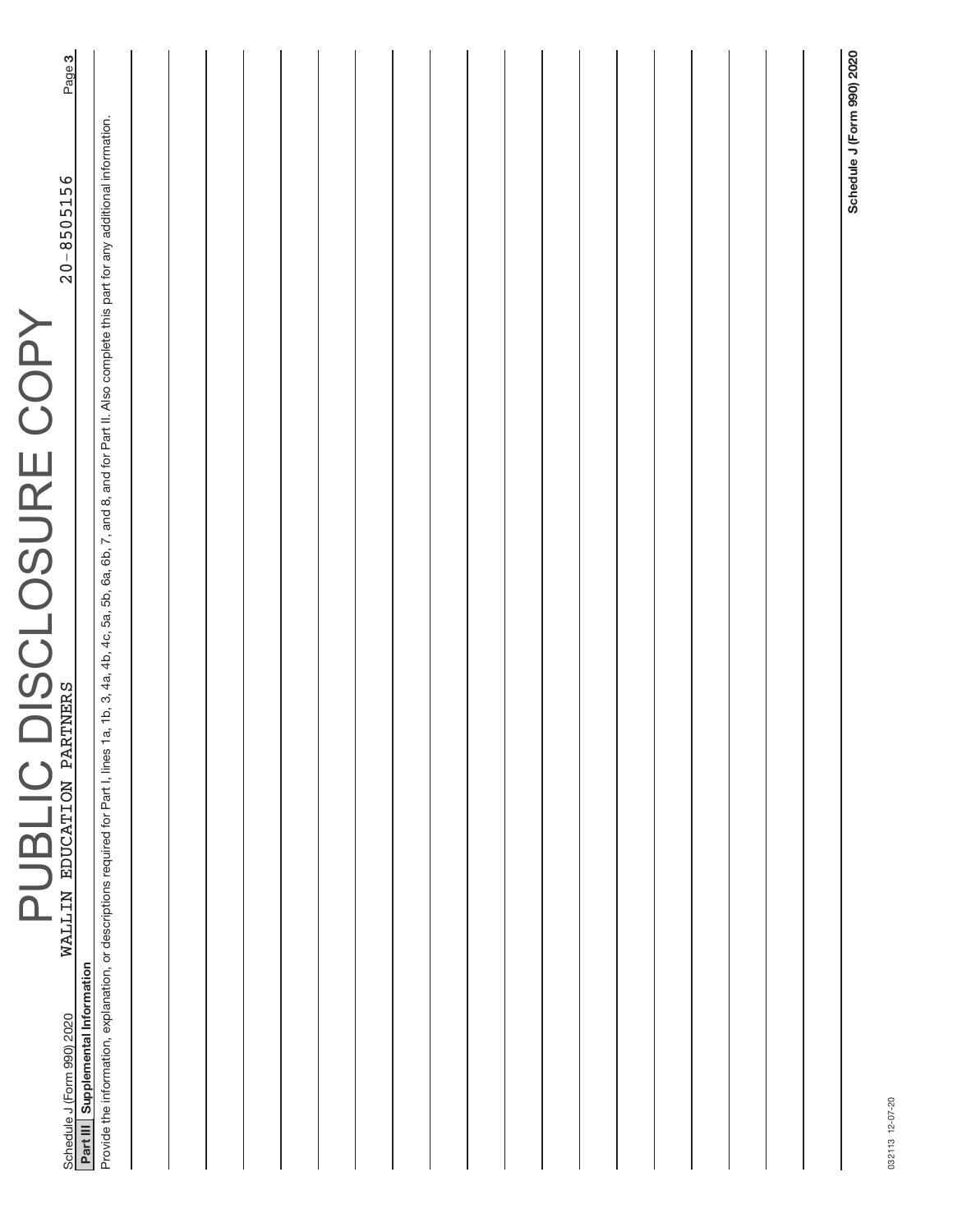**(Form 990 or 990‐EZ)**

Department of the Treasury Internal Revenue Service Name of the organization

# PUBLIC DISCLOSURE COPY

**Complete to provide information for responses to specific questions on Form 990 or 990‐EZ or to provide any additional information. | Attach to Form 990 or 990‐EZ. | Go to www.irs.gov/Form990 for the latest information. SCHEDULE O Supplemental Information to Form 990 or 990‐EZ 2020** OMB No. 1545‐0047 **Open to Public Inspection**

WALLIN EDUCATION PARTNERS 20–8505156

**Employer identification number**

FORM 990, PART I, LINE 1, DESCRIPTION OF ORGANIZATION MISSION:

THROUGH SCHOLARSHIPS, COMPREHENSIVE ADVISING SUPPORT, AND THROUGH

DATA‐INFORMED COLLABORATION WITH OUR EDUCATIONAL, BUSINESS, AND

PHILANTHROPIC PARTNERS.

FORM 990, PART III, LINE 1, DESCRIPTION OF ORGANIZATION MISSION:

PARTNERS.

FORM 990, PART III, LINE 4A, PROGRAM SERVICE ACCOMPLISHMENTS:

STUDENTS NATIONALLY.

WALLIN PROGRAMS INCLUDE:

SCHOLAR ADVISOR PROGRAM: SCHOLARS RECEIVE COLLEGE AND CAREER ADVISING FROM A WALLIN ADVISOR. THE SCHOLAR‐ADVISOR RELATIONSHIP BEGINS WHEN A STUDENT IS ADMITTED INTO OUR PROGRAM DURING THEIR SENIOR YEAR IN HIGH SCHOOL AND CONTINUES UNTIL THEY GRADUATE COLLEGE AND OFTEN WELL BEYOND GRADUATION. STUDENTS AND ADVISORS MEET SIX TO EIGHT TIMES PER YEAR TO CHECK IN ON PROGRESS, DEVELOP GOALS, AND ADDRESS EACH STUDENT'S NEEDS.

FINANCIAL AID: SCHOLARS RECEIVE FINANCIAL AID DISTRIBUTED TERM‐BY‐TERM THROUGHOUT COLLEGE. FUNDS ARE ADMINISTERED DIRECTLY TO COLLEGES AND UNIVERSITIES, PROVIDED THE STUDENT MEETS MINIMUM GPA REQUIREMENTS AND REMAINS ON TRACK FOR GRADUATION. OUR LONG‐STANDING RELATIONSHIPS WITH OUR PARTNER COLLEGES HELP US TO LEVERAGE ADDITIONAL FINANCIAL RESOURCES TO ENSURE THAT OUR FUNDING DOES NOT REPLACE INSTITUTIONAL FUNDING.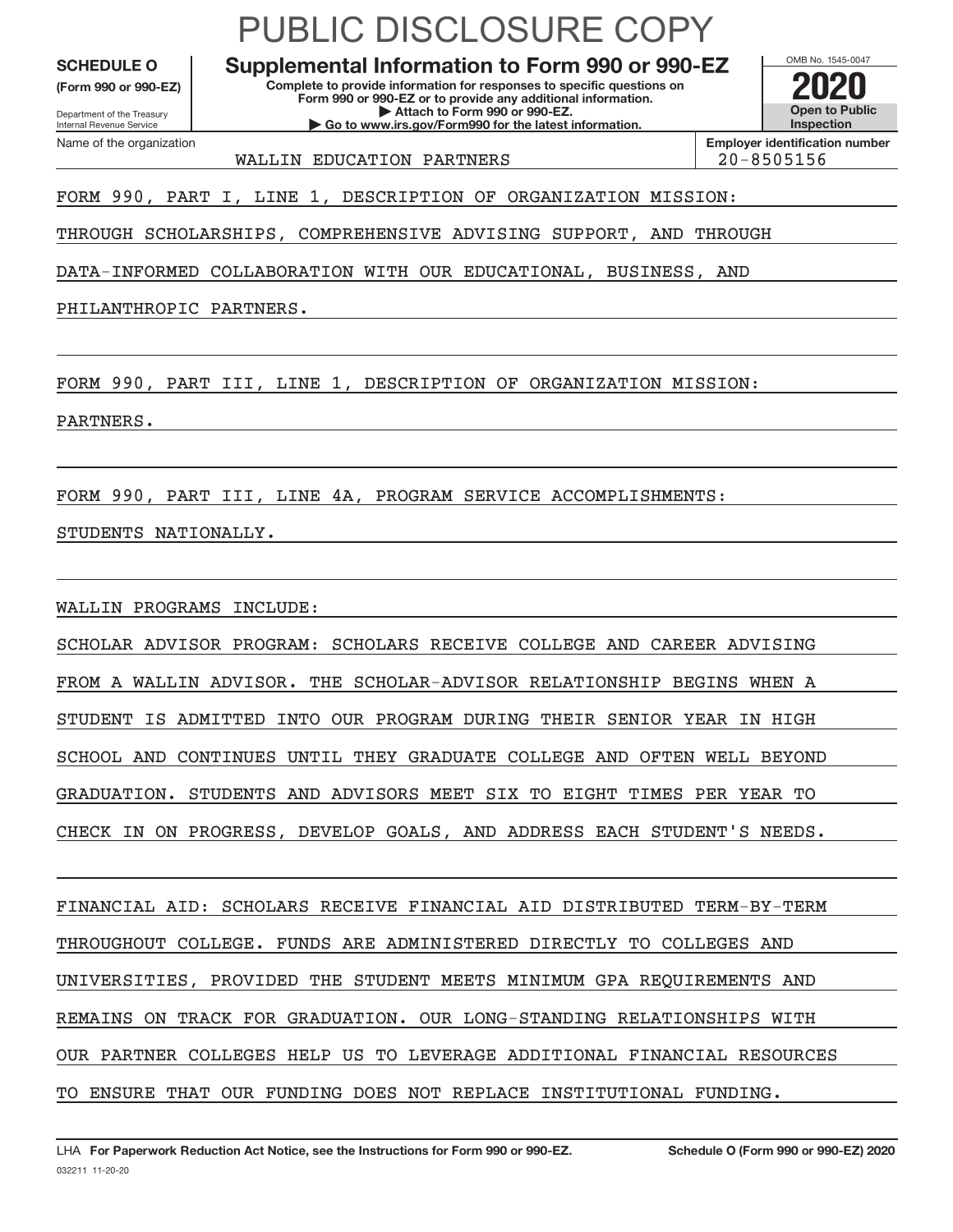Schedule O (Form 990 or 990-EZ) 2020

**Employer identification number**

| Name of the organization<br>WALLIN EDUCATION PARTNERS                   | <b>Employer identification numi</b><br>$20 - 8505156$ |  |  |  |  |  |  |
|-------------------------------------------------------------------------|-------------------------------------------------------|--|--|--|--|--|--|
| COLLEGE-TO-CAREER: WALLIN HELPS STUDENTS EXPLORE CAREER PATHS AND BUILD |                                                       |  |  |  |  |  |  |
| SOCIAL CAPITAL. ADVISORS WORK WITH STUDENTS TO PREPARE RESUMES AND      |                                                       |  |  |  |  |  |  |
| CREATE LINKEDIN PROFILES. DURING THE ANNUAL WALLIN CAREER FAIR,         |                                                       |  |  |  |  |  |  |
| STUDENTS CONNECT DIRECTLY WITH EMPLOYERS IN THE COMMUNITY. THROUGHOUT   |                                                       |  |  |  |  |  |  |
| THE YEAR, ADVISORS HELP CONNECT SCHOLARS TO INTERNSHIP OPPORTUNITIES,   |                                                       |  |  |  |  |  |  |
| COMPANY SITE TOURS, AND PROFESSIONAL MENTORS. OUR CORPORATE DONOR       |                                                       |  |  |  |  |  |  |
| PARTNERS OFFER INTERNSHIPS AND ADDITIONAL MENTORSHIP TO OUR SCHOLARS,   |                                                       |  |  |  |  |  |  |
| HELPING PREPARE STUDENTS FOR THE COMPETITIVE WORKFORCE. OVER THE PAST   |                                                       |  |  |  |  |  |  |
| YEAR, WE HELD 14 CAREER-FOCUSED EVENTS FOR OUR SCHOLARS AND THREE FOR   |                                                       |  |  |  |  |  |  |
| OUR ALUMNI.                                                             |                                                       |  |  |  |  |  |  |
|                                                                         |                                                       |  |  |  |  |  |  |

TO HELP OUR SCHOLARS BUILD THEIR NETWORKS AS THEY PREPARE TO ENTER THE WORKFORCE, WE LAUNCHED THE WALLIN WISDOM PROJECT, A CAREER‐FOCUSED MENTORING PROGRAM. THIS PROGRAM OFFERS OPPORTUNITIES FOR CURRENT SCHOLARS AND ALUMNI TO CONNECT WITH PROFESSIONALS IN THEIR FIELD OF CHOICE.

OPPORTUNITY PATHWAYS (OP), A 2‐YEAR PROGRAM: SINCE ITS INCEPTION, WALLIN HAS WORKED TO ENSURE COLLEGE SUCCESS FOR LOW‐INCOME STUDENTS ATTENDING FOUR‐YEAR INSTITUTIONS. TWO YEARS AGO, WEP WAS APPROACHED BY A COALITION OF BOTH EMPLOYERS AND DONORS TO DEVELOP A PROGRAM SERVING STUDENTS ATTENDING CAREER‐READY PROGRAMS AT COMMUNITY COLLEGES TO CLOSE THE URGENT TALENT GAP EMPLOYERS FACE. WE PROVIDE THE SAME HOLISTIC SUPPORT OUR TRADITIONAL PROGRAM USES TO INCREASE GRADUATION RATES FOR OUR OP STUDENTS. CURRENTLY, 145 STUDENTS PARTICIPATE IN THIS PROGRAM.

#### HIGHLIGHTS:

‐ SINCE 2009, THE SIX‐YEAR GRADUATION RATE HAS BEEN 90% OR MORE.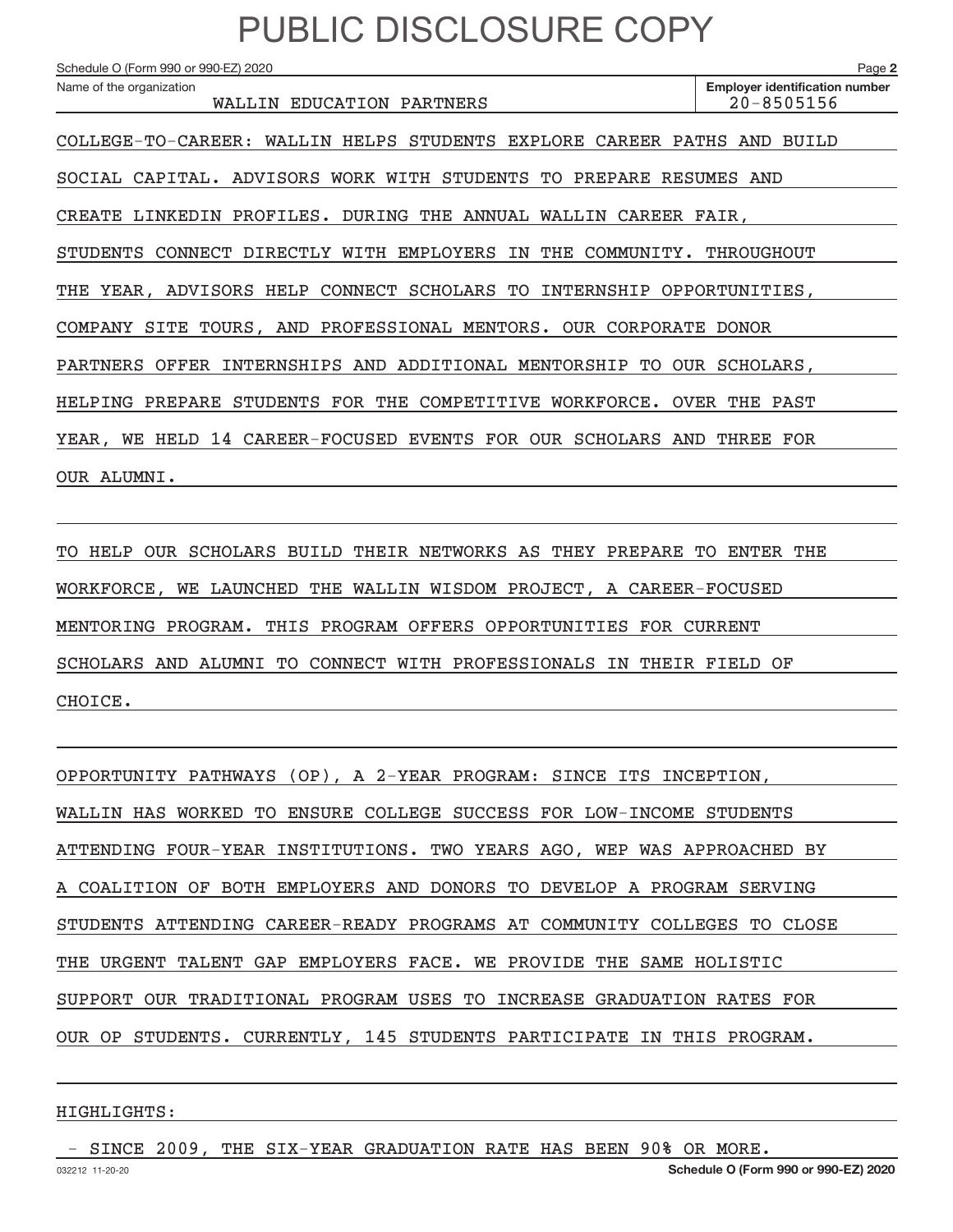Schedule O (Form 990 or 990-EZ) 2020

Name of the organization

**2**

**Employer identification number** WALLIN EDUCATION PARTNERS 20–8505156

‐ WE ARE CURRENTLY SERVING 1,350 STUDENTS.

‐ OVER 5,000 STUDENTS HAVE RECEIVED SUPPORT SINCE 1992.

‐ WE PARTNER WITH 56 HIGH SCHOOLS.

‐ NEARLY 40% OF OUR SCHOLARS GRADUATE WITH NO DEBT. FOR THOSE THAT DO

HAVE LOANS, APPROXIMATELY \$17,000 IS OWED AT GRADUATION, ABOUT HALF OF

MINNESOTA'S AVERAGE.

‐ 95% OF OUR SCHOLARS ARE EMPLOYED WITHIN SIX MONTHS OF GRADUATION.

‐ THE ALUMNI BOARD ORGANIZES APPROXIMATELY 10 ALUMNI‐ENGAGEMENT EVENTS

EACH YEAR.

FORM 990, PART VI, SECTION B, LINE 11B:

THE FORM 990 DRAFT WILL BE REVIEWED AND DISCUSSED ELECTRONICALLY ON

DECEMBER 6, 2021 BY THE WEP FINANCE COMMITTEE, AND PROVIDED TO THE FULL

BOARD OF TRUSTEES FOR REVIEW PRIOR TO THE QUARTERLY TRUSTEE MEETING ON

DECEMBER 16, 2021 AT WHICH TIME THE FORM 990 WILL BE ACCEPTED BY THE FULL

BOARD OF TRUSTEES FOR FILING.

FORM 990, PART VI, SECTION B, LINE 12C:

THE WRITTEN CONFLICT OF INTEREST DOCUMENT IS DISTRIBUTED ANNUALLY TO ALL BOARD MEMBERS AT THE JUNE BOARD MEETING. THE FORM IS UPDATED, SIGNED, AND SUBMITTED TO THE ORGANIZATION EACH YEAR BY ALL TRUSTEES.

FORM 990, PART VI, SECTION B, LINE 15:

EACH YEAR IN APPROXIMATELY JUNE, THE BOARD CHAIR LEADS THE FULL BOARD IN AN

EXECUTIVE DIRECTOR PERFOMANCE EVALUATION PROCESS AND USES A FORMULA TO

DETERMINE SALARY INCREASE AND BONUS. THIS FORMULA IS BASED ON COLA

(COST‐OF‐LIVING ADJUSTMENT PER THE SOCIAL SECURITY ADMINISTRATION). A

MODERATE MERIT‐BASED BONUS PLAN IS BASED ON ORGANIZATIONAL, AS WELL AS